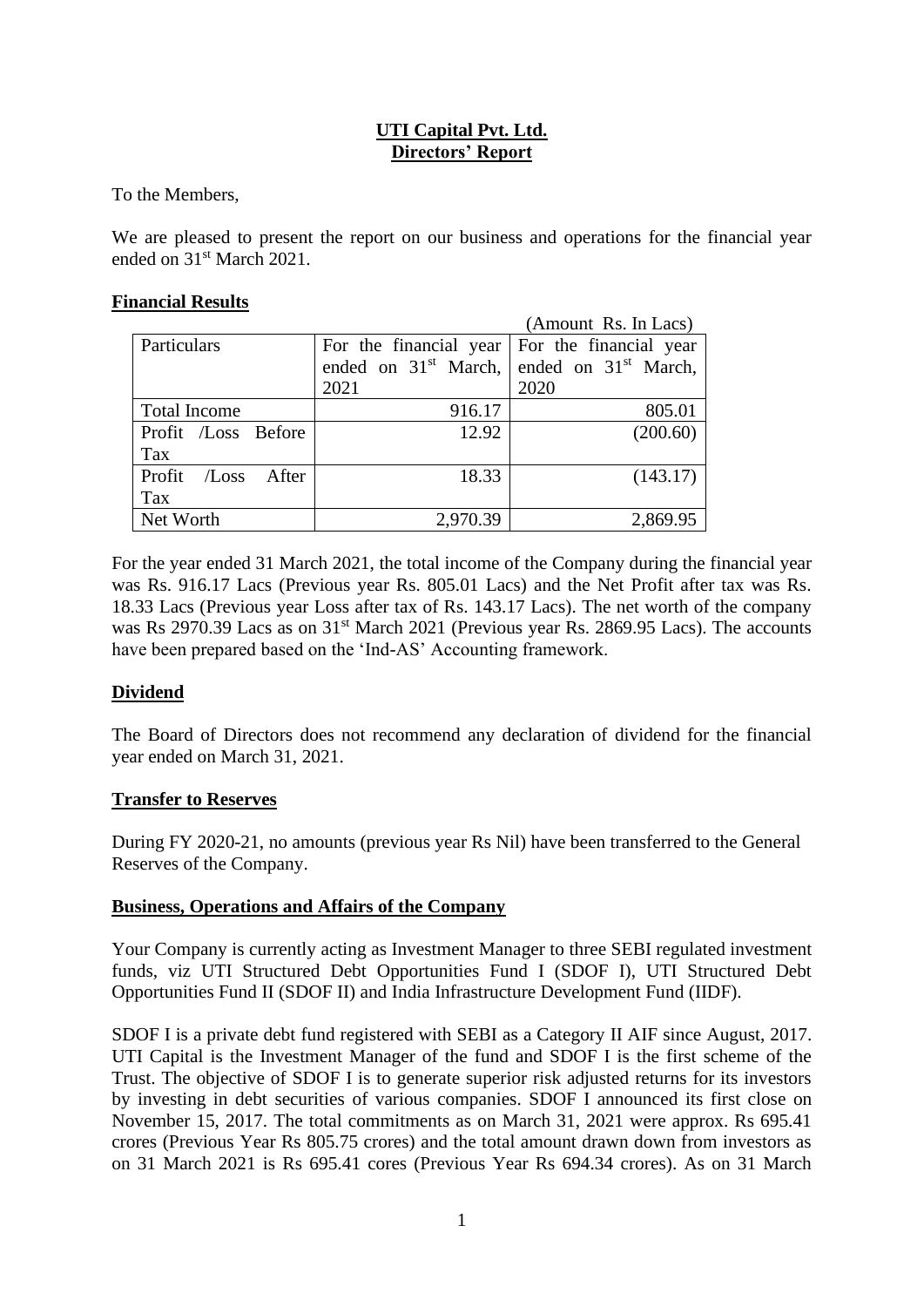2021 SDOF has outstanding investments in eight companies aggregating Rs 407.87 crores (Previous year nine companies aggregating Rs. 548 crores)

During the year your company launched SDOF II which is a private debt fund registered with SEBI as a Category II AIF. SDOF II received SEBI approval in May 2020 and declared first close on 30 September 2020. Like SDOF I the objective of SDOF II is to generate superior risk adjusted returns for its investors by investing in debt securities of various companies. The total commitments as on March 31, 2021 were approx. Rs 447.42 crores and the total amount drawn down from investors as on 31 March 2021 is Rs 12.31 cores. The Investment manager is currently evaluating various investment opportunities in SDOF II.

Your company is also Investment Manager to IIDF which is an infrastructure focused private equity fund sponsored by UTI AMC Ltd. It achieved the initial closing on May 12, 2010 with commitments from domestic as well as offshore institutional investors. Subsequently, the investment management of IIDF was transferred to your company with effect from July 1, 2011. Currently IIDF has approximately Rs. 405.5 (Previous Year Rs 405.5) crore under management and has cumulatively drawn down approximately 83.5% (Previous Year 83.5%) of the committed capital. The current invested capital of IIDF is Rs. 202 crore (Previous year Rs 252 crore) in two unlisted companies viz. Bumi Engineering Ltd., and Indian Oiltanking Ltd for which the Investment Manager is in active discussions with the management for exit.

Your Company has also been appointed as Investment Advisor to a Mauritius based fund called 'Pragati India Fund Ltd'(PIFL). The current assets under management by PIFL is approx Rs 27.50 crore (Previous Year Rs 93.42 crore) consisting of just one company viz Saija Finance Pvt Ltd from which exit is expected to happen shortly.

# **Impact of Covid 19**

The Covid-19 pandemic currently being experienced by a host of countries including India has led to severe disruptions in business due to unprecedented steps being taken like movement restrictions, social distancing and temporary closure of business activities and thus its impact on your Company has to be assessed. UTI Capital currently generates investment management fee from UTI SDOF I, UTI SDOF II and advisory fee from PIFL. UTI SDOF I and II have sufficient liquidity to meet their liabilities, including management fee to UTI Capital, for the remainder of their fund life. The Company also earns advisory fee from PIFL. As of date PIFL has not indicated cancellation of its agreement with the Company due to Covid-19 or otherwise and has no outstanding dues as even the fee for the quarter ended March 2021 has been received. Further IIDF has sufficient liquidity to meet its operational expenses. Thus the Directors do not expect any immediate adverse impact of Covid-19 on the operations of your Company.

# **Board of Directors**

The Board of Directors of your company comprises Mr. Flemming Madsen, Director, Mr. Deepak Vaidya, Independent Director and Mr. Imtaiyazur Rahman, Director. Mr. Imtaiyazur Rahman, who retired by rotation was re-appointed as Director.

Mr. Deepak Vaidya was appointed as an independent director for a term of three years in the Annual General Meeting held on 19<sup>th</sup> August 2015 and thereafter his term has been renewed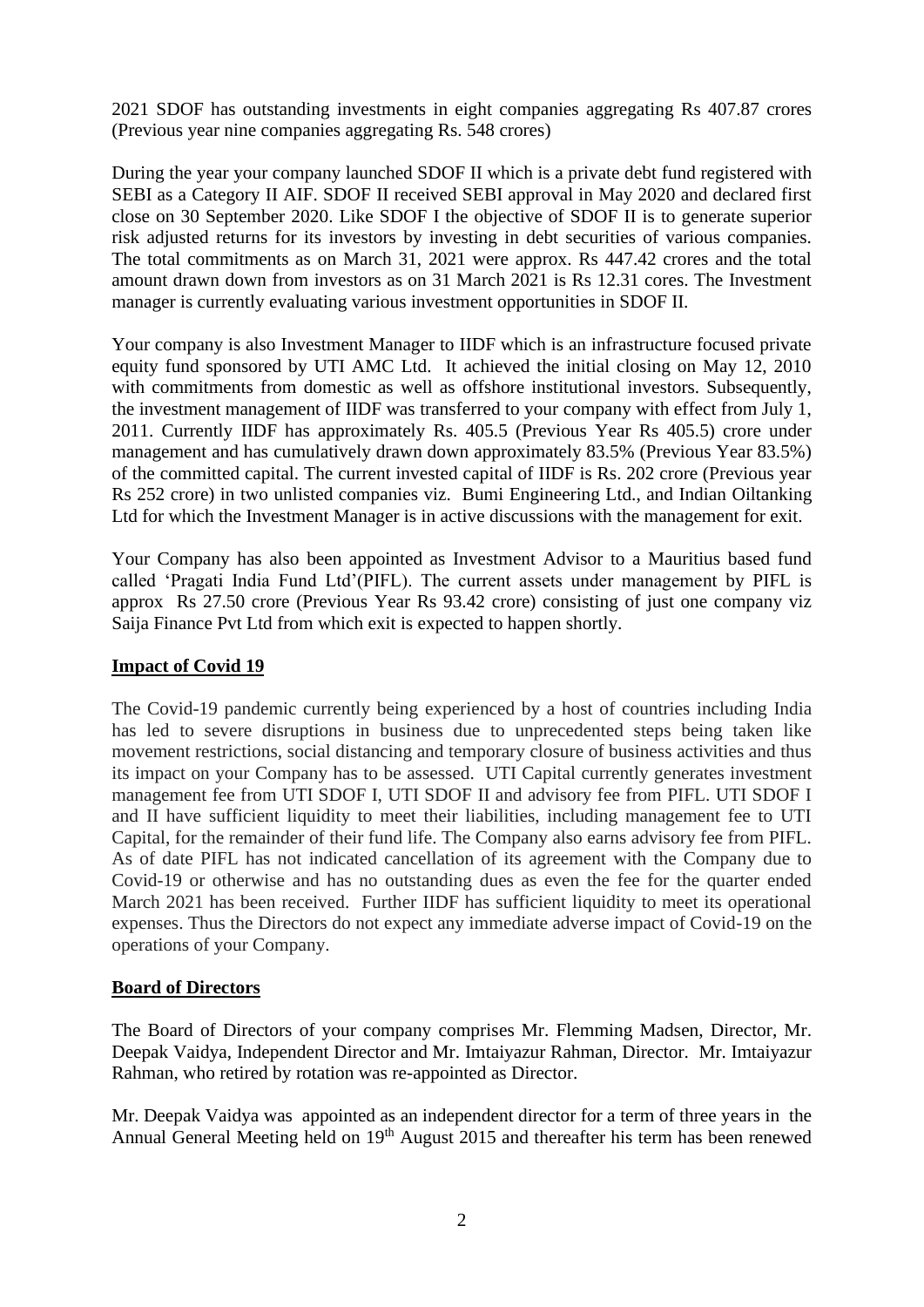for a further period of five years by passing a special resolution in the Annual General Meeting held on  $20<sup>th</sup>$  August 2018.

In the opinion of the Board, independent directors are of impeccable integrity, financially literate and have relevant expertise including in which the company operates.

The composition of the Board of Directors, number of meetings held, directors attendance and directorships held, remuneration of directors and the Board procedures are detailed in the Corporate Governance Report as Annexure I.

# **Key Managerial Personnel:**

Mr. Rohit Gulati Chief Executive Officer, Mr. Gautam Rajani Company Secretary and Mr. Ashutosh Binayake Chief Financial Officer are the Key Managerial Personnel of the Company.

# **Internal Controls, Risk Management Policy**

Internal Controls and Risk Management Policy of the Company is attached herewith as Annexure II.

# **Adequacy of Internal Financial Control**

The Company has put in place adequate internal financial controls with reference to the financial statements. The Company has adopted accounting policies which are in line with the Accounting Standards prescribed in the Companies (Accounting Standards) Rules, 2006 that continue to apply under Section 133 and other applicable provisions, if any, of the Companies Act, 2013 read with Rule 7 of the Companies (Accounts) Rules, 2014 and relevant provisions of the Companies Act to the extent applicable. These are in accordance with generally accepted accounting policies in India. Changes in policies, if any, are approved by the Audit Committee in consultation with the Statutory Auditors.

**Particulars of contracts/arrangements with related parties**: The particulars of contracts/arrangements with related parties are provided in Form AOC-2, (attached herewith as Annexure III) as prescribed under Rule 8(2) of the Companies (Accounts) Rules 2014.

# **Company's Policy on Directors' appointment and remuneration including criteria for determining qualifications, positive attributes, independence of a director and other matters:**

Attached as Annexure IV.

# **Statement on Declaration given by Independent Directors:**

The independent directors have given the declaration of independence as per Annexure V.

# **Audit Committee:**

The Company is having Audit Committee of the Board. Presently, the composition of these committees are as under: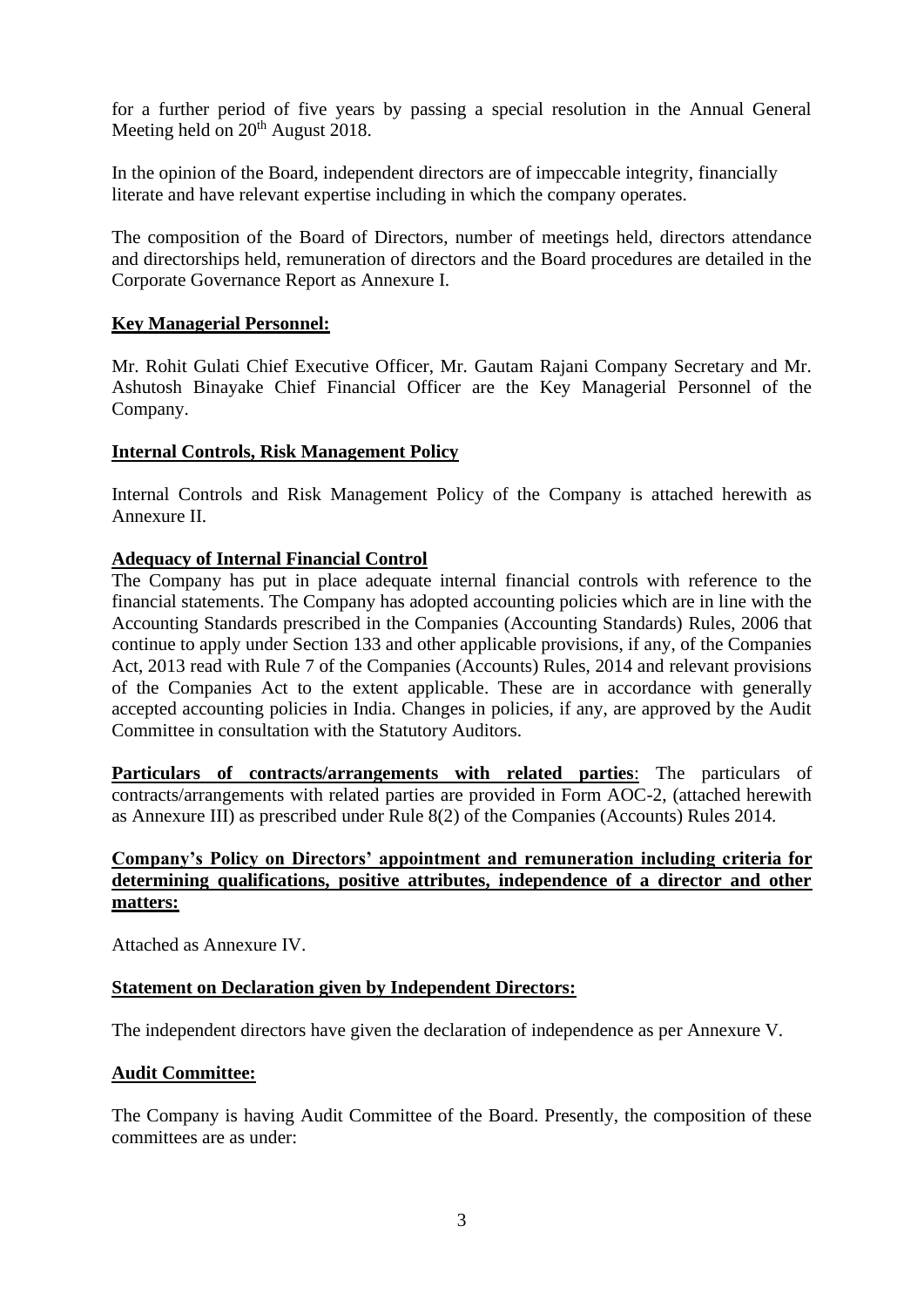# **Audit Committee:**

- 1. Mr. Deepak Vaidya Independent Director
- 2. Mr. Imtaiyazur Rahman Director

# **Public Deposits**

During the year under review the Company has not accepted any deposits from the public.

# **Details of significant and material orders passed by the regulators or courts or tribunals impacting the going concern status and company's operations in future.**

# **NIL**

# **Material changes and commitments, if any, affecting the financial position of the company which have occurred between the end of the financial year of the company to which the financial statements relate and the date of the report.**

# **NIL**

# **Conservation of Energy, Technology absorption and Foreign Exchange Earnings and outgo**

During the year Company has earned foreign exchange of Rs 138.75 Lacs (Rs. 160.97 Lacs). Your company spent foreign exchange amounting to Rs Nil (Nil) during the year. Regarding conservation of energy, the Company has taken the Gurgaon office premises on seat sharing basis and no separate charges are paid in respect of energy consumption. Further, as the Company is into service sector, hence technology absorption is not applicable.

# **Details in respect of frauds reported by auditors under sub-section (12) of [section 143](http://ebook.mca.gov.in/Actpagedisplay.aspx?PAGENAME=17527)**

# **NIL**

# **Directors' Responsibility Statement**

Pursuant to the requirement under Section 134 of the Companies Act, 2013 with respect to Directors Responsibility Statement, it is hereby confirmed:

- (*a*) in the preparation of the annual accounts, the applicable accounting standards had been followed along with proper explanation relating to material departures;
- (*b*) the directors had selected such accounting policies and applied them consistently and made judgments and estimates that are reasonable and prudent so as to give a true and fair view of the state of affairs of the company at the end of the financial year and of the profit and loss of the company for that period;
- (*c*) the directors had taken proper and sufficient care for the maintenance of adequate accounting records in accordance with the provisions of the Companies Act 2013 for safeguarding the assets of the company and for preventing and detecting fraud and other irregularities;
- (*d*) the directors had prepared the annual accounts on a going concern basis; and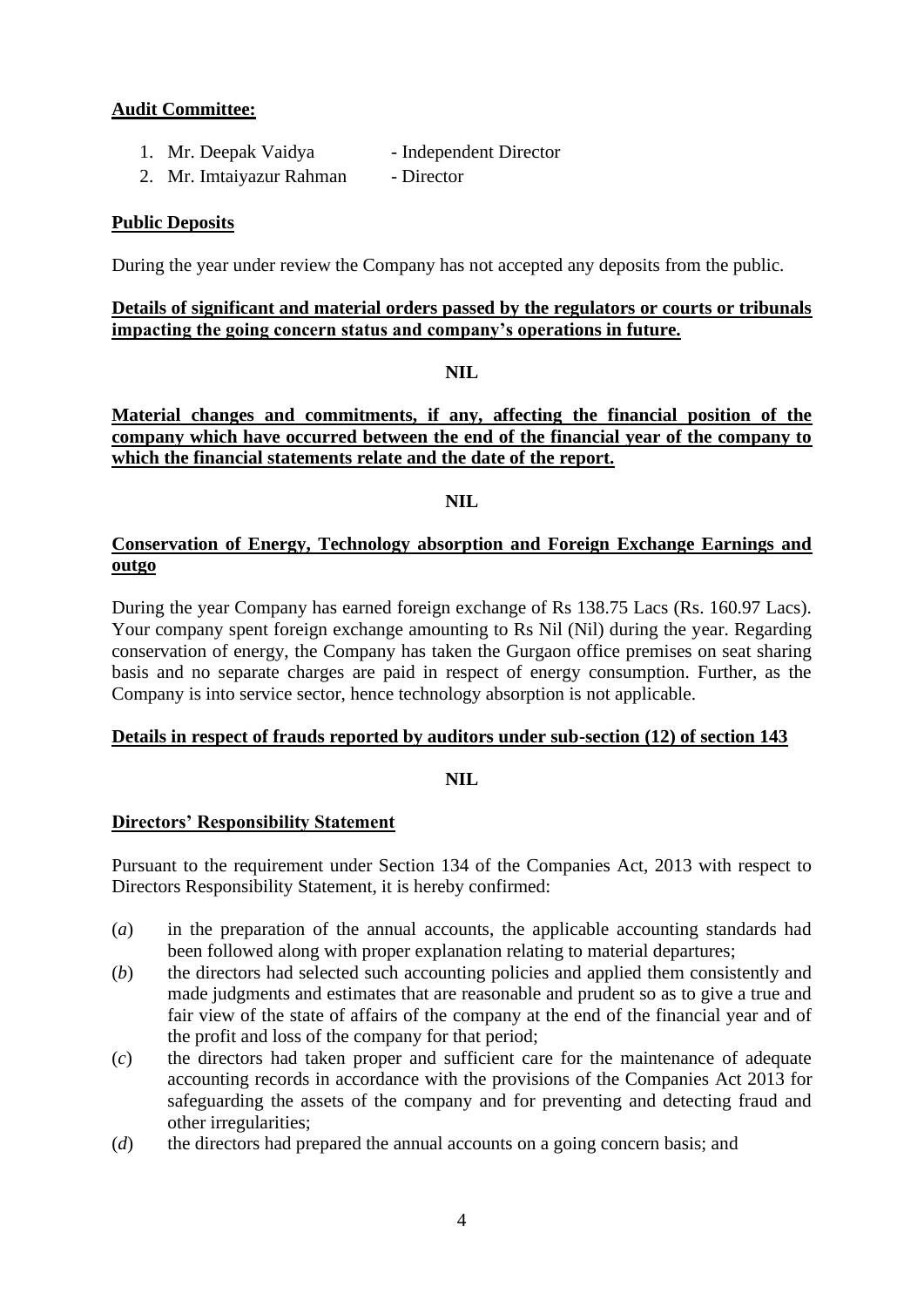(e) the directors had devised proper systems to ensure compliance with the provisions of all applicable laws and that such systems were adequate and operating effectively.

# **Details of every qualification, reservation or adverse remark or disclaimer made by the auditor in his report**

# **Nil**

# **Particulars of loans, guarantees or investments under section 186**

# **Nil**

# **Particulars of contracts or arrangements with related parties referred to in sub-section (1) of section 188 in the prescribed form**

As per Annexure III.

**Material changes and commitments, if any, affecting the financial position of the company which have occurred between the end of the financial year of the company to which the financial statements relate and the date of the report.** 

**Nil**

# **Internal Complaints Committee:**

The company has complied with provisions relating to the constitution of Internal Complaints Committee under the Sexual Harassment of Women at Workplace (Prevention, Prohibition and Redressal) Act, 2013 as the ICC of UTI AMC, its holding company will deal with such complaints, if any.

# **Other Disclosures**

In terms of the applicable provisions of the Companies Act, 2013 the Company additionally discloses that, during the FY 2020-21:

(i) there was no change in the nature of business of the Company;

(ii) disclosure pertaining to maintenance of cost records as specified by the Central Government under Section 148 (1) of the Companies Act, 2013, is not applicable to the Company.

(iii) No application has been made or any proceeding pending under the Insolvency and Bankruptcy Code, 2016 during the year.

(iv) details of difference between amount of the valuation done at the time of one time settlement and the valuation done while taking loan from the Banks or Financial Institutions. – no loan has been taken from bank/financial institution by the Company.

# **Auditors**

M/s Samria & Co., Chartered Accountants, Mumbai have been appointed as the statutory auditors for the year 2020-21.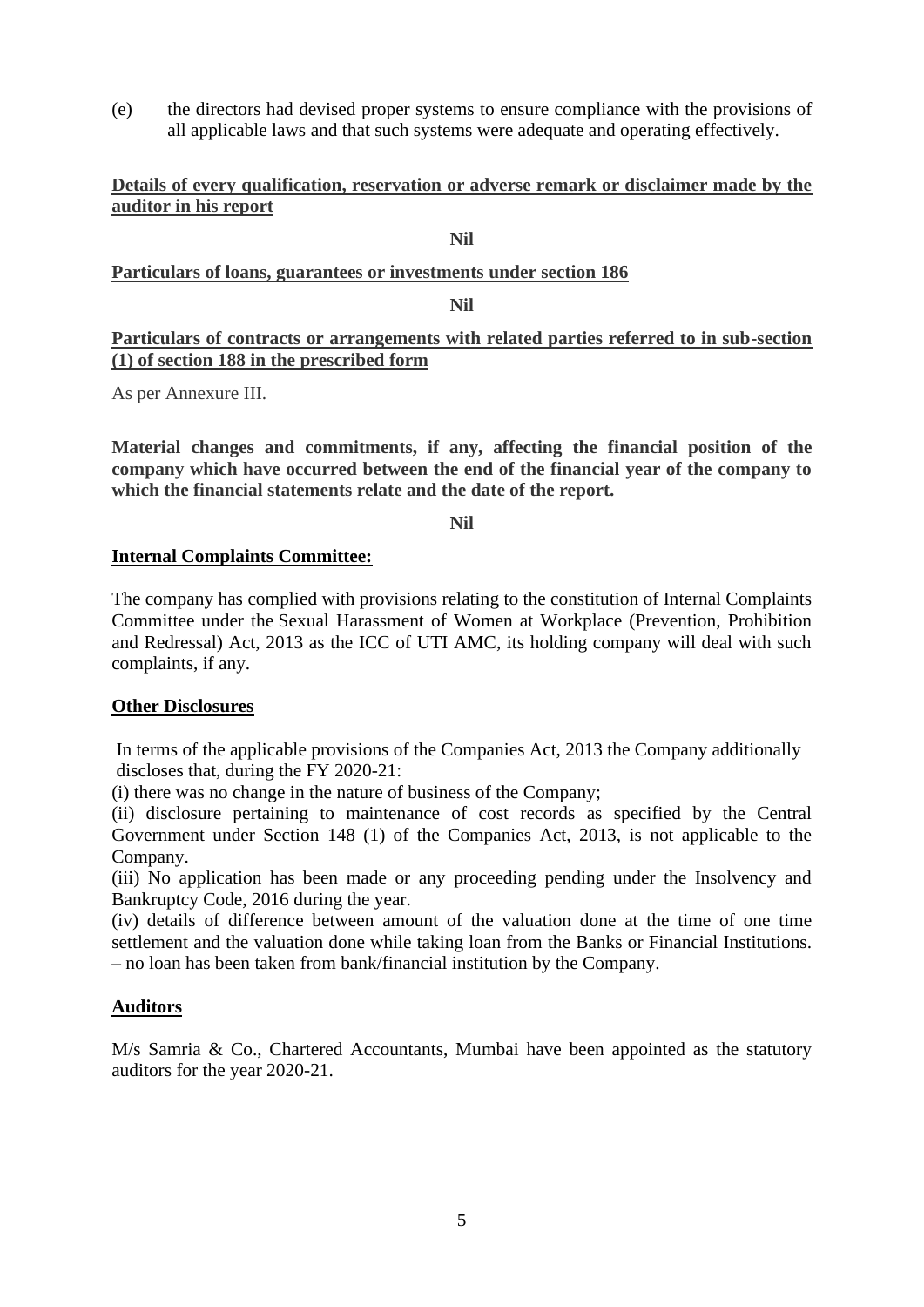# **Acknowledgement**

Directors acknowledge the valuable assistance, co-operation and guidance received from Government of India, the Securities and Exchange Board of India, and UTIAMC. The Directors are also thankful to our investors, Auditors, Custodian, Banks, Distributors and all other service providers for their valued support. The Directors would also like to thank the employees of UTI Capital Pvt. Ltd. for their commitment, collaboration and partnership demonstrated by them for achieving the Company's goals.

For and on behalf of Board of Directors

Sd/-

 **Chairman**

Date:  $26<sup>th</sup>$  April 2021

Place: Mumbai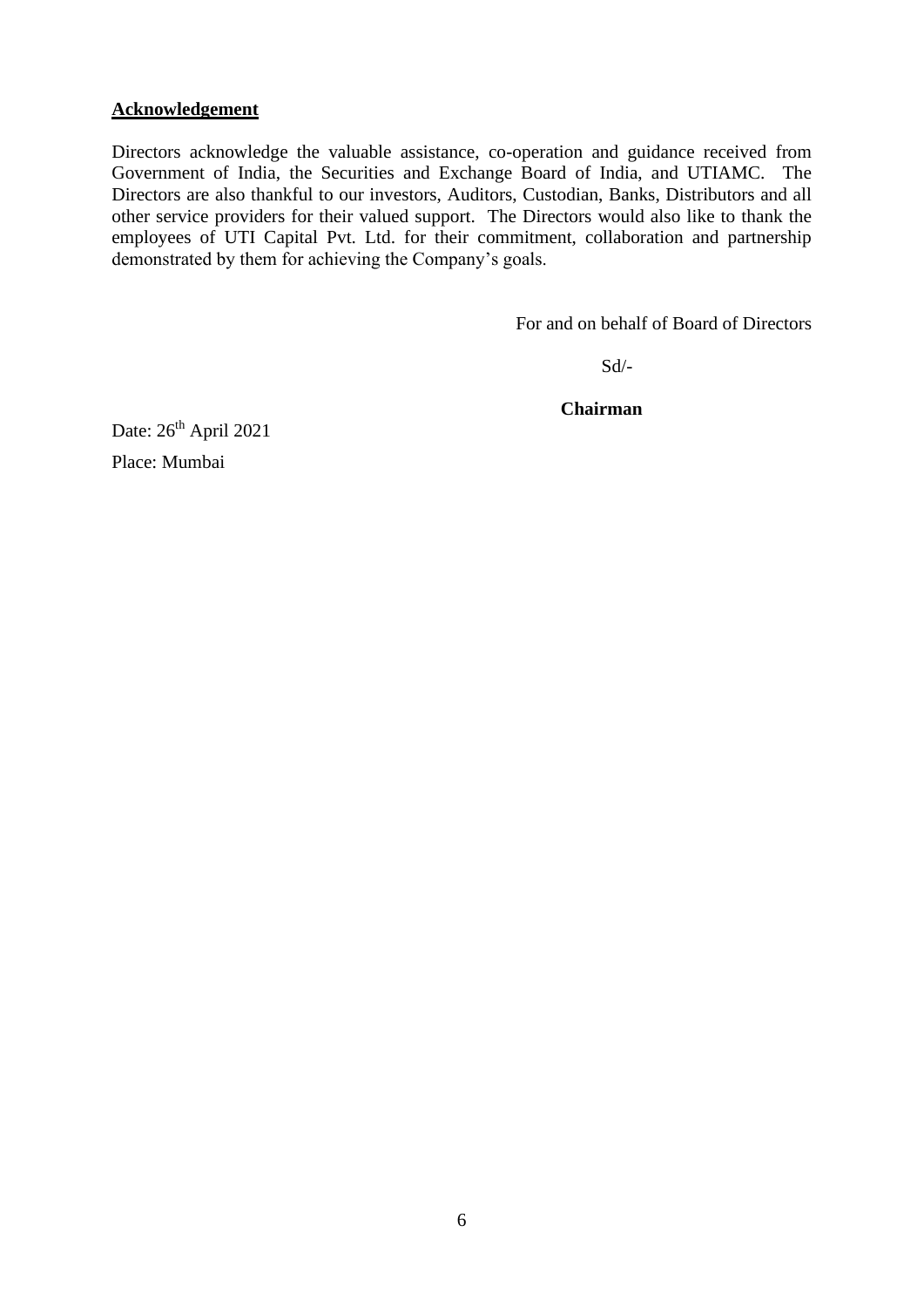# *Annexure I*

# **Corporate Governance Report**

# **Board of Directors : Composition**

The Board of Directors of UTI Capital Pvt. Ltd. comprises of:

1. Mr. Deepak Vaidya Independent Director 2. Mr. Flemming Madsen Director 3. Mr. Imtaiyazur Rahman Director

# **Number of Board and Audit Committee Meetings**

The Board of UTI Capital Pvt. Ltd. met 4 times during the period. The meetings were held on  $28<sup>th</sup>$  April 2020,  $21<sup>st</sup>$  July 2020,  $26<sup>th</sup>$  October 2020 and  $28<sup>th</sup>$  January 2021. The Audit Committee meetings were held on  $28<sup>th</sup>$  April 2020,  $21<sup>st</sup>$  July 2020,  $26<sup>th</sup>$  October 2020 and  $28<sup>th</sup>$ January 2021.

# **Board Procedures**

The Board of Directors of the Company meets regularly to discuss, *inter alia*, the following:

- Operational activities of the Company
- Quarterly, Half-yearly unaudited financial results and annual audited financial statements.
- Review the position in respect of compliance with respect various Act, Rules, Regulations and statutory requirements governing the operations of the company.
- Any other significant developments in the operations of the company.

# **Post-meeting follow-up system**

The governance process in the company includes an effective post meeting follow-up, review, and reporting process for action taken/pending on decisions of the Board/Board Committees.

# **Directors' Attendance**

The details for the period 2020-21 are as under:-

|                 |            |         |  |                           |  |                                       |     |                           | Name of the No. of Board No. of Audit No. of directorships |  |  |                 |
|-----------------|------------|---------|--|---------------------------|--|---------------------------------------|-----|---------------------------|------------------------------------------------------------|--|--|-----------------|
| <b>Director</b> |            |         |  |                           |  |                                       |     | Meetings during Committee |                                                            |  |  | in other public |
|                 |            | 2020-21 |  | Meetings during companies |  |                                       |     |                           |                                                            |  |  |                 |
|                 |            |         |  | 2020-21                   |  |                                       |     |                           |                                                            |  |  |                 |
|                 |            | Held    |  |                           |  | Attended   Held   Attended   Chairman |     |                           | MD/                                                        |  |  |                 |
|                 |            |         |  |                           |  |                                       |     |                           | Director                                                   |  |  |                 |
| Mr              | Flemming 4 |         |  |                           |  |                                       | Nil |                           |                                                            |  |  |                 |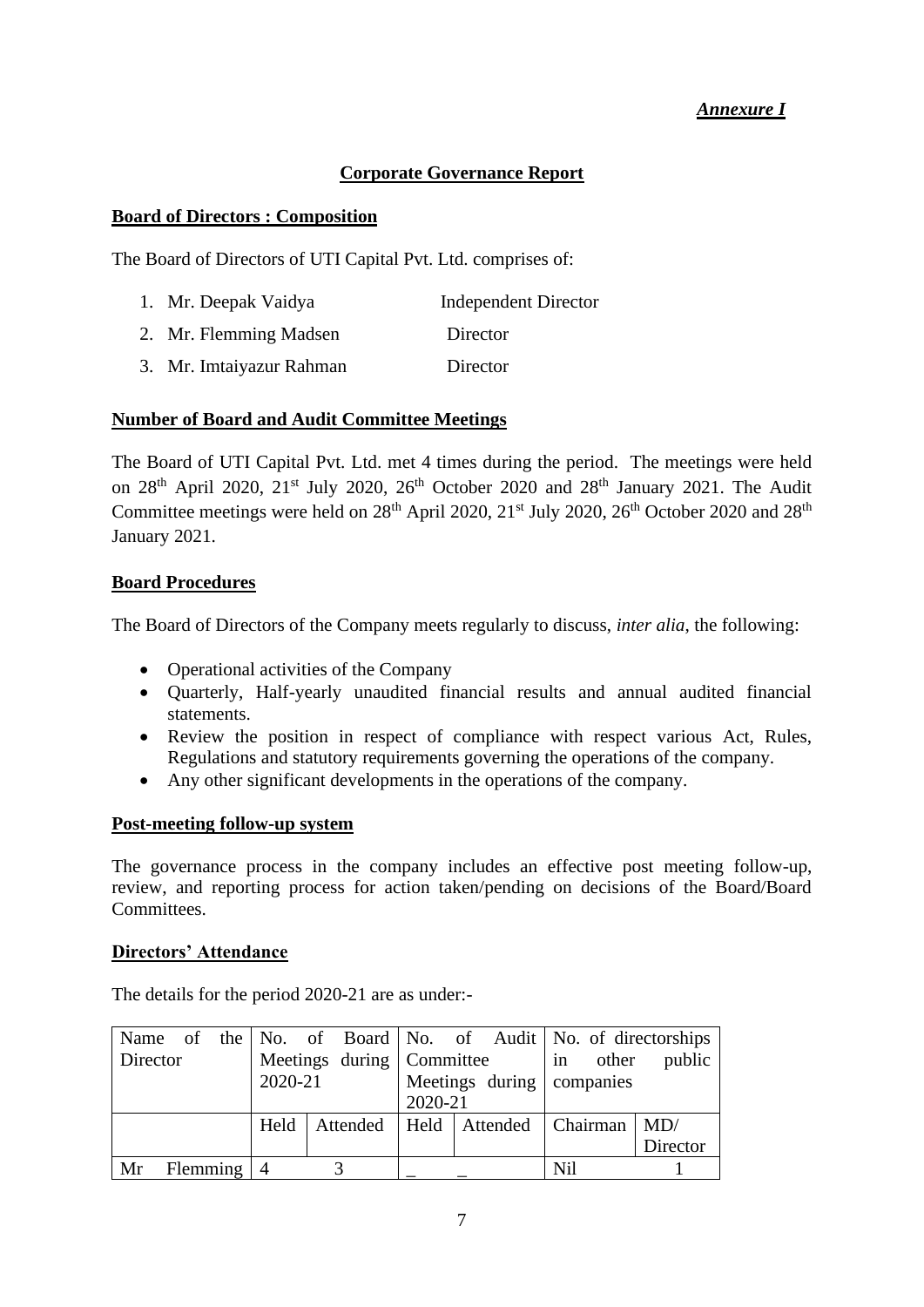| Madsen |                   |  |  |     |  |
|--------|-------------------|--|--|-----|--|
| Mr     | Deepak $ 4$       |  |  | Nil |  |
| Vaidya |                   |  |  |     |  |
|        | Mr Imtaiyazur   4 |  |  | Nil |  |
| Rahman |                   |  |  |     |  |

# **Remuneration of Directors**

The remuneration paid or payable to the Directors for the year ended  $31<sup>st</sup>$  March, 2021 is as detailed below:-

| <b>Sr</b><br>$\mathbf{n}\mathbf{o}$ | <b>Name of Director</b>     | <b>Sitting Fees</b><br>(Rs.) | <b>Emoluments</b><br>paid<br>by<br>the<br>Company<br>Rs. | Total (Rs.) |
|-------------------------------------|-----------------------------|------------------------------|----------------------------------------------------------|-------------|
|                                     | Madsen,<br>Mr Flemming      | <b>NIL</b>                   | <b>NIL</b>                                               | <b>NIL</b>  |
|                                     | Director                    |                              |                                                          |             |
| 2                                   | Vaidya,<br>Deepak<br>Mr     | 1,80,000                     | <b>NIL</b>                                               | 1,80,000    |
|                                     | <b>Independent Director</b> |                              |                                                          |             |
| 3                                   | Mr Imtaiyazur Rahman,       | <b>NIL</b>                   | <b>NIL</b>                                               | <b>NIL</b>  |
|                                     | Director                    |                              |                                                          |             |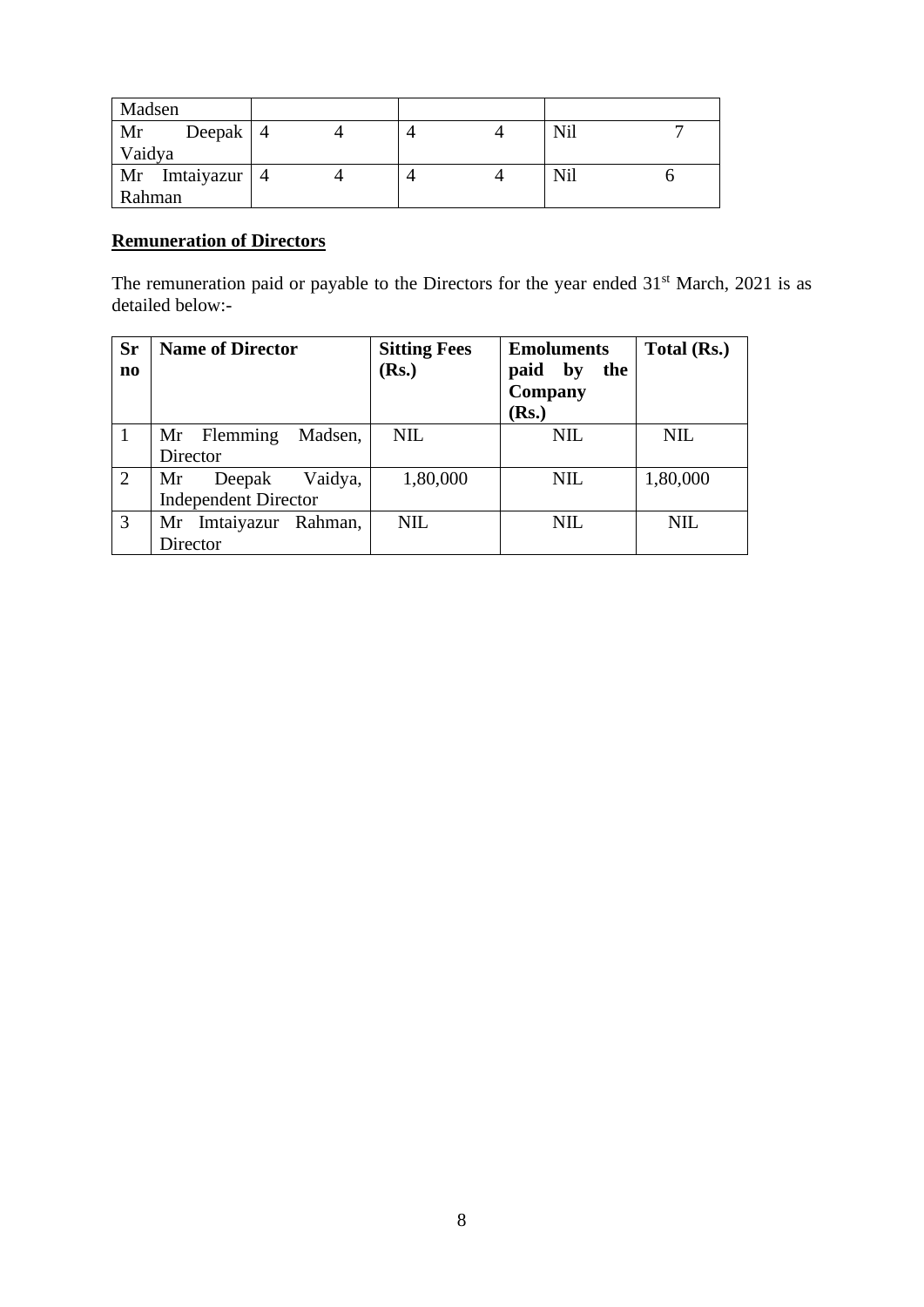# *Annexure II*

# **Risk Management Policy**

# **Internal Control, Audit & Systems**

Your Directors believe that internal audit control is a necessary concomitant of the principle of governance that freedom of management should be exercised within a framework of appropriate checks and balances. Your Company remains committed to ensuring an effective internal control environment that provides assurance on the efficiency of operations and security of assets.

UTI AMC, the holding company, has an Internal Audit Department and your company is covered within the internal audit program of UTI AMC which monitors the investments, compliances, internal audit reports and the minutes of the meetings of the Board and Committee of the subsidiaries. Well established and robust internal audit processes, both at business and corporate levels, continuously monitor the adequacy and effectiveness of the internal control environment across the Company and the status of compliance with operating systems, internal policies and regulatory requirements. In the networked IT environment of your Company, valuation of IT security continues to receive focused attention of the internal audit team, which includes IT specialists.

# **Risk Management**

Risk management is one of the key focus areas and UTI AMC has established processes and systems to ensure robust firm wide risk management. UTI AMC has a Board-level risk management committee consisting of five members of the Board and a Board level Audit Committee consisting of four members of the Board.

Considering the size and level of operations of your company, a separate risk management department has not been created. However, UTIAMC, the holding company has an independent Department of Risk management to oversee investment risks, Department of Compliance to oversee adherence to SEBI regulations and Department of Internal Audit to ensure adherence to laid down processes and procedures and evaluation of the effectiveness of the internal controls including subsidiaries.

The risks include:

Fund Management: Unprofessional/unethical action by an investee Company, Front-running & Insider trading.

Operations: NAV and inaccurate financial reporting.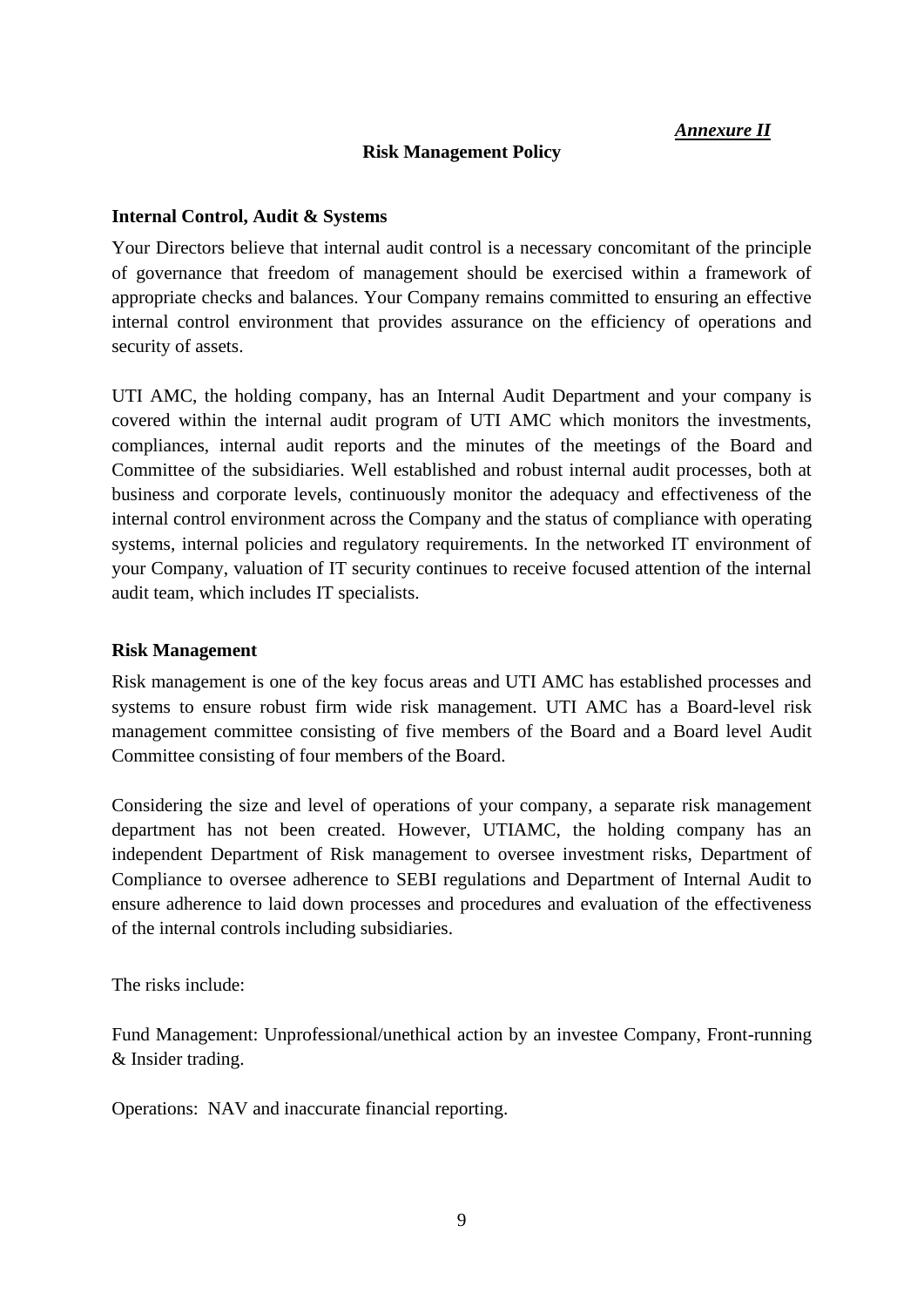Customer Service: Errors, fraud etc.

Other Business Risks: Critical knowledge loss, Skill shortage, non compliance, third party risks, Inappropriate recruitment, Conflict in work community, violence etc.

Board of Directors of holding company formulates and periodically reviews the risk management policies, procedures and processes, which include the delegation of investment and financial responsibilities, prudential investment norms, guidelines and limits, and counter-party limits. The Board of your company also reviews the performance of various funds under management.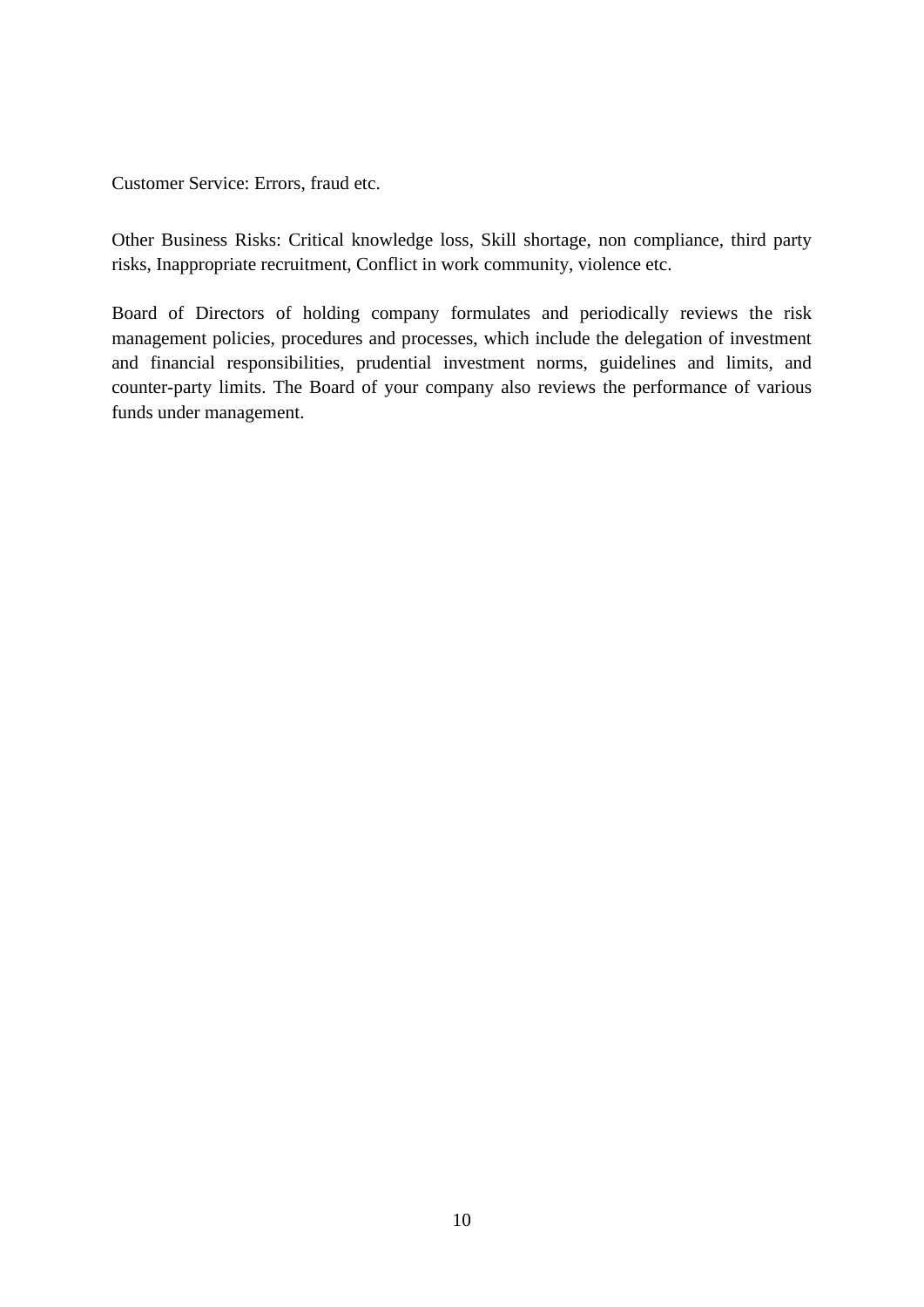# **Form No. AOC-2**

(Pursuant to *clause (h) of sub-section (3) of section 134 of the Act and* Rule 8(2) of the Companies (Accounts) Rules, 2014)

**Form for disclosure of particulars of contracts/arrangements entered into by the company with related parties referred to in sub-section (1) of section 188 of the Companies Act, 2013 including certain arms length transactions under third proviso thereto**

# **1. Details of contracts or arrangements or transactions not at arm's length basis: NIL**

(a) Name(s) of the related party and nature of relationship:

- (b) Nature of contracts/arrangements/transactions:
- (c) Duration of the contracts / arrangements/transactions:
- (d) Salient terms of the contracts or arrangements or transactions including the value, if any:
- (e) Justification for entering into such contracts or arrangements or transactions:
- (f) Date(s) of approval by the Board:
- (g) Amount paid as advances, if any: NIL

(h) Date on which the special resolution was passed in general meeting as required under first proviso to section 188:

# **2. Details of material contracts or arrangement or transactions at arm's length basis:** a) Name(s) of the related party and nature of relationship: **UTI ASSET MANAGEMENT CO. LTD (HOLDING COMPANY)**

Nature of contracts/arrangements/transactions: **Rent for Office Premises** 

b) Duration of the contracts / arrangements/transactions:

Rent 12 months (terminated on  $4<sup>th</sup>$  September 2020)

c) Salient terms of the contracts or arrangements or transactions including the value, if any:

Rent paid to Holding Company **Rs. 714,252**

- e) Date(s) of approval by the Board, if any:  $17<sup>th</sup>$  January 2018
- f) Amount paid as advances, if any: **Nil**

For and on behalf of the Board of Directors

**Sd/- Chairman**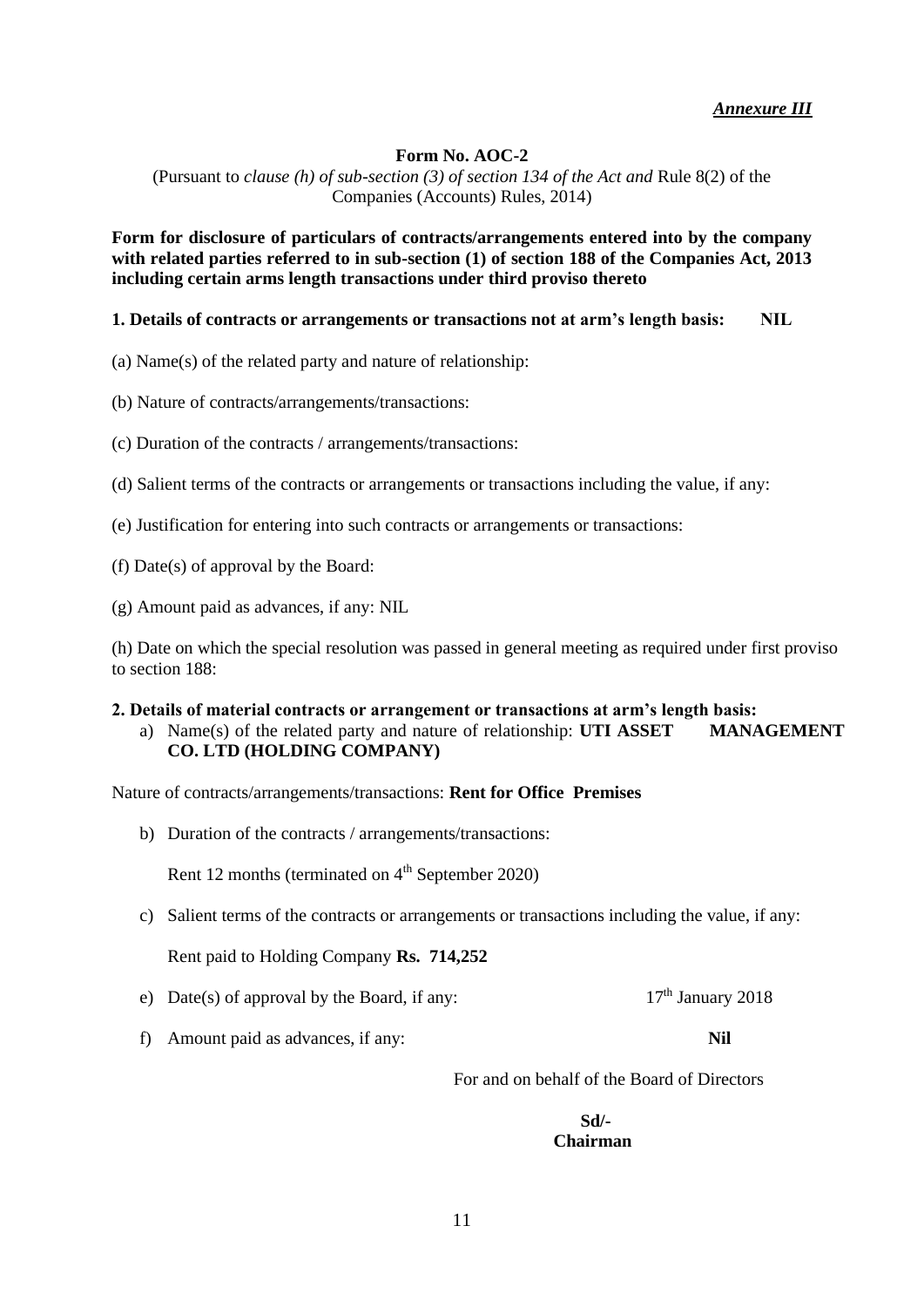# *Annexure IV*

# **UTI Capital Pvt. Ltd.**

# **Policy on appointment and remuneration of Directors & Key Managerial Personnel**

# **A) Directors**

The policy on appointment of Directors is as detailed below:

i) Appointment of Chief Executive Officer and / or Whole Time Director

Appointment has to comply with the requirements prescribed under the Companies Act & Rules made thereunder, Articles of Association of the Company.

The company will follow a policy of appointing CMD/CEO/MD/WTD through a robust process of sourcing and selection through internal process by the Human Resources Department of UTIAMC.

The proposed appointment will be approved by the Board of Directors of UTIAMC and then Board of Directors of the Company.

The Board of Directors consider the nomination received from the holding company and approve the appointment (alongwith terms and conditions of appointment) subject to approval by the shareholders at the General Meeting.

The General Meeting will be convened by issuing a notice alongwith detailed explanatory statement, and the approval (alongwith terms and conditions of appointment) of the shareholders is obtained in accordance with the requirements prescribed under the Companies Act.

# **Remuneration of directors**

The remuneration paid to the non-executive directors is in accordance with the Companies Act, 2013 & Rules made thereunder and is approved by the Board of Directors based on the recommendations of the Nomination and Remunerations Committee.

# **i) Non – executive directors:**

The non – executive directors shall be appointed as per the provisions of the Companies Act, 2013. The Nomination & Remuneration Committee shall select independent directors to be inducted on the Board.

The remuneration of the non-executive directors will be as detailed below: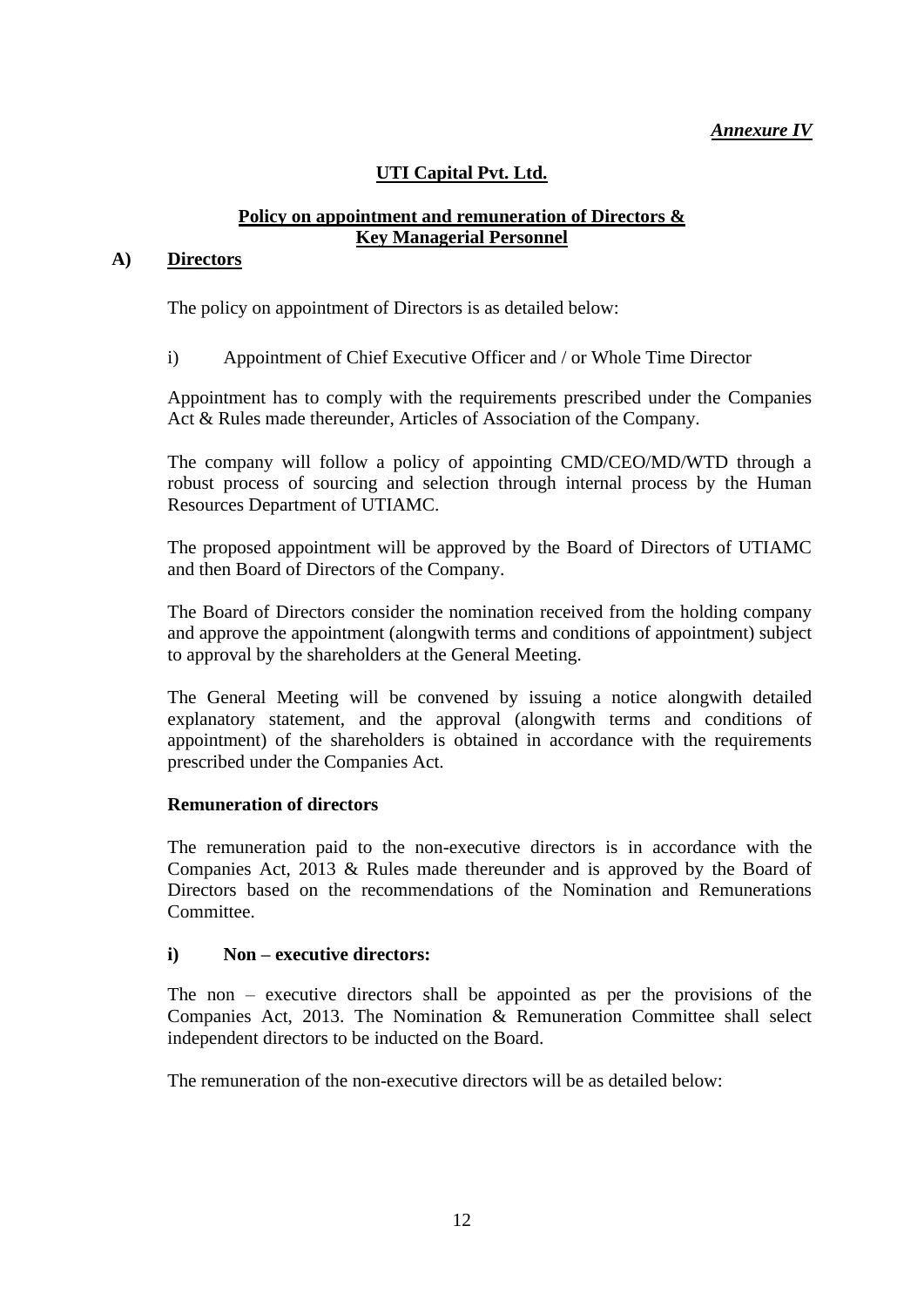# **ii) Sitting fees**

The amount of sitting fees payable to the non-executive directors is based on the limits prescribed under the Companies Act.

The sitting fees are paid for each meeting of the Board and Committees of the Board attended by the non-executive directors either in person or through audio video conference or audio conference.

Apart from the sitting fees paid to the non-executive directors, the Company pays for the air-tickets, hotel accommodation and local conveyance incurred in connection with the meetings of the Committees of the Board.

# **B) Key Managerial Personnel**

UTI Capital will have to appoint the following Key Personnel in accordance with the requirements of the Companies Act, 2013 and Rules made thereunder: -

- i) Chief Executive Officer and / or Whole Time Director
- ii) Chief Financial Officer
- iii) Company Secretary

# **Appointment**

The appointment of MD/WTD is as detailed at (A) above.

The appointment of Chief Financial Officer and Company Secretary are approved by the Board of Directors.

# **Remuneration:**

The policy regarding the remuneration of Chief Executive Officer is approved by the Board of Directors and Shareholders.

The remuneration policy and framework in respect of Key personnel and all employees of the Company including workmen is reviewed and recommended by Department of Human Resources Development (DHRD) of the sponsor company i.e. UTI Asset Management Company Limited to the Nomination & Remuneration Committee for approval.

Based the approval of the Nomination & Remuneration Committee on the overall remuneration policy, strategy and framework, the actual remuneration in respect of all employees including workmen is recommended by DHRD to the competent authority of sponsor company i.e. UTI Asset Management Company Limited.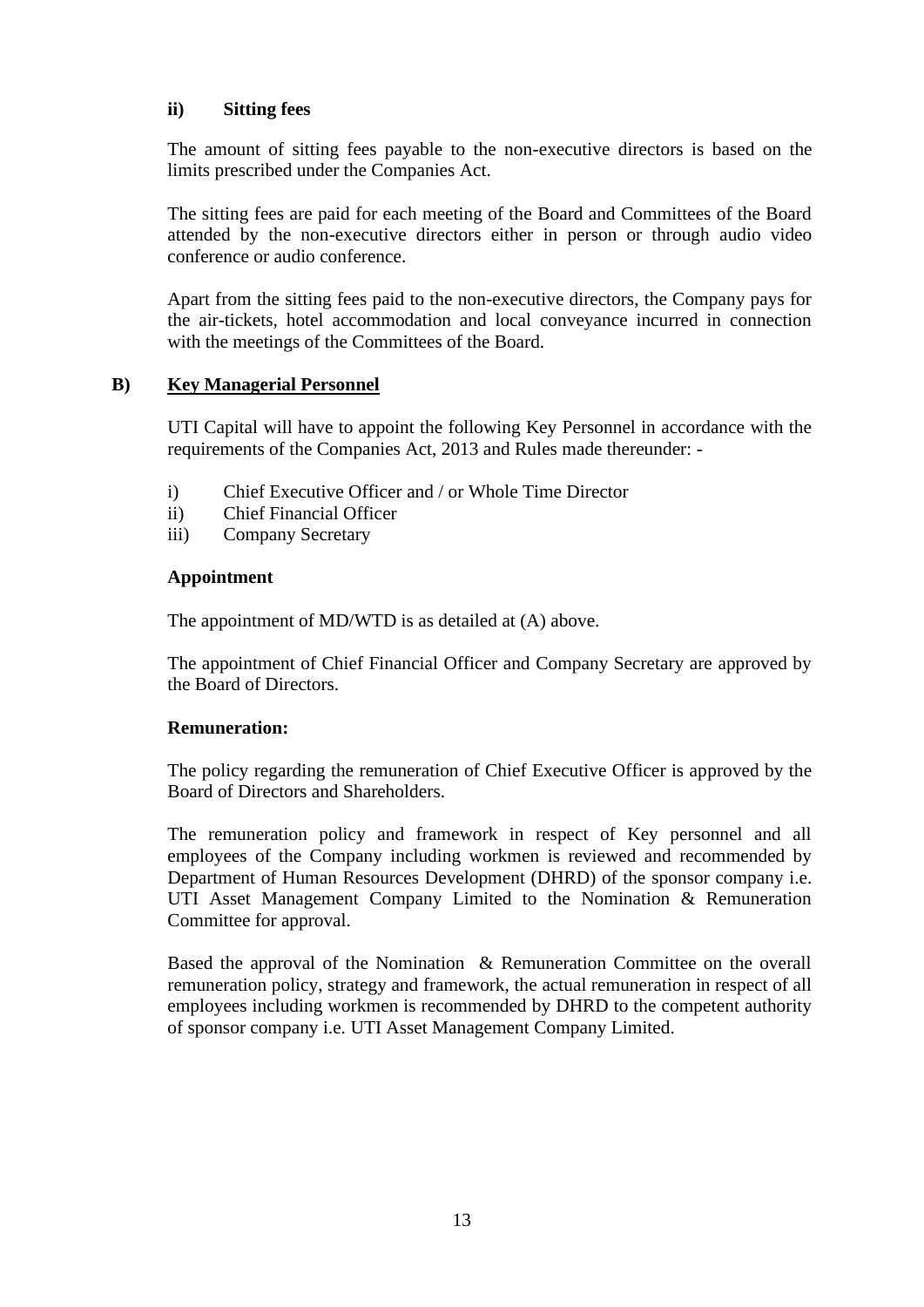# *Annexure V*

# **Declaration by Independent Director**

[Pursuant to section 149(7) of the Companies Act, 2013]

To, The Board of Directors of UTI Capital Pvt. Ltd. UTI Tower, Gn Block, Bandra Kurla Complex, Bandra East, Mumbai – 400 051

# **Declaration of Independence for the FY -------------**

I, \_\_\_\_\_\_\_\_\_\_, s/o \_\_\_\_\_\_\_\_\_, residing at \_\_\_\_\_\_\_; do hereby declare that I fulfill the conditions of Independent Director as mentioned in Section 149(6) of the Companies Act, 2013. I further declare that: -

- (a) I am not a promoter of UTI Capital Pvt. Co. Ltd. or its holding, subsidiary or associate company;
- (b) I am not related to promoters or directors in UTI Capital Pvt. Ltd., its holding, subsidiary or associate company;
- (c) I have no pecuniary relationship other than remuneration as such director or having transaction not exceeding ten percent of my total income or such amount as may be prescribed with UTI Capital Pvt. Ltd., its holding, subsidiary or associate company, or their promoters, or directors, during the two immediately preceding financial years or during the current financial year;
- (d) none of my relatives

(*i*) is holding any security of or interest in UTI Capital Pvt. Ltd., its holding, subsidiary or associate company during the two immediately preceding financial years or during the current financial year.

Provided that the relative may hold security or interest in UTI Capital Pvt. Ltd., of face value not exceeding fifty lakh rupees or two per cent of the paid-up capital of UTI Capital Pvt. Ltd., its holding, subsidiary or associate company or such higher sum as may be prescribed;

(*ii*) is indebted to UTI Capital Pvt. Ltd., its holding, subsidiary or associate company or their promoters, or directors, in excess of such amount as may be prescribed during the two immediately preceding financial years or during the current financial year;

(*iii*) has given a guarantee or provided any security in connection with the indebtedness of any third person to UTI Capital Pvt. Ltd., its holding, subsidiary or associate company or their promoters, or directors of such holding company, for such amount as may be prescribed during the two immediately preceding financial years or during the current financial year; or

(*iv*) has any other pecuniary transaction or relationship with UTI Capital Pvt. Ltd., or its subsidiary, or its holding or associate company amounting to two per cent or more of its gross turnover or total income singly or in combination with the transactions referred to in (*i*), (*ii*) or (*iii*) above.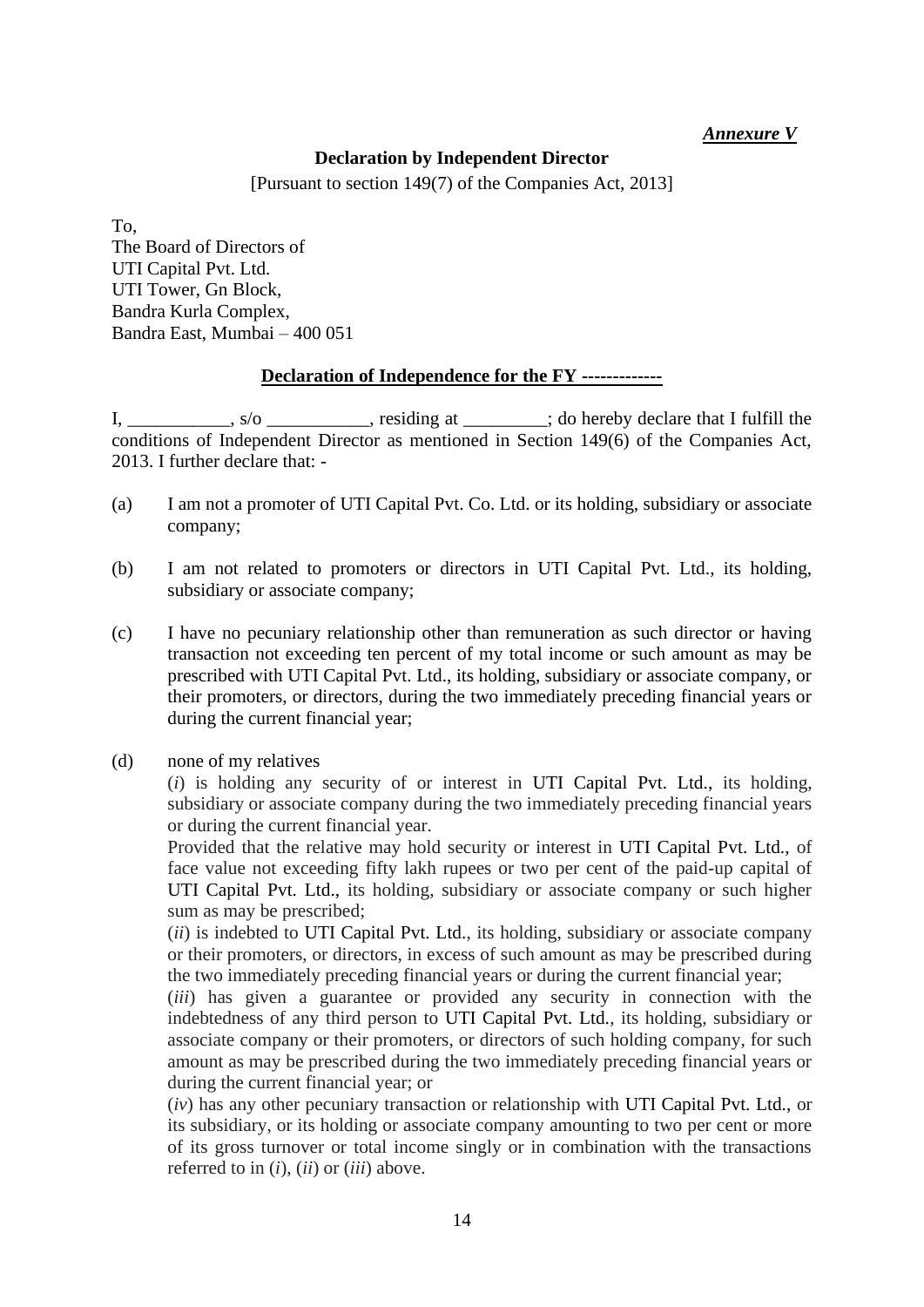None of my relatives, for the purposes of (ii) and (iii) of (d) above -

- (i) is indebted to the company, its holding, subsidiary or associate company or their promoters, or directors; or
- (ii) has given a guarantee or provided any security in connection with the indebtedness of any third person to the company, its holding, subsidiary or associate company or their promoters, or directors of such holding company,

for an amount of fifty lakhs rupees, at any time during the two immediately preceding financial years or during the current financial year.

- (e) I, neither myself nor any of my relatives—
	- *(i)* hold or has held the position of a key managerial personnel or is or has been employee of UTI Capital Pvt. Ltd. or its holding, subsidiary or associate company in any of the three previous financial years, immediately preceding the financial year in which he is proposed to be appointed;

(in case of relative who is an employee, the restriction shall not be applicable for his/her employment during preceding three financial years).

*(ii)* is or has been an employee or proprietor or a partner, in any of the three financial years immediately preceding the financial year in which he is proposed to be appointed, of—

(*A*) a firm of auditors or company secretaries in practice or cost auditors of the company or its holding, subsidiary or associate company; or

(*B*) any legal or a consulting firm that has or had any transaction with UTI Capital Pvt. Ltd., its holding, subsidiary or associate company amounting to ten percent or more of the gross turnover of such firm;

- *(iii)*hold, together with my relatives two percent or more of the total voting power of the company; or
- *(iv)*is a Chief Executive or director, by whatever name called, of any nonprofit organization that receives twenty-five percent or more of its receipts from UTI Capital Pvt. Ltd., any of its promoters, directors or its holding, subsidiary or associate company or that holds two per cent or more of the total voting power of UTI Capital Pvt. Ltd.

I possess the requisite qualifications as have been prescribed in the Companies (Appointment and Qualification of Directors) Rules, 2014 for being an Independent Director, which reads as follows:-

"An independent director shall possess appropriate skills, experience and knowledge in one or more fields of finance, law, management, sales, marketing, administration, research, corporate governance, technical operations or other disciplines related to the company's business."

Date:

Place: (Name)

**Sd/-**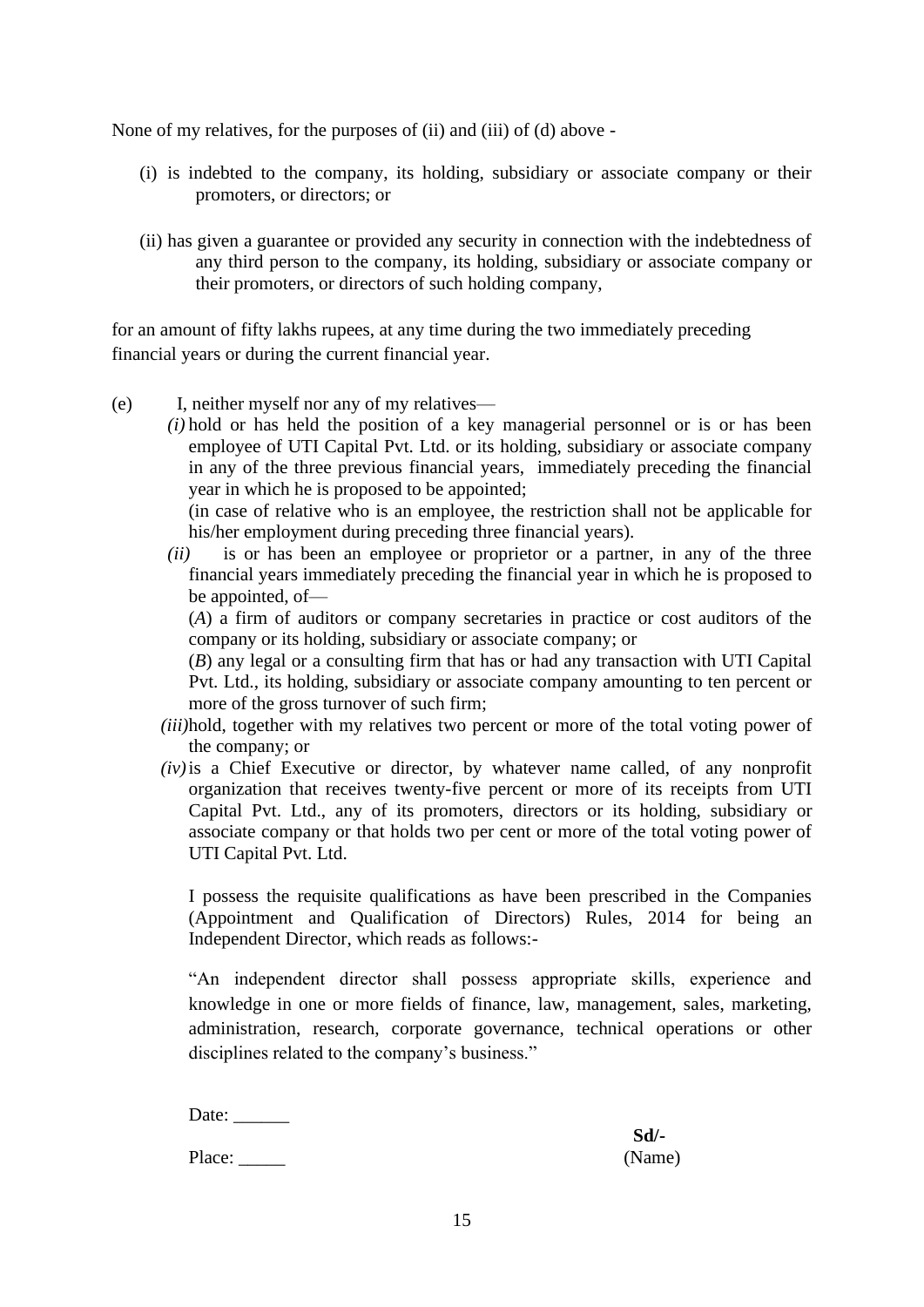# UTI Capital Private Limited Balance Sheet as at 31 March 2021

|                                                                                                                      | <b>Note</b>                  | As at 31-03-2021 As at 31-03-2020<br>(Audited)                | (Rs. In Crores)<br>(Audited) |
|----------------------------------------------------------------------------------------------------------------------|------------------------------|---------------------------------------------------------------|------------------------------|
| I. ASSETS                                                                                                            |                              |                                                               |                              |
| (1) Financial Assets                                                                                                 |                              |                                                               |                              |
| Cash and cash equivalents<br>(a)                                                                                     | 3                            | 0.67                                                          | 0.83                         |
| (b)<br>Receivables                                                                                                   | 4                            |                                                               |                              |
| (i) Trade receivables                                                                                                |                              | 0.36                                                          | 0.49                         |
| (ii) Other receivables                                                                                               |                              | $\overline{a}$                                                | 0.37                         |
| (c)<br>Loans                                                                                                         | 5                            | 0.02                                                          | $\overline{a}$               |
| (d)<br>Investments<br><b>Total Financial Assets</b>                                                                  | 6                            | 28.37<br>29.42                                                | 27.97<br>29.66               |
|                                                                                                                      |                              |                                                               |                              |
| (2) Non-Financial Assets                                                                                             |                              |                                                               |                              |
| Current tax assets (net)<br>(a)<br>(b)<br><b>Deferred Tax Asset</b>                                                  | $\overline{ }$<br>13         | 0.60<br>0.48                                                  | 1.47<br>0.28                 |
| Property, plant and Equipment<br>(c)                                                                                 | 8                            | 0.00                                                          | 0.00                         |
| Right of Use Asset<br>(d)                                                                                            | 9                            | $\overline{\phantom{a}}$                                      | 1.58                         |
| (e)<br><b>Other Intangible Assets</b>                                                                                | 9a                           | 0.00                                                          | 0.00                         |
| Other non-financial assets<br>(f)                                                                                    | 10                           | 5.47                                                          | 6.37                         |
| <b>Total Non-Financial Assets</b>                                                                                    |                              | 6.55                                                          | 9.70                         |
|                                                                                                                      |                              |                                                               |                              |
| <b>TOTAL ASSETS</b>                                                                                                  |                              | 35.97                                                         | 39.36                        |
| <b>II. LIABILITIES AND EQUITY</b>                                                                                    |                              |                                                               |                              |
| <b>LIABILITIES</b><br>(1) Financial Liabilities                                                                      | 11                           |                                                               |                              |
| Trade payable<br>(a) (I)                                                                                             |                              |                                                               |                              |
| (i) total outstanding dues of micro enterprises and small                                                            |                              |                                                               |                              |
| enterprises                                                                                                          |                              |                                                               |                              |
| (ii) total outstanding dues of creditors other than micro                                                            |                              | 0.59                                                          | 0.45                         |
| enterprises and small enterprises                                                                                    |                              |                                                               |                              |
| (II) Other payable                                                                                                   |                              |                                                               |                              |
| (i) total outstanding dues of micro enterprises and small                                                            |                              |                                                               | 0.00                         |
| enterprises                                                                                                          |                              |                                                               |                              |
| (ii) total outstanding dues of creditors other than micro                                                            |                              | 0.11                                                          | 0.18                         |
| enterprises and small enterprises                                                                                    |                              |                                                               |                              |
| <b>Borrowings</b><br>(b)                                                                                             |                              | 3.05                                                          | 6.11                         |
| (c)<br>Other financial liabilities                                                                                   | 12                           | 2.14                                                          | 3.73                         |
| <b>Total Financial Liabilities</b>                                                                                   |                              | 5.89                                                          | 10.47                        |
| (2) Non-Financial Liabilities                                                                                        |                              |                                                               |                              |
| Current tax liabilities (net)<br>(a)                                                                                 | 14 A                         | 0.02                                                          |                              |
| (b)<br>Provisions                                                                                                    | 14B                          | 0.23                                                          | 0.05                         |
| Other non-financial liabilities<br>(c)                                                                               | 14 C                         | 0.13                                                          | 0.14                         |
| <b>Total Non-financial liabilities</b>                                                                               |                              | 0.38                                                          | 0.19                         |
| (3) Equity                                                                                                           |                              |                                                               |                              |
| (a)<br><b>Equity Share Capital</b>                                                                                   | 15                           | 12.00                                                         | 12.00                        |
| (b)<br>Other Equity                                                                                                  | 16                           | 17.70                                                         | 16.70                        |
| <b>Total Equity</b>                                                                                                  |                              | 29.70                                                         | 28.70                        |
| <b>TOTAL LIABILITIES AND EQUITY</b>                                                                                  |                              | 35.97                                                         | 39.36                        |
| Notes forming part of the financial statements                                                                       |                              |                                                               |                              |
| In terms of our Report attached<br>For SAMRIA & CO.<br><b>Chartered Accountants</b><br>Firm Registration No. 109043W |                              | For and on behalf of the board<br>UTI CAPITAL PRIVATE LIMITED |                              |
| <b>Adhar Samria</b><br>Partner<br>Membership No. 049174                                                              | I. Rahman<br><b>Director</b> | Deepak Vaidya<br><b>Director</b>                              | Rohit Gulati<br><b>CEO</b>   |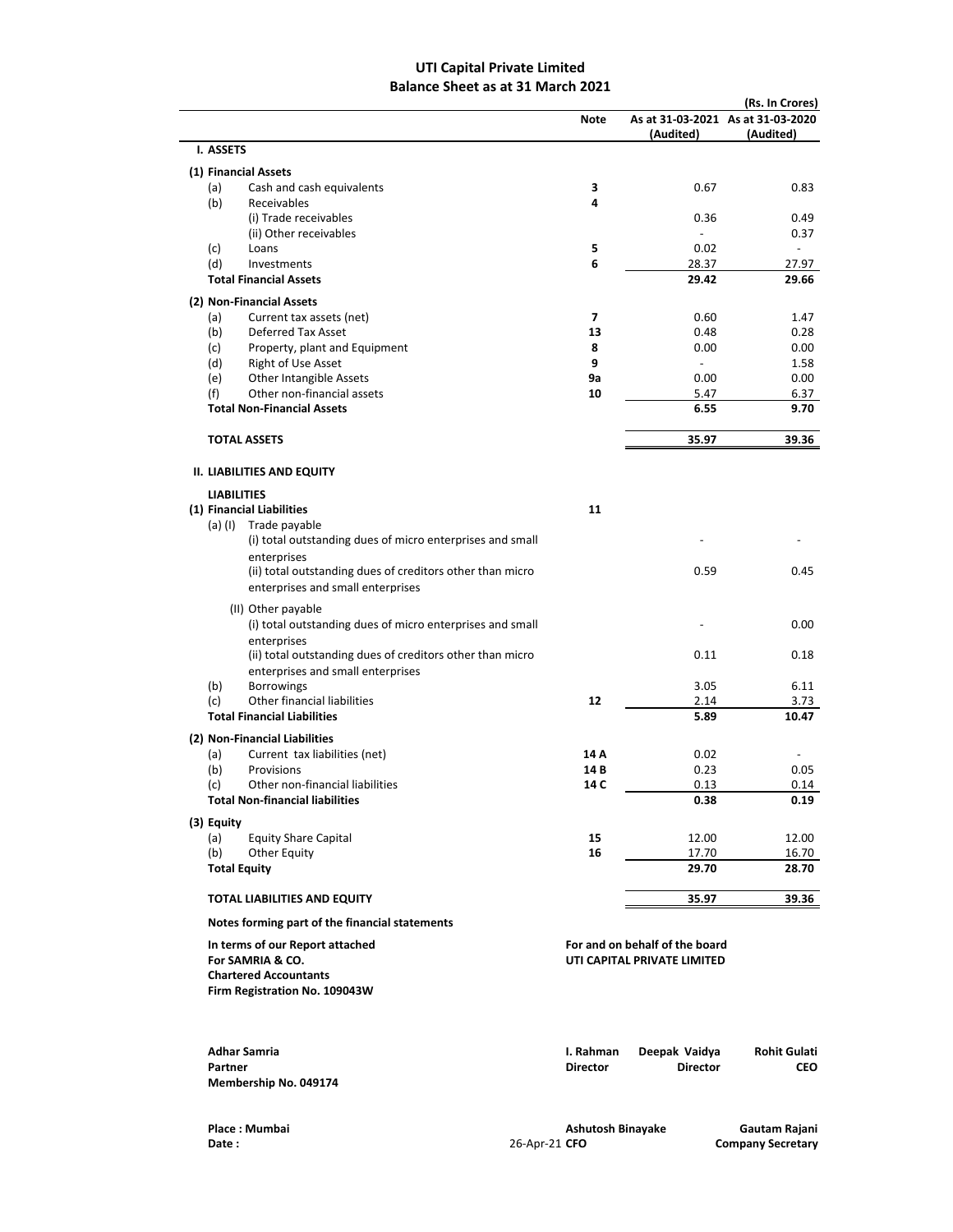# Statement of Profit and Loss for the year ended 31 March 2021 UTI Capital Private Limited

|                                                                                    |                 |                                |                      |                                  |                             | (Rs. In Crores)                   |
|------------------------------------------------------------------------------------|-----------------|--------------------------------|----------------------|----------------------------------|-----------------------------|-----------------------------------|
|                                                                                    |                 |                                | <b>Quarter Ended</b> |                                  | <b>Year Ended</b>           | <b>Year Ended</b>                 |
|                                                                                    | <b>Note</b>     | 31/03/2021                     | 31/12/2020           | 31/03/2020                       | 31/03/2021                  | 31/03/2020                        |
|                                                                                    |                 | Audited                        | <b>Reviewed</b>      | <b>Audited</b>                   | <b>Audited</b>              | <b>Audited</b>                    |
| I. Revenue from operations                                                         | 17              |                                |                      |                                  |                             |                                   |
| (i) Interest Income                                                                |                 | 0.02                           | 0.02                 | 0.04                             | 0.06                        | 0.12                              |
| (ii) Dividend Income                                                               |                 | 0.08                           | 0.05                 | 0.05                             | 0.20                        | 0.17                              |
| (iii) Net Gain on fair value changes                                               |                 | 0.17                           | 0.26                 | $\omega$                         | 1.41                        | $\omega$                          |
| (iv) Sale of services                                                              |                 | 1.76                           | 1.83                 | 1.89                             | 7.31                        | 7.43                              |
| (v) Others                                                                         |                 |                                | $\blacksquare$       | 0.02                             | 0.05                        | 0.02                              |
| <b>Total Revenue from operations</b>                                               |                 | 2.03                           | 2.16                 | 2.00                             | 9.03                        | 7.74                              |
| II. Other Income                                                                   | 18              |                                | (0.03)               | 0.29                             | 0.13                        | 0.30                              |
| III. Total Income (I+II)                                                           |                 | 2.03                           | 2.13                 | 2.29                             | 9.16                        | 8.04                              |
| <b>Expenses</b>                                                                    | 19              |                                |                      |                                  |                             |                                   |
| (i) Finance Cost                                                                   |                 | 0.06                           | 0.06                 | 0.16                             | 0.37                        | 0.53                              |
| (ii) Fees and commission expense                                                   |                 | 0.66                           | 0.67                 | 0.66                             | 2.37                        | 2.30                              |
| (iii) Net Loss on Fair Value Changes                                               |                 |                                | $\sim$               | (0.29)                           | $\mathcal{L}_{\mathcal{A}}$ | 0.89                              |
| (iv) Employee benefits expense                                                     |                 | 2.27                           | 1.14                 | 2.10                             | 5.85                        | 5.06                              |
| (v) Depreciation, amortisation and impairment                                      |                 | 0.00                           | 0.00                 | 0.11                             | 0.06                        | 0.46                              |
| (vi) Other expenses                                                                |                 | 0.17                           | 0.07                 | 0.26                             | 0.38                        | 0.81                              |
| <b>IV. Total Expenses</b>                                                          |                 | 3.16                           | 1.94                 | 2.99                             | 9.03                        | 10.05                             |
| V. Profit/(Loss) before exceptional items and tax (III-IV)                         |                 | (1.13)                         | 0.19                 | (0.70)                           | 0.13                        | (2.01)                            |
| <b>VI.Exceptional Items</b>                                                        |                 |                                |                      |                                  | $\overline{\phantom{a}}$    | ٠                                 |
| VII. Profit/ (Loss) Before Tax (V-VI)                                              |                 | (1.13)                         | 0.19                 | (0.70)                           | 0.13                        | (2.01)                            |
| <b>VIII.Tax expenses</b>                                                           | 20              |                                |                      |                                  |                             |                                   |
| Current Tax - Current period/year                                                  |                 | (0.20)                         | 0.09                 | $\sim$                           | 0.15                        |                                   |
| - Earlier year                                                                     |                 | (0.01)                         | 0.04                 | 0.06                             | 0.01<br>(0.06)              | 0.06                              |
| Deferred Tax - Current year/period<br>MAT Credit Entitlement - Current period/year |                 | (0.30)<br>0.20                 | (0.09)               | (0.20)<br>÷,                     | (0.15)                      | (0.64)                            |
| - Earlier period/year                                                              |                 |                                |                      |                                  | $\blacksquare$              | 0.01                              |
| IX. Total tax expenses                                                             |                 | (0.31)                         | 0.04                 | (0.14)                           | (0.05)                      | (0.57)                            |
| X. Profit/ (Loss) for the period (VIII-IX)                                         |                 | (0.82)                         | 0.15                 | (0.56)                           | 0.18                        | (1.43)                            |
| XI. Other Comprehensive Income                                                     |                 |                                |                      |                                  |                             |                                   |
| Items that will not be reclassified to profit or loss                              |                 |                                |                      |                                  |                             |                                   |
| Remeasurement gains/losses on defined benefit plan                                 |                 | 0.01                           | (0.00)               | (0.01)                           | (0.09)                      | (0.10)                            |
| Income tax relating to items that will not be reclassified to                      |                 | (0.00)                         | 0.00                 | 0.00                             | 0.02                        | 0.03                              |
| profit or loss                                                                     |                 |                                |                      |                                  |                             |                                   |
| Other Comprehensive Income / (loss) for the period/ year                           |                 | 0.01                           | (0.00)               | (0.00)                           | (0.07)                      | (0.07)                            |
| XII. Total comprehensive Income/ (loss) for the period/ year $(X+XI)$              |                 | (0.82)                         | 0.15                 | (0.57)                           | 0.11                        | (1.50)                            |
| Earning per equity share of face value of Rs 10                                    |                 |                                |                      |                                  |                             |                                   |
| Basic (in Rs.) (Refer Note 30)                                                     |                 | (0.69)                         | 0.13                 | (0.47)                           | 0.15                        | (1.19)                            |
| Diluted (in Rs.) (Refer Note 30)                                                   |                 | (0.69)                         | 0.13                 | (0.47)                           | 0.15                        | (1.19)                            |
| Notes forming part of the financial statements                                     |                 |                                |                      |                                  |                             |                                   |
| In terms of our Report attached                                                    |                 | For and on behalf of the board |                      |                                  |                             |                                   |
| For SAMRIA & CO.                                                                   |                 | UTI CAPITAL PRIVATE LIMITED    |                      |                                  |                             |                                   |
| <b>Chartered Accountants</b>                                                       |                 |                                |                      |                                  |                             |                                   |
| Firm Registration No. 109043W                                                      |                 |                                |                      |                                  |                             |                                   |
|                                                                                    |                 |                                |                      |                                  |                             |                                   |
| <b>Adhar Samria</b>                                                                | I. Rahman       |                                |                      |                                  |                             |                                   |
| Partner                                                                            | <b>Director</b> |                                |                      | Deepak Vaidya<br><b>Director</b> |                             | <b>Rohit Gulati</b><br><b>CEO</b> |
| Membership No. 049174                                                              |                 |                                |                      |                                  |                             |                                   |
|                                                                                    |                 |                                |                      |                                  |                             |                                   |
| Place: Mumbai                                                                      |                 | Ashutosh Binayake              |                      | Gautam Rajani                    |                             |                                   |
| Date: 26-04-2021                                                                   | <b>CFO</b>      |                                |                      | <b>Company Secretary</b>         |                             |                                   |
|                                                                                    |                 |                                |                      |                                  |                             |                                   |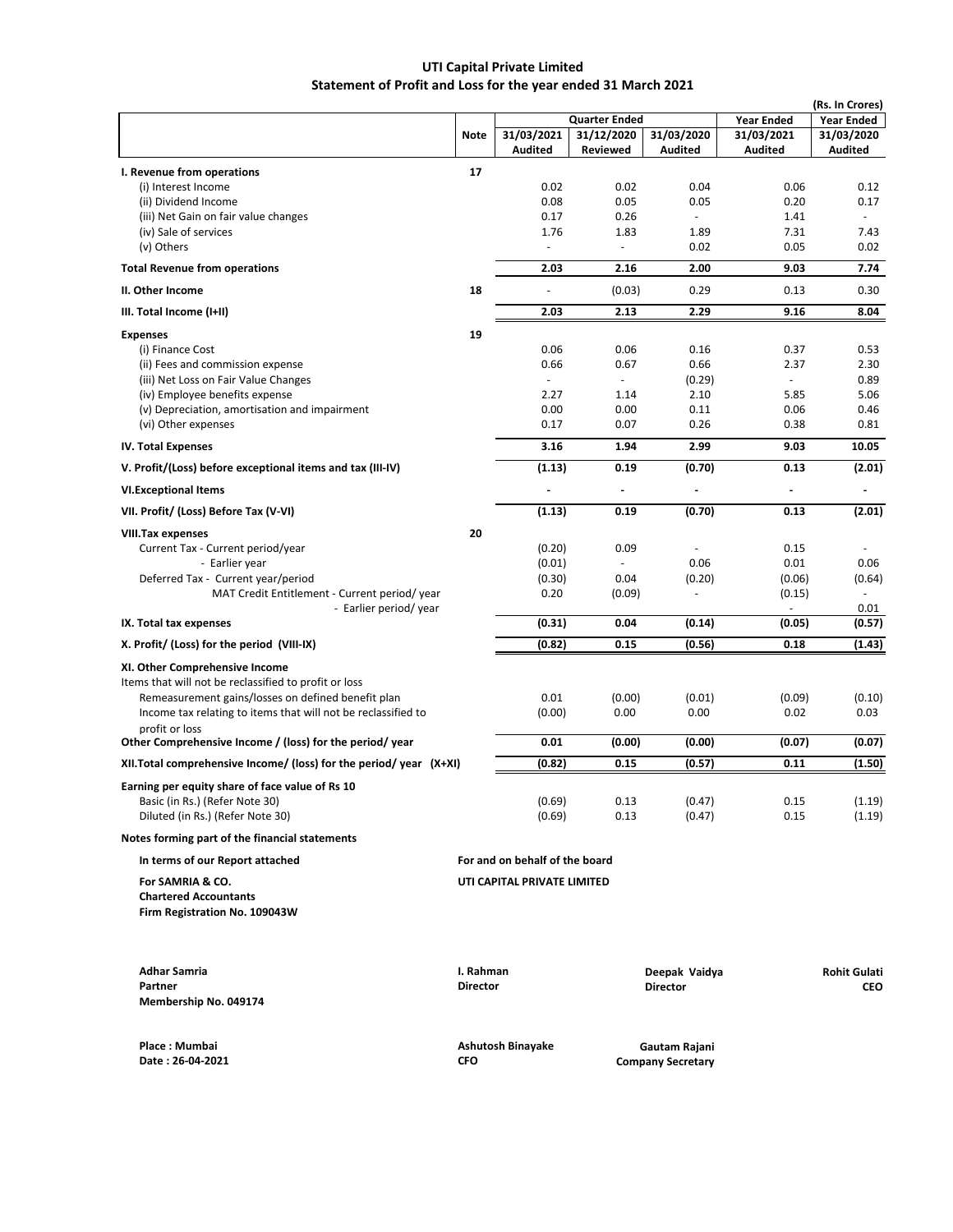# UTI Capital Private Limited Cash flow statement for the year ended 31 March 2021

| A. Cash flow from operating activities<br>Profit (loss) before tax | (Audited)<br>0.13<br>0.06 | (Audited)<br>(2.01) |
|--------------------------------------------------------------------|---------------------------|---------------------|
|                                                                    |                           |                     |
|                                                                    |                           |                     |
|                                                                    |                           |                     |
| Adjustments for:                                                   |                           |                     |
| Depreciation and amortization expense                              |                           | 0.46                |
| <b>Share Option Outstanding Account</b>                            | 0.89                      |                     |
| Income on Derecognision of lease                                   | (0.09)                    |                     |
| Profit on redemption of units of mutual fund                       | (0.05)                    | (0.02)              |
| Interest on borrowings and lease liabilities                       | 0.37                      | 0.53                |
| Interest on units of Funds                                         | (0.06)                    | (0.12)              |
| Effect of IND AS for Fair Valuation of investments                 | (1.41)                    | 0.89                |
| Dividend income from investments                                   | (0.20)                    | (0.17)              |
| Remeasurement of Defined Benefit Plan Adjustment                   | (0.09)                    | (0.10)              |
| Operating profit (loss) before working capital changes             | (0.45)                    | (0.54)              |
| Adjustments for:                                                   |                           |                     |
| Decrease / (increase) in Financial Assets                          | 0.50                      | 3.26                |
| Decrease / (increase) in Non-Financial Assets                      | 0.90                      | 1.39                |
| Decrease / (increase) in Loans                                     | (0.02)                    | ä,                  |
| Decrease / (increase) in Current Tax Assets                        | 0.87                      | (0.58)              |
| Increase / (decrease) in Financial Liabilities                     | 0.16                      | (1.18)              |
| Increase / (decrease) in Non-Financial Liabilities                 | 0.17                      | (0.12)              |
|                                                                    | 2.58                      | 2.77                |
| Cash generated from operations                                     | 2.13                      | 2.23                |
| Direct tax paid (net of refunds)                                   | (0.13)                    | (0.06)              |
| Net cash from/ (used in) operating activities (A)                  | 2.00                      | 2.17                |
| B. Cash flow from investing activities                             |                           |                     |
| Purchase of investments                                            | (1.25)                    | (11.68)             |
| Redemption of investments                                          | 2.23                      | 4.52                |
| Interest Income                                                    | 0.06                      | 0.12                |
| Dividend received                                                  | 0.20                      | 0.17                |
| Net cash from/ (used in) investing activities (B)                  | 1.24                      | (6.87)              |
| C. Cash flow from financing activities                             |                           |                     |
| Borrowings from holding company                                    |                           | 6.00                |
| Payment of Lease Liability                                         | (0.11)                    | (0.51)              |
| Loan Repayment                                                     | (3.00)                    |                     |
| Interest paid                                                      | (0.29)                    | (0.26)              |
| Net cash from/ (used in) financing activities (C)                  | (3.40)                    | 5.23                |
| Net changes in cash and cash equivalents (A+B+C)                   | (0.16)                    | 0.53                |
| Cash and cash equivalents at the beginning of the year             | 0.83                      | 0.30                |
| Cash and cash equivalents at the end of the year                   | 0.67                      | 0.83                |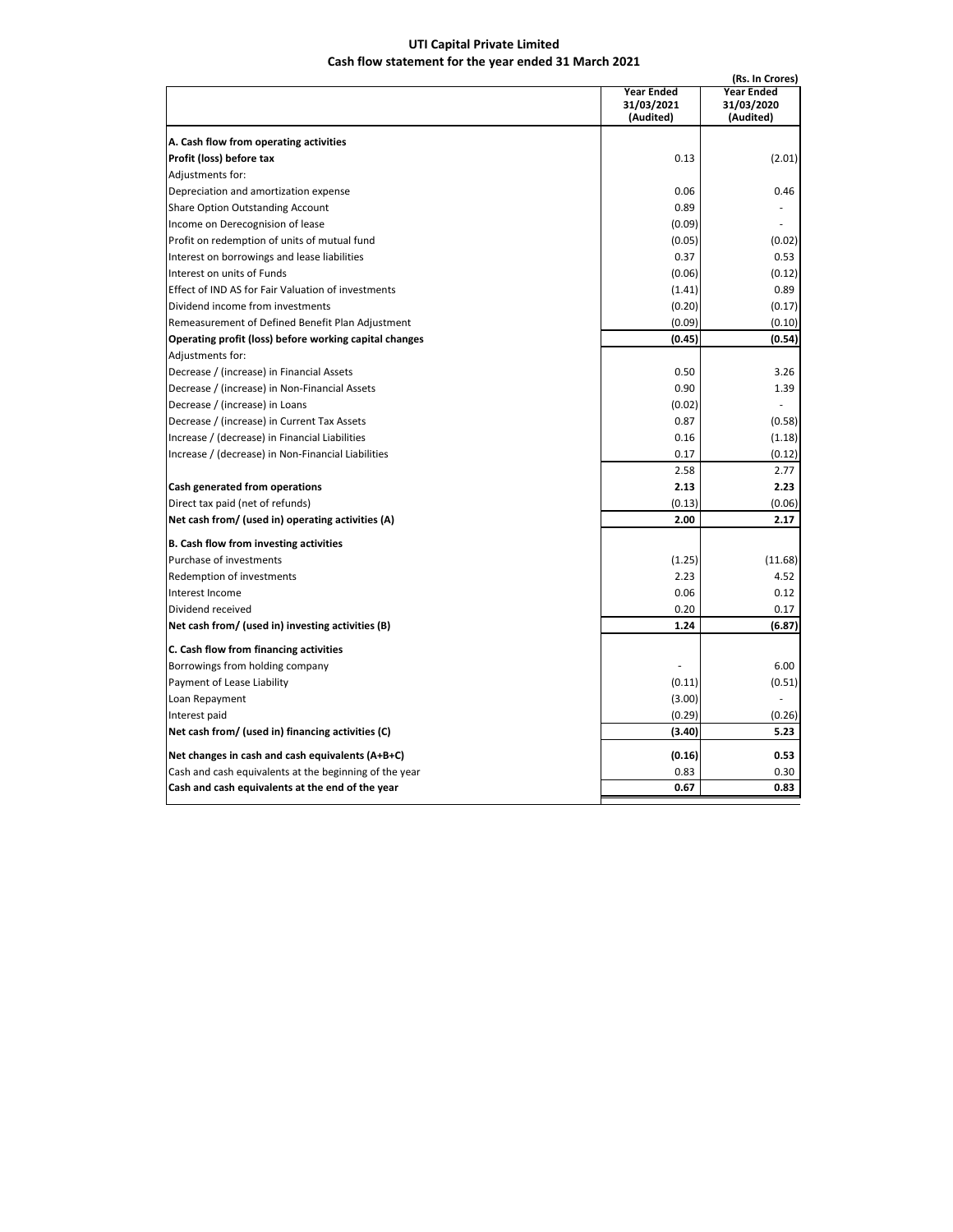# Notes:

1. Previous year figures have been regrouped or recast wherever, considered necessary.

2. As required by Ind AS 7 "Statement of Cash Flows", a reconciliation between opening and closing balances in the balance sheet for liabilities arising from financing activities is given in note 32.

4. Cash and cash equivalents consists of : 3. The impact of non-cash transactions have not been given in the above cash flow statement details of which are given in note 32.

## Balances with banks:

| in current accounts |              | $\sim$<br><b>0.07</b> | <b>U.OJ</b> |
|---------------------|--------------|-----------------------|-------------|
|                     | <b>Total</b> | 0.67                  | ാ<br>บ.ธร   |

| Notes forming part of the financial statements |                                        |                 |                     |  |  |
|------------------------------------------------|----------------------------------------|-----------------|---------------------|--|--|
| In terms of our Report attached                | For and on behalf of the board         |                 |                     |  |  |
| For SAMRIA & CO.                               | UTI CAPITAL PRIVATE LIMITED            |                 |                     |  |  |
| <b>Chartered Accountants</b>                   |                                        |                 |                     |  |  |
| Firm Registration No. 109043W                  |                                        |                 |                     |  |  |
|                                                |                                        |                 |                     |  |  |
| <b>Adhar Samria</b>                            | I. Rahman                              | Deepak Vaidya   | <b>Rohit Gulati</b> |  |  |
| Partner                                        | <b>Director</b>                        | <b>Director</b> | <b>CEO</b>          |  |  |
| Membership No. 049174                          |                                        |                 |                     |  |  |
| Place: Mumbai                                  | Ashutosh Binayake                      |                 | Gautam Rajani       |  |  |
| Date: 26-04-2021                               | <b>CFO</b><br><b>Company Secretary</b> |                 |                     |  |  |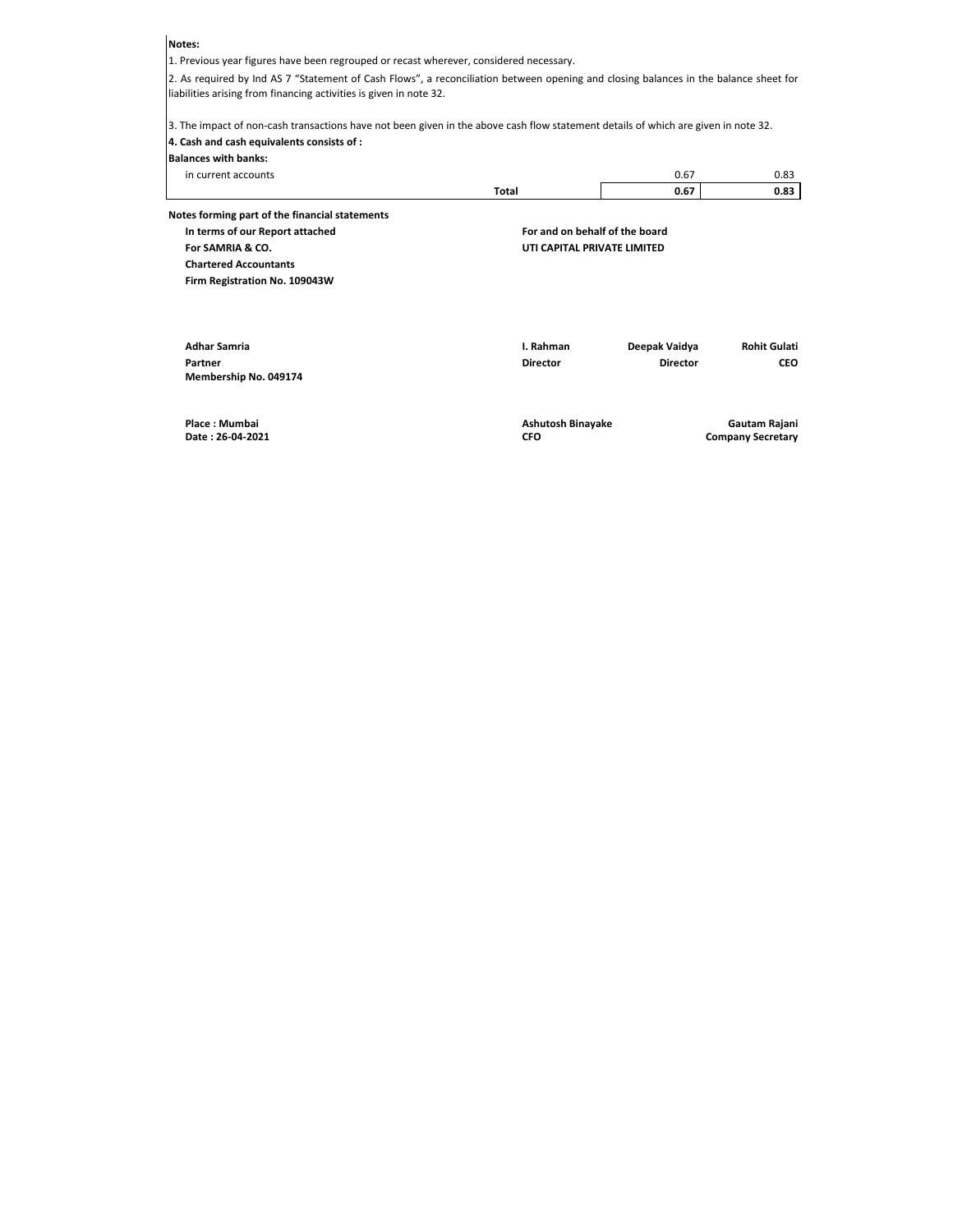# Statement of Changes in Equity for the year ended 31 March 2021 UTI Capital Private Limited

| A. Equity Share Capital         | (Rs. In Crores) |
|---------------------------------|-----------------|
| As at 31 March 2019             | 12.00           |
| Changes in equity share capital |                 |
| As at 31 March 2020             | 12.00           |
| Changes in equity share capital |                 |
| As at 31 March 2021             | 12.00           |
|                                 |                 |

|                                         |                          |                                                     | (Rs. In Crores) |
|-----------------------------------------|--------------------------|-----------------------------------------------------|-----------------|
| <b>B. Other Equity</b>                  |                          | <b>Other Equity</b>                                 |                 |
|                                         | <b>Retained Earnings</b> | <b>Group Equity Awards</b><br><b>Scheme Reserve</b> | <b>Total</b>    |
| As at 31 March 2019                     | 18.20                    |                                                     | 18.20           |
| Profit/ (loss) for the year             | (1.43)                   |                                                     | (1.43)          |
| Other comprehensive income              | (0.07)                   |                                                     | (0.07)          |
| Total comprehensive income for the year | 16.70                    |                                                     | 16.70           |
| As at 31 March 2020                     | 16.70                    |                                                     | 16.70           |
| Profit/ (loss) for the year             | 0.18                     |                                                     | 0.18            |
| Add: Share-based compensation           | $\overline{\phantom{a}}$ | 0.89                                                | 0.89            |
| Other comprehensive income              | (0.07)                   | $\overline{\phantom{a}}$                            | (0.07)          |
| Total comprehensive income for the year | 16.81                    | 0.89                                                | 17.70           |
| As at 31 March 2021                     | 16.81                    | 0.89                                                | 17.70           |

1) Retained Earnings represent the accumulated earnings net of losses being made by the company over the years.

2) Group Equity Awards Scheme Reserve represents the value of equity settled share based payment provided to employees as part of their remuneration. (Refer note 35 for further details of this plan.)

# Notes forming part of the financial statements

| For and on behalf of the board |
|--------------------------------|
| UTI CAPITAL PRIVATE LIMITED    |
|                                |
|                                |
|                                |

| <b>Adhar Samria</b>   | I. Rahman       | Deepak Vaidya   | <b>Rohit Gulati</b> |
|-----------------------|-----------------|-----------------|---------------------|
| Partner               | <b>Director</b> | <b>Director</b> | <b>CEO</b>          |
| Membership No. 049174 |                 |                 |                     |
|                       |                 |                 |                     |
|                       |                 |                 |                     |

Place : Mumbai **Ashutosh Binayake** Ashutosh Binayake **Ashutosh Binayake** Gautam Rajani

Date : 26-04-2021 CFO CFO COMPANY Secretary COMPANY Secretary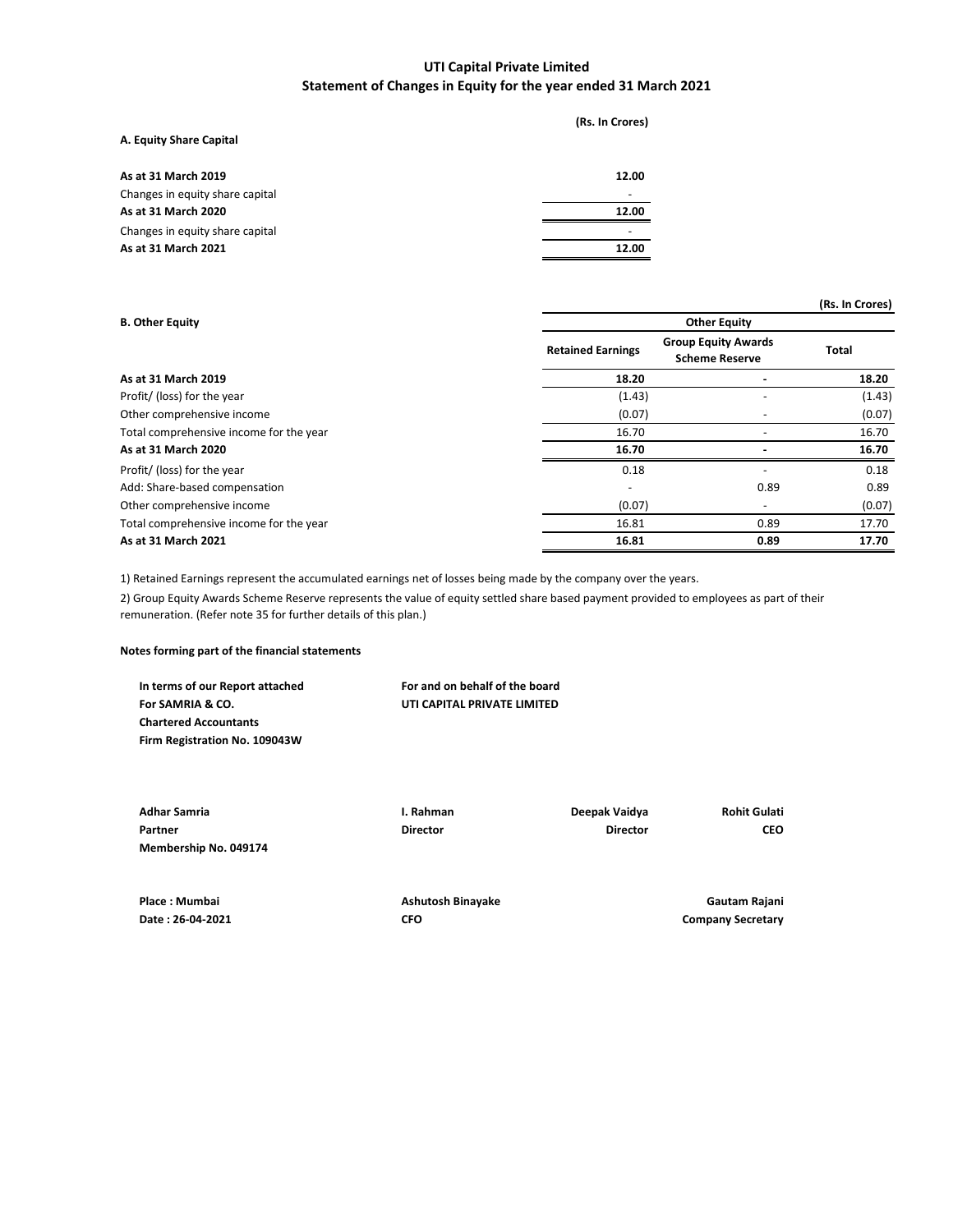# Notes forming part of the Financial Statements for the year ended 31 March 2021

## 1 Corporate Information

 UTI Capital Private Limited ("the Company") is a wholly owned subsidiary of UTI Asset Management Company Limited incorporated on 13 May, 2011 under the then Companies Act, 1956 (now Companies Act, 2013) is a Asset Management Company in terms of Rule 2 sub-rule 1 clause g of Companies ( Indian Accounting Standards) Rules, 2016. The Company's business consists of managing funds and advisory services.

The registered office of the company is located at UTI Tower, GN Block, Bandra Kurla Complex, Bandra (East), Mumbai 400051.

The financial statements of the Company for the year ended 31 March 2021 were authorised for issue in accordance with a resolution of Board of Directors passed on 24 April 2021.

### 2 Significant Accounting Policies

## 2.1 Preparation and Presentation of Financial Statements

These financial statements have been prepared in accordance with the Indian Accounting Standards (hereinafter referred to as the 'Ind AS') as notified by Ministry of Corporate Affairs pursuant to Section 133 of the Companies Act, 2013 ('Act') read with of the Companies (Indian Accounting Standards) Rules, 2015 as amended from time to time and other relevant provisions of the Act.

These financial statements have been prepared and presented under the historical cost convention, on the accrual basis of accounting except for certain financial assets and liabilities that are measured at fair values at the end of each reporting period, as stated in the accounting policies stated out below.

The Company presents its Balance sheet in the order of Liquidty.

## Rounding of amounts

All amounts disclosed in the financial statements and notes have been rounded off to the nearest crore as per the requirement of Schedule III, unless otherwise stated except per share data.

#### New standards and interpretations

The Company has adopted all of the relevant new, revised, or amended Accounting Standards and interpretations issued by the AASB that are mandatory for the current reporting period.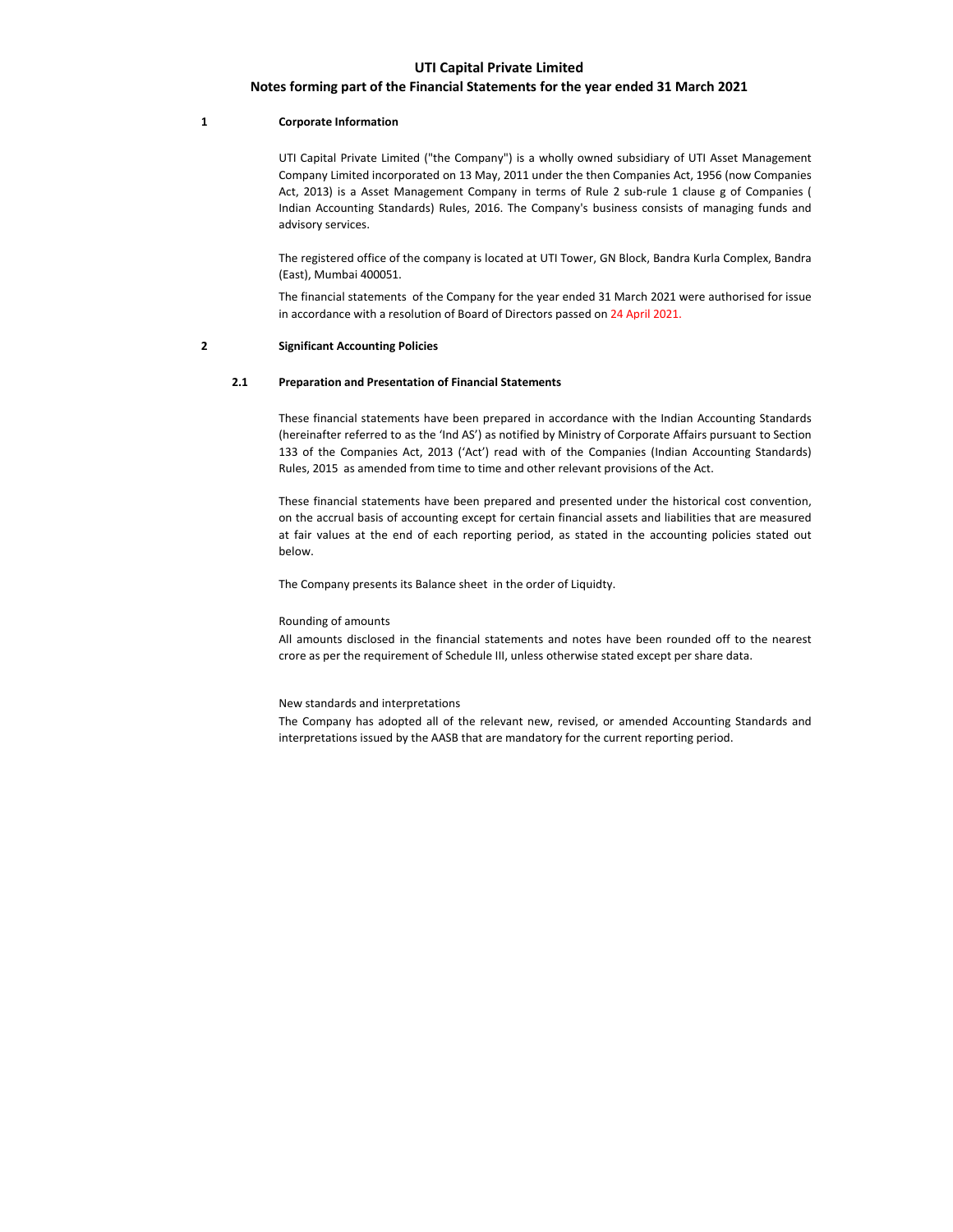## Notes forming part of the Financial Statements for the year ended 31 March 2021

## 2.2 Revenue Recognition

The Companies (Indian Accounting Standards) Amendment Rules, 2018 issued by the Ministry of Corporate Affairs (MCA) notified Ind AS 115 "Revenue from Contracts with Customers" related to revenue recognition which replaces all existing revenue recognition standards and provide a single, comprehensive model for all contracts with customers. The revised standard contains principles to determine the measurement of revenue and timing of when it is recognized. The amendment also requires additional disclosure about the nature, amount, timing and uncertainty of revenue and cash flows arising from customer contracts, including significant judgments and changes in those judgments as well as assets recognized from costs incurred to fulfill these contracts.

The Company has adopted Ind AS 115 w.e.f. 1 April 2018 using the modified retrospective approach. Impact on the financial statements upon adoption of Ind AS 115 is considered in the financial statements. The impact is insignificant.

A. Revenue - Revenue is measured at the fair value of consideration received or receivable. Revenue is recognised only when it can be reliably measured and it is probable that future economic benefits will flow to the Company.

a) Management fees are accounted over a period of time for each of the management and advisory agreement entered. Fees from advisory services are accounted as per the advisory mandates entered into with the clients on completion of the performance obligation.

b) Interest income from a financial asset is recognised when it is probable that the economic benefits will flow to the Company and the amount of income can be measured reliably.

c) Dividend income is recognised when the Company's right to receive dividend is established.

Transaction price is accounted net of GST. Since GST is not received by the company on its own account, rather, it is collected by the Company on behalf of the government. Accordingly, it is excluded from revenue.

B. Contract Costs - In accordance with Ind AS - 115, incremental costs to obtain a contract are capitalized and amortized over the contract term if the cost are expected to be recoverable. The Company does not capitalize incremental costs to obtain a contract where the contract duration is expected to be one year or less.

## C. Arrangements with Multiple Performance Obligations

The Company's contracts with customers may include multiple performance obligations. For such arrangements, the Company allocates revenue to each performance obligation based on its relative standalone selling price, which is generally determined based on the price charged to customers.

#### D. Contract assets and liabilities

Contract assets relate primarily to the Company's rights to consideration for work completed but not billed at each reporting date. Contract assets are transferred to receivables when the rights become unconditional. This usually occurs when the Company issues an invoice to a customer.

Contract liabilities primarily relate to consideration received in advance from customers, for which the performance obligation is yet to be satisfied.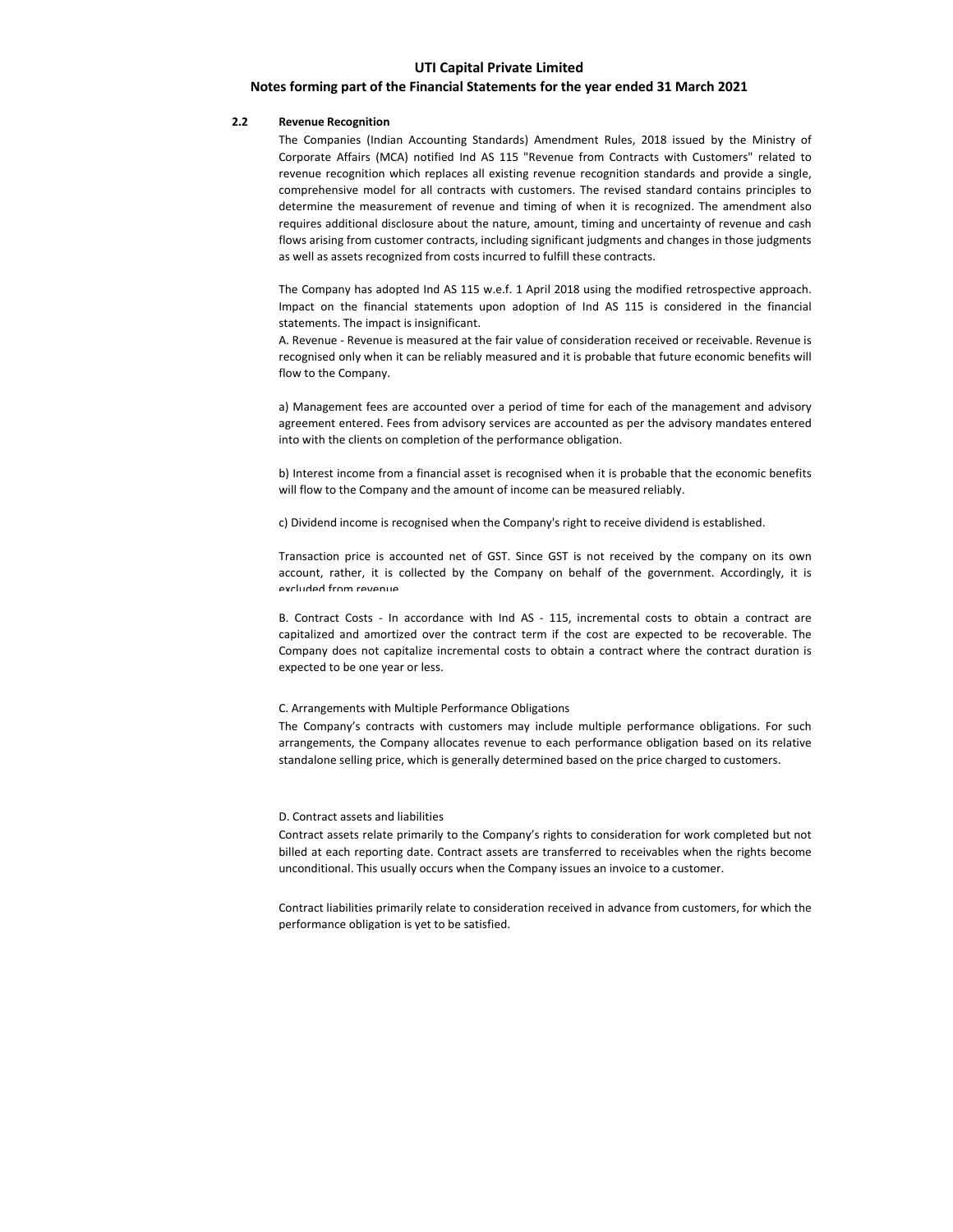# Notes forming part of the Financial Statements for the year ended 31 March 2021

## 2.3 Property, plant and equipment

Property, plant and equipment are stated at cost of acquisition less accumulated depreciation, and impairment losses, if any. The cost of acquisition is inclusive of duties, freight and other incidental expenses related to acquisition and installation of the assets. Subsequent expenditure related to an item of Property, Plant and Equipment is added to its book value, only if it increases the future benefits from existing asset beyond its previously assessed standard of performance.

The present value of the expected cost for the decommissioning of an asset after its use is included in the cost of the respective asset if the recognition criteria for a provision are met.

Gains or losses arising from disposal of Property, Plant and Equipments are measured as the differences between the net disposal proceeds and carrying amount of asset and are recognized in the Statement of Profit and Loss when the asset is disposed.

The company provides depreciation on Property, plant and equipment in the manner prescribed in schedule II to Companies Act, 2013 on straight line method (SLM) on pro-rata basis, based on prescribed useful life of assets.

Assets costing individually Rs.5000 or less are depreciated at the rate of 100% on pro-rata basis.

Right to Use Assets (ROU): The Company as a lessee records an ROU asset for each lease with an original term greater than 12 months. ROU assets are included in premises, with the corresponding lease liabilities included in financial liabilities. Depreciation on ROU asset is being charged on the basis of Lease term.

## 2.4 Intangible Assets

Intangible assets acquired separately are measured on initial recognition at cost. Such cost includes purchase price, borrowing cost, and cost directly attributable to brining the asset to its working condition for the intended use. Thereafter intangible assets are carried at cost less any accumulated amortisation and accumulated impairment losses.

Softwares are amortised over a period of 3 years on straight line method (SLM) on pro-rata basis. Gains or losses arising from derecognition of an intangible asset are measured as the difference between the net disposal value and the carrying amount of the asset and are recognised in the Statement of Profit and Loss.

## 2.5 Investments and Other Financial Assets

### 1) Initial recognition and measurement

Financial assets are recognised when the company becomes the party to the contractual provisions to the instruments. The company determines the classification of its financial assets at initial recognition. All financial assets are initially recognized at fair value. Transaction costs that are directly attributable to the acquisition or issue of financial assets and financial liabilities, which are not at fair value through profit or loss, are adjusted to the fair value on initial recognition. Purchase and sale of financial assets are recognized using trade date accounting.

Accordingly, initial recognition of Investments in Mutual Funds, Venture Funds and unquoted equity (other than subsidiaries) are recognized at fair value.

Loans to Employees, Interest Free Rent Deposits shall be measured at Amortized Cost which shall be the present value of all expected future repayments discounted at prevailing market rates.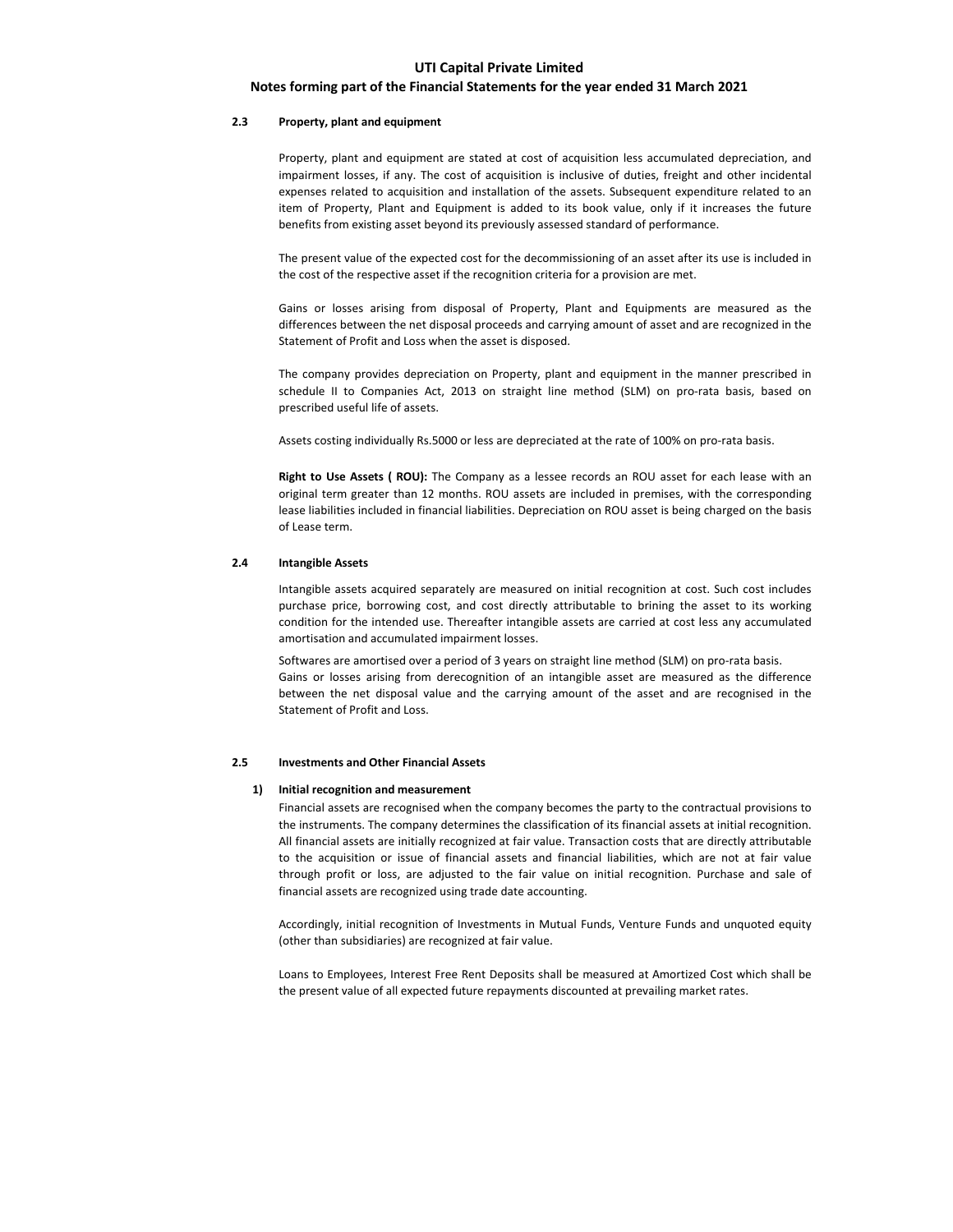## Notes forming part of the Financial Statements for the year ended 31 March 2021

## 2) Subsequent recognition and measurement

As per IND AS 109, Financial Assets have to be measured as follows:

a) Financial assets carried at amortised cost (AC)

A financial asset is measured at amortised cost if it is held within a business model whose objective is to hold the asset in order to collect contractual cash flows and the contractual terms of the financial asset give rise on specified dates to cash flows that are solely payments of principal and interest on the principal amount outstanding.

Accordingly, if any loans given to employees at a rate lower than the market rate of interest will be measured at amortised cost using EIR. Rent Deposits given to Landlords which are interest free will also be given similar treatment.

### b) Financial assets at fair value through other comprehensive income (FVTOCI)

A financial asset is measured at FVTOCI if it is held within a business model whose objective is achieved by both collecting contractual cash flows and selling financial assets and the contractual terms of the financial asset give rise on specified dates to cash flows that are solely payments of principal and interest on the principal amount outstanding.

c) Financial assets at fair value through profit or loss (FVTPL)

A financial asset which is not classified in any of the above categories is measured at FVTPL. Accordingly investments in Mutual Funds and Venture Funds will be measured at fair value through profit and loss.

## 3) Investment in subsidiaries, Associates and Joint Ventures

The Company does not have any subsidiaries, associates and Joint Ventures.

## 4) Other Equity Investments

The Company does not have any investments in unquoted Equity shares.

### 5) Derecognition

The Company derecognizes a financial asset when the contractual rights to the cash flows from the financial asset expire or it transfers the financial asset and the transfer qualifies for derecognition under Ind AS 109.

## 6) Impairment

In accordance with Ind AS 109, the company applies expected credit loss (ECL) model for measurement and recognition of impairment loss on trade receivables and investments.

## 2.6 Financial Liabilities

## 1) Initial recognition and measurement

Financial liabilities are recognised when the company becomes a party to the contractual provisions of the instrument. The company determines the classification of its financial liabilities at initial recognition. All financial liabilities are recognised initially at fair value and, in the case of loans and borrowings and payables, net of directly attributable transaction costs.

### 2) Subsequent recognition and measurement

As per IND AS 32, a financial liability is any liability that is a contractual obligation to deliver cash or another financial asset to another entity, or to exchange financial assets and liabilities with another entity under conditions that are potentially unfavourable to the entity.

Financial liabilities are carried at amortized cost using the effective interest method. For trade and other payables maturing within one year from the balance sheet date, the carrying amounts approximate fair value due to the short maturity of these instruments.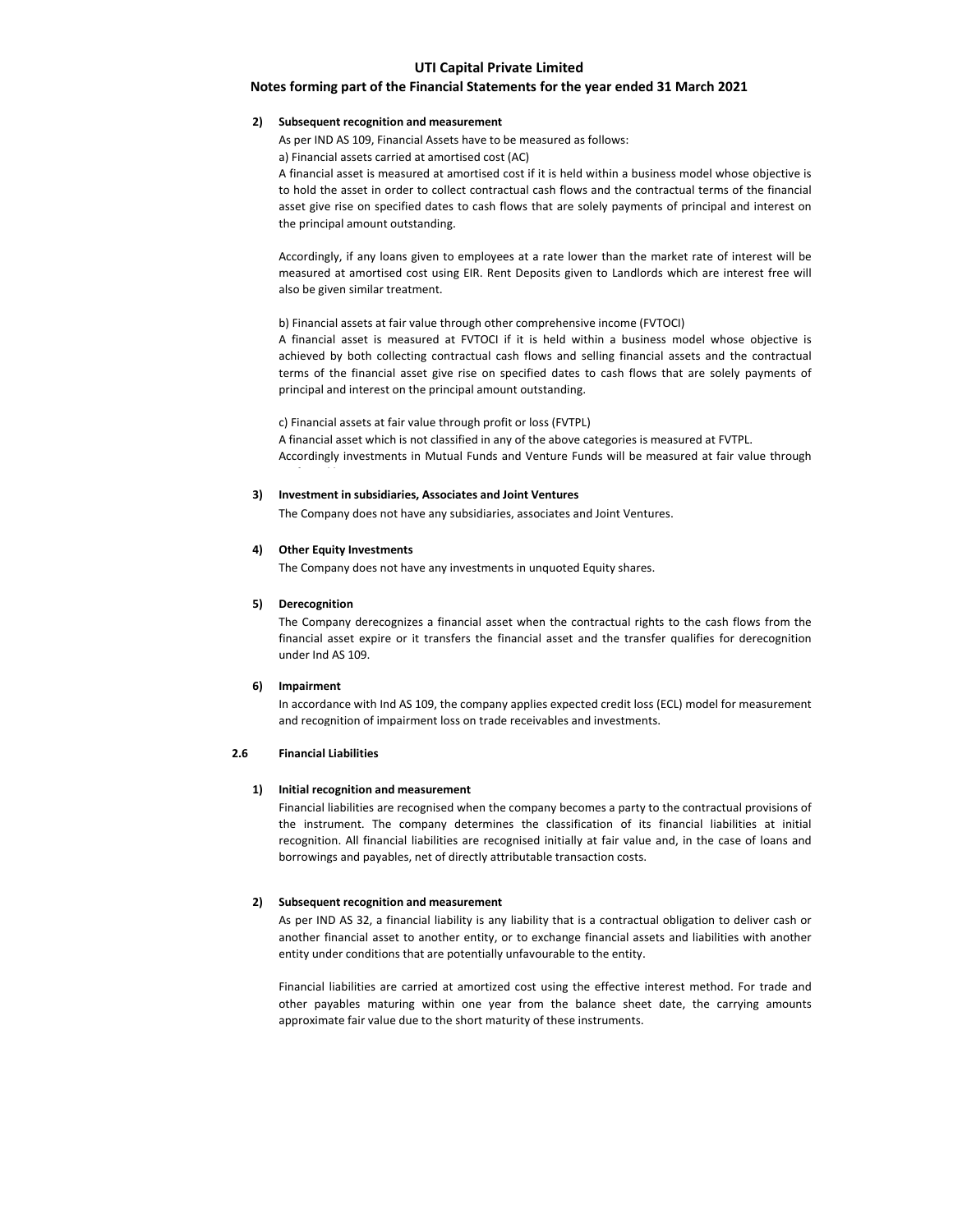## Notes forming part of the Financial Statements for the year ended 31 March 2021

## 3) Derecognition

A financial liability (or a part of a financial liability) is derecognized from the Company's Balance Sheet when the obligation specified in the contract is discharged or cancelled or expires.

## 2.7 Transactions in Foreign Currency

The Company financial statements are presented in 'INR' which is also the company's functional currency.

Transactions in foreign currency are accounted for at the rate of exchange prevailing at the date of the transaction. Exchange differences, if any, arising out of transactions settled during the year are recognized in the Statement of Profit and Loss. Monetary Assets and Liabilities denominated in foreign currencies as at the Balance Sheet date are translated at the closing exchange rate. The exchange differences, if any, are recognized in the Statement of Profit and Loss and related Assets and Liabilities are accordingly restated in the Balance Sheet.

## 2.8 Employee Benefits Expenses

Short Term Employee Benefits

The undiscounted amount of short term employee benefits expected to be paid in exchange for the services rendered by employees are recognised as an expense during the period when the employees render the services.

## Defined Contribution Plans:

A defined contribution plan is a post-employment benefit plan under which the Company pays specified contributions to Provident Fund (PF).The Company expenses its contribution to the statutory provident fund @ 10% of the basic salary and additional pay, wherever applicable, for each employee.

## Defined Benefit Plans

Company's contribution in case of Gratuity and Leave Encashment are funded annually with the Life Insurance Corporation of India under the respective schemes, based on the actuarial valuation as per IND AS -19 'Employee Benefits' Acturial valuation is based on a number of assumptions. These assumptions are reviewed at each reporting date.

## 2.9 Cash and Cash Equivalents

Cash and cash equivalent in the balance sheet comprise cash at banks and on hand and short-term deposits with an original maturity of three months or less, which are subject to an insignificant risk of changes in value.

For the purpose of the statement of cash flows, cash and cash equivalents consist of cash and shortterm deposits, as defined above, net of outstanding bank overdrafts, if any as they are considered an integral part of the Company's cash management.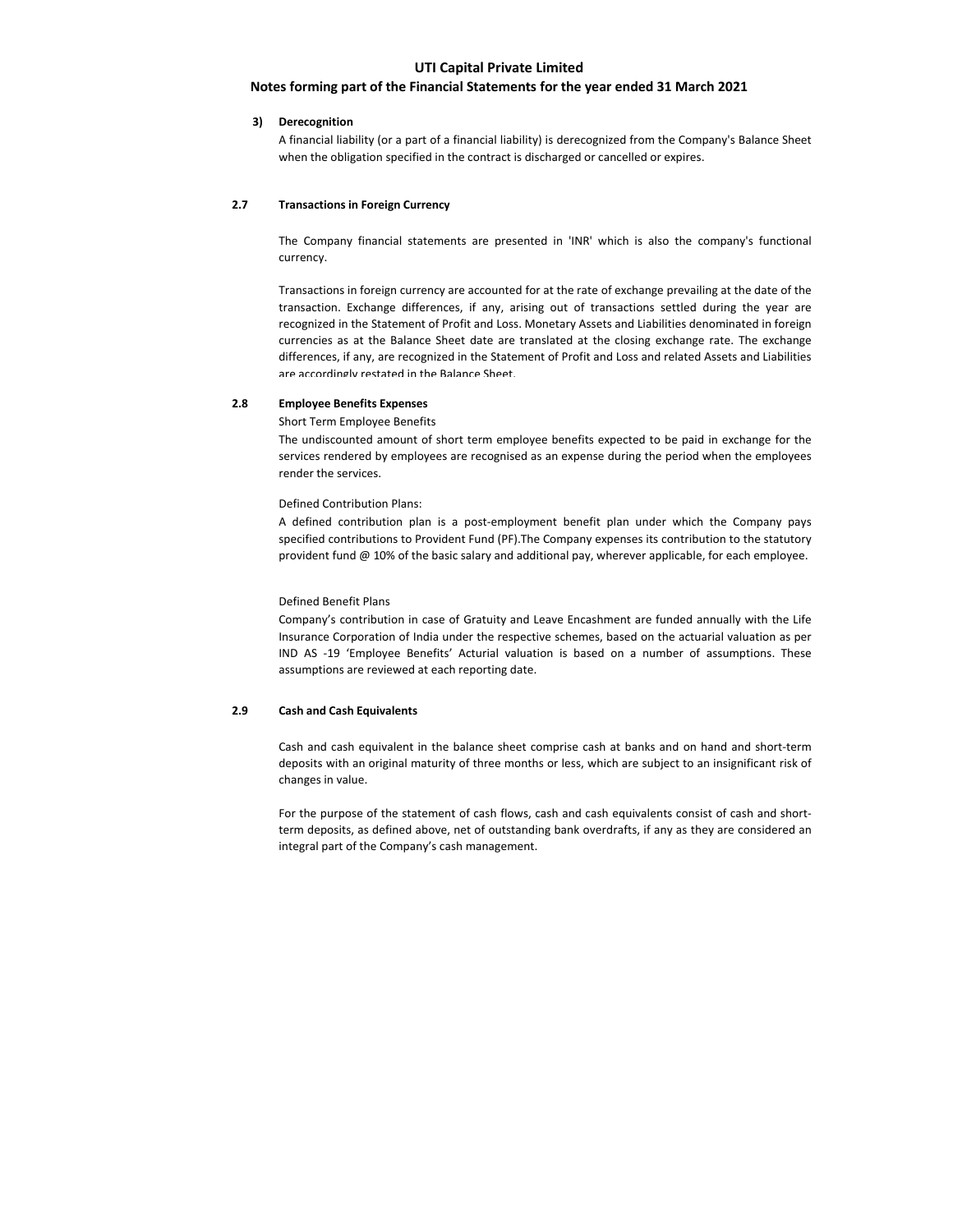## Notes forming part of the Financial Statements for the year ended 31 March 2021

## 2.10 Taxes on Income

The tax expense for the period comprises current and deferred tax. Tax is recognised in Statement of Profit and Loss, except to the extent that it relates to items recognised in the comprehensive income or in equity. In which case, the tax is also recognised in other comprehensive income or equity.

#### Current Tax:

Current tax is determined as the amount of tax payable in respect of taxable income for the period in accordance with the provisions of the Income Tax Act, 1961.

## Deferred Tax:

Deferred income taxes reflect the impact of current period timing differences between taxable income and accounting income for the period and reversal of timing differences of earlier periods. Deferred tax assets and liabilities are measured using the tax rates and tax laws that have been enacted or substantively enacted by the balance sheet date. Deferred tax assets are recognized for all deductible timing differences; carry forward of unused tax assets and unused tax losses only if there is reasonable virtual certainty that such deferred tax assets can be realized against future liabilities.

The carrying amount of deferred tax assets is reviewed at each balance sheet date and reduced to the extent that it is no longer probable that sufficient taxable profit will be available to allow all or part of the deferred tax asset to be utilized.

Unrecognized deferred tax assets are re-assessed at each reporting date and are recognized to the extent that it has become probable that future taxable profits will allow the deferred tax asset to be recovered.

Deferred tax relating to items recognized outside profit or loss is recognized either in other comprehensive income or in equity. Deferred tax items are recognized in correlation to the underlying transaction either in OCI or directly in equity.

Deferred tax assets and deferred tax liabilities are offset if a legally enforceable right exists to set off current tax assets against current tax liabilities and the deferred taxes relate to the same taxable entity and the same taxation authority.

Minimum Alternate Tax (MAT) paid in a year is charged to the Statement of Profit and Loss as current tax. The company recognizes MAT credit available as an asset only to the extent there is convincing evidence that the company will pay normal income tax during the specified period, i.e., the period for which MAT Credit is allowed to be carried forward. The Company reviews the "MAT Credit Entitlement" asset at each reporting date and writes down the asset to the extent the company does not have convincing evidence that it will pay normal tax during the sufficient period.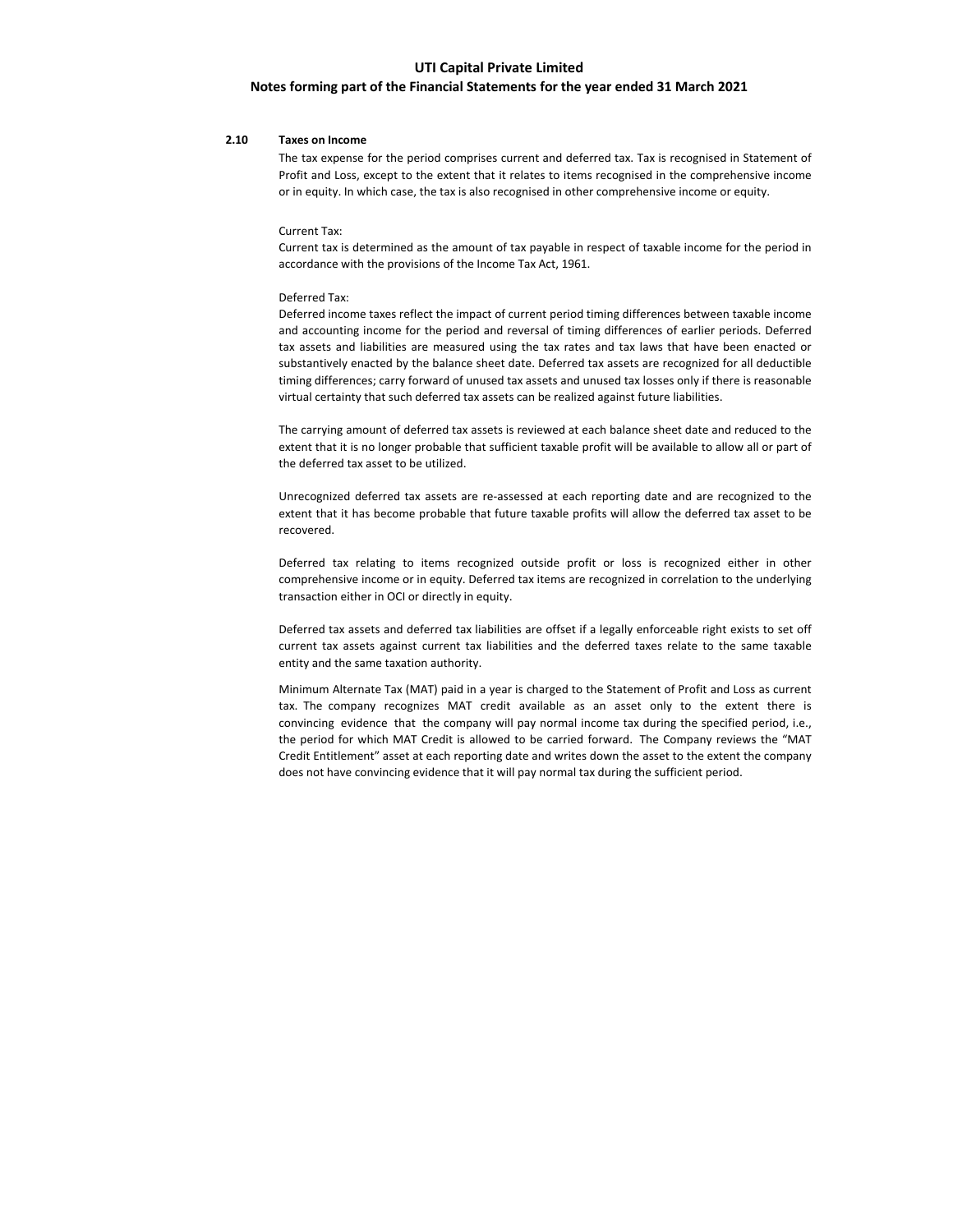# Notes forming part of the Financial Statements for the year ended 31 March 2021

## 2.11 Earnings per share

Basic earnings per share is computed and disclosed using the weighted average number of equity shares outstanding during the period. Dilutive earnings per share is computed and disclosed using the weighted average number of equity and dilutive equity equivalent shares outstanding during the period, except when the results would be anti-dilutive.

## 2.12 Dividend

Provision is made for the amount of any dividend declared on or before the end of the reporting period but remaining undistributed at the end of the reporting period, where the same has been appropriately authorised and is no longer at the discretion of the entity.

## 2.13 Leases

The Company's lease asset classes primarily consist of leases for building premises . The Company assesses whether a contract contains a lease, at inception of a contract. A contract is, or contains, a lease if the contract conveys the right to control the use of an identified asset for a period of time in exchange for consideration. To assess whether a contract conveys the right to control the use of an identified asset, the Company assesses whether: (i) the contract involves the use of an identified asset (ii) the Company has substantially all of the economic benefits from use of the asset through the period of the lease and (iii) the Company has the right to direct the use of the asset.

At the date of commencement of the lease, the Company recognizes a right-of-use asset ("ROU") and a corresponding lease liability for all lease arrangements in which it is a lessee, except for leases with a term of twelve months or less (short-term leases) and low value leases. For these short-term and low value leases, the Company recognizes the lease payments as an operating expense on a straight-line basis over the term of the lease.

Certain lease arrangements includes the options to extend or terminate the lease before the end of the lease term. ROU assets and lease liabilities includes these options when it is reasonably certain that they will be exercised.

The right-of-use assets are initially recognized at cost, which comprises the initial amount of the lease liability adjusted for any lease payments made at or prior to the commencement date of the lease plus any initial direct costs less any lease incentives. They are subsequently measured at cost less accumulated depreciation and impairment losses.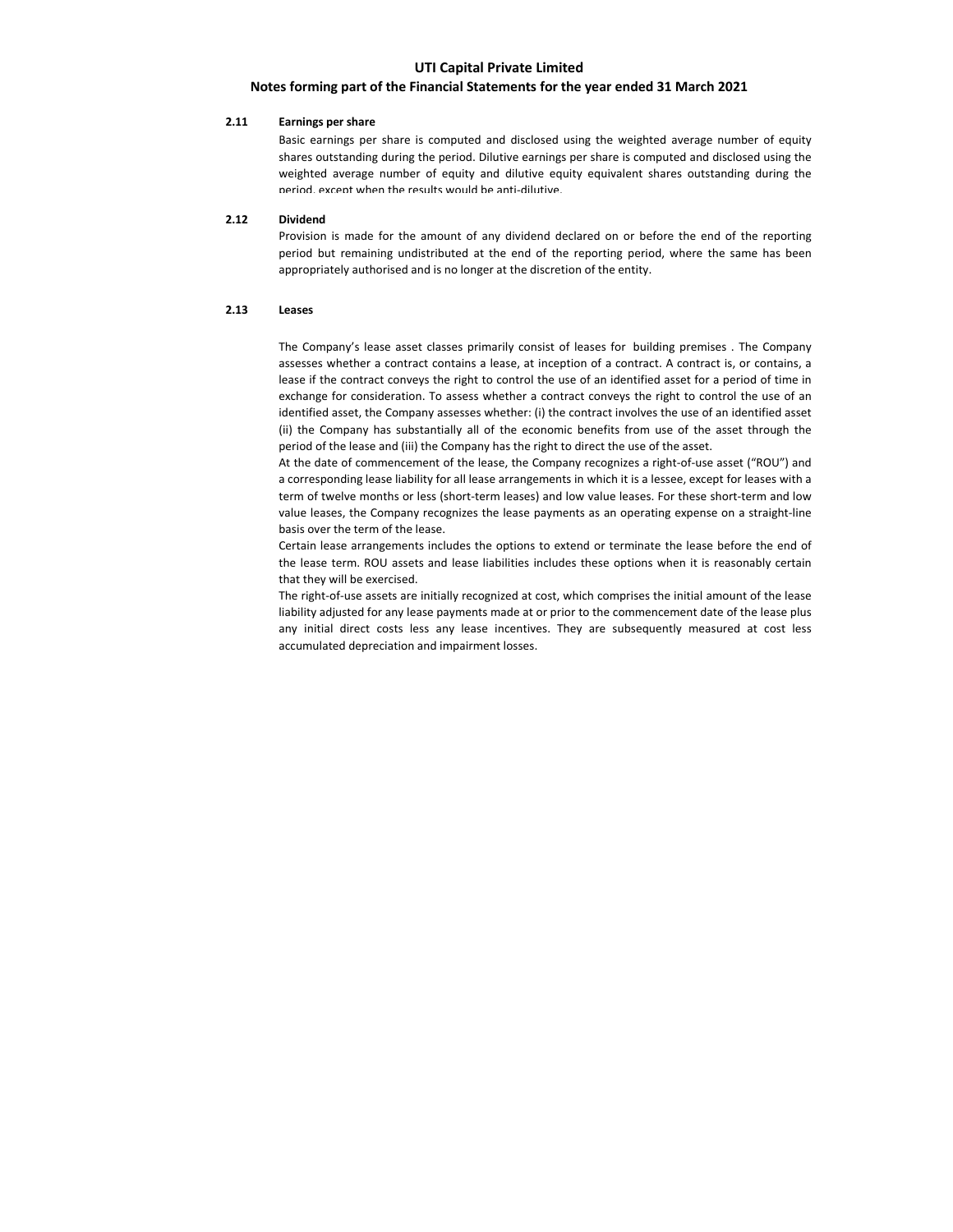# Notes forming part of the Financial Statements for the year ended 31 March 2021

Right-of-use assets are depreciated from the commencement date on a straight-line basis over the shorter of the lease term and useful life of the underlying asset. Right of use assets are evaluated for recoverability whenever events or changes in circumstances indicate that their carrying amounts may not be recoverable. For the purpose of impairment testing, the recoverable amount (i.e. the higher of the fair value less cost to sell and the value-in-use) is determined on an individual asset basis unless the asset does not generate cash flows that are largely independent of those from other assets. In such cases, the recoverable amount is determined for the Cash Generating Unit (CGU) to which the asset belongs. The lease liability is initially measured at amortized cost at the present value of the future lease payments. The lease payments are discounted using the interest rate implicit in the lease or, if not readily determinable, using the incremental borrowing rates in the country of domicile of these leases. Lease liabilities are remeasured with a corresponding adjustment to the related right of use asset if the Company changes its assessment if whether it will exercise an extension or a termination option.

#### Transition:

Ind AS 116 Lease is applicable for financial reporting periods beginning on or after 1 April 2019 and replaces existing lease accounting guidance, namely Ind AS 17 Leases. Ind AS 116 introduces a single, on-balance sheet lease accounting model for lessees. A lessee recognises a Right-of-Use ("ROU") asset representing its right to use the underlying asset and a lease liability representing its obligation to make lease payments. The nature of expenses related to those leases will change as Ind AS 116 replaces the operating lease expense (i.e., rent) with depreciation charge for ROU assets and interest expense on lease liabilities. There are recognition exemptions for short-term leases and leases of lowvalue items. Lessor accounting remains similar to the current standard – i.e. lessors continue to classify leases as finance or operating leases.

Accordingly, the Company has adopted Ind AS 116 - Leases and applied it to all lease contracts existing on April 01, 2019 using the modified retrospective method. Consequently, the cumulative adjustment has been taken on the date of initial application i.e. April 01, 2019. Based on the same and as permitted under the specific transitional provisions in the standard, the Company is not required to restate the comparative figures. On transition, due to the adoption of the new Ind AS, it resulted in recognition of Right-of-Use asset (ROU) of Rs 2.04 Crores and a lease liability of Rs. 2.04 Crores. Since the company has adopted modified restrospective method , no impact would arise in the opening retained earnings. The effect of this adoption is not material to the profit for the period and earnings per share.

The following is the summary of practical expedients elected on initial application:

1. Applied a single discount rate to a portfolio of leases of similar assets in similar economic environment with a similar end date

2. Applied the exemption not to recognize right-of-use assets and liabilities for leases with less than 12 months of lease term on the date of initial application

3. Excluded the initial direct costs from the measurement of the right-of-use asset at the date of initial application.

## 2.14 Critical accounting judgment and estimates

The preparation of financial statements requires management to exercise judgment in applying the Company's accounting policies. It also requires the use of estimates and assumptions that affect the reported amounts of assets, liabilities, income and expenses and the accompanying disclosures including disclosure of contingent liabilities. Actual results may differ from these estimates. Estimates and underlying assumptions are reviewed on an ongoing basis, with revisions recognised in the period in which the estimates are revised and in any future periods affected.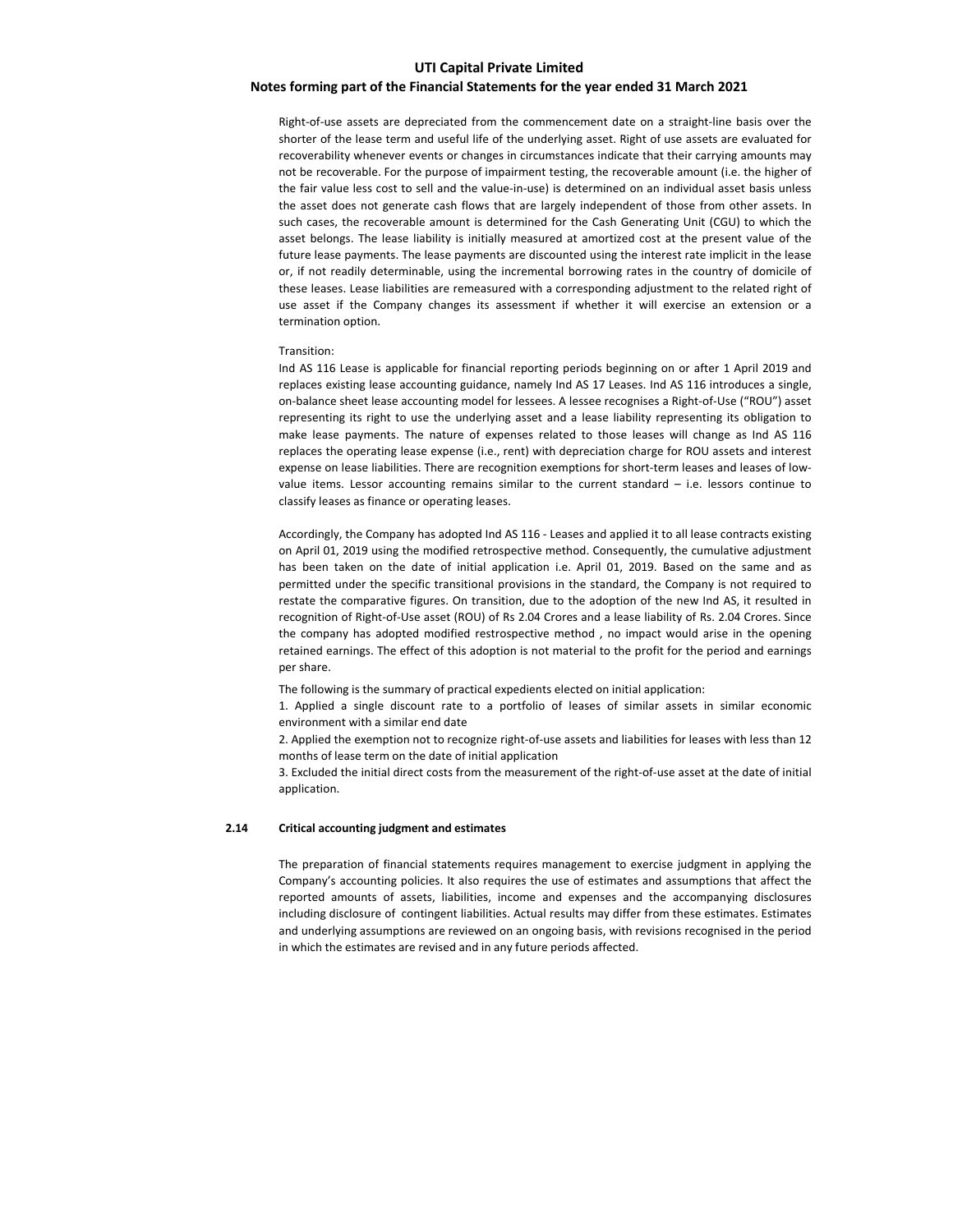## Notes forming part of the Financial Statements for the year ended 31 March 2021

## 2.15 Contingencies and Provisions

In accordance with Ind AS 37, provisions are recognized when there is a present obligation as a result of a past event, it is probable that an outflow of resources embodying economic benefits will be required to settle the obligation, and a reliable estimate can be made of the amount of the obligation.

Contingent liabilities are not recognized in books of accounts. They are disclosed by way of notes, unless the possibility of an outflow of resources embodying economic benefits is remote.

Contingent assets are not recognized in financial statements. However, when the realization of income is virtually certain, then the related asset is not a contingent asset and its recognition is appropriate. A contingent asset is disclosed, only where an inflow of economic benefits is probable.

## Useful lives and residual values

The Company reviews the useful lives and residual values of property, plant and equipment and intangible assets at each financial year end.

## Impairment testing

Judgment is also required in evaluating the likelihood of collection of customer debt after revenue has been recognised. This evaluation requires estimates to be made, including the level of provision to be made for amounts with uncertain recovery profiles. Provisions are based on historical trends in the percentage of debts which are not recovered, or on more detailed reviews of individually significant balances.

Determining whether the carrying amount of these assets has any indication of impairment also requires judgment. If an indication of impairment is identified, further judgment is required to assess whether the carrying amount can be supported by the net present value of future cash flows forecast to be derived from the asset. This forecast involves cash flow projections and selecting the appropriate discount rate.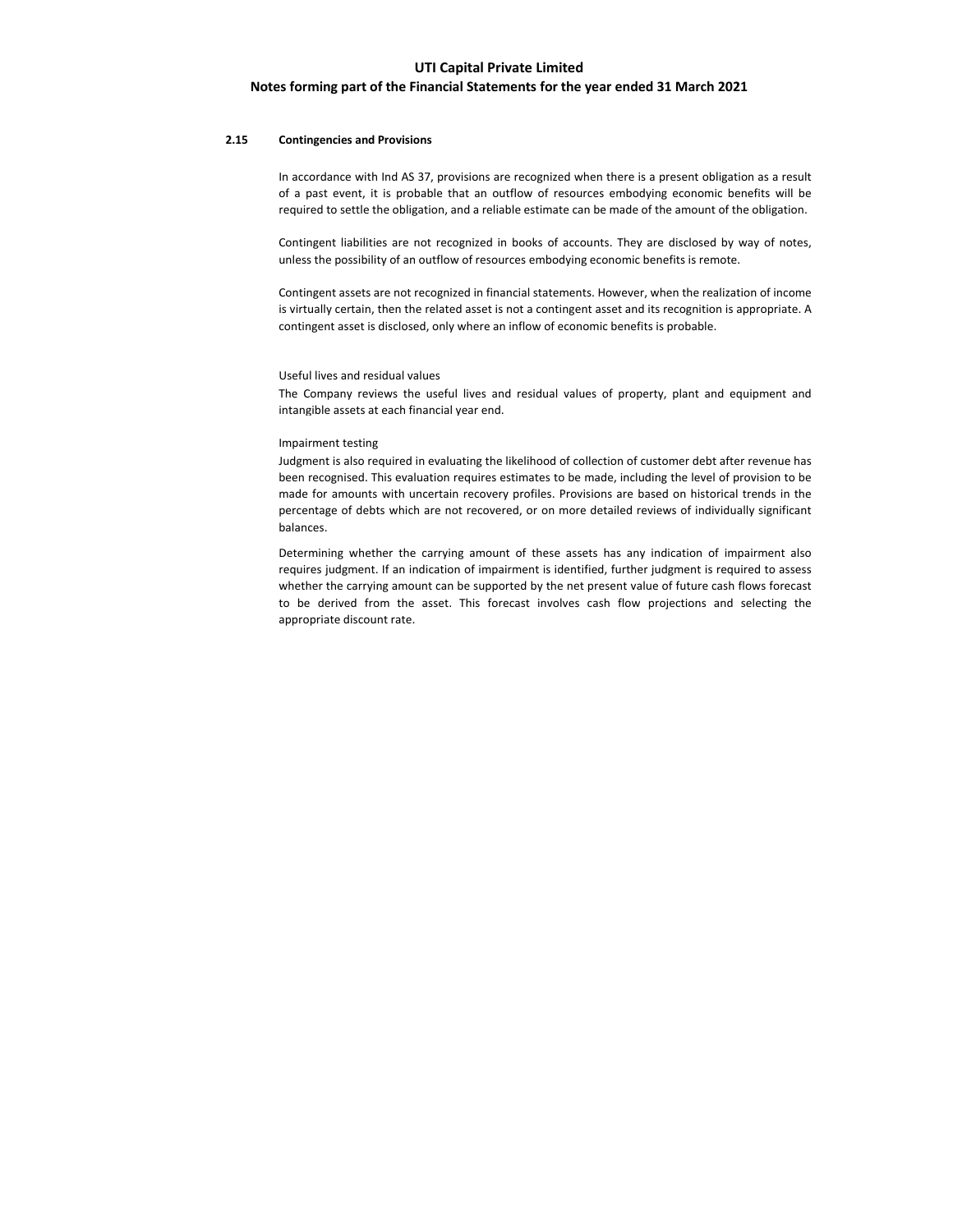## Notes forming part of the Financial Statements for the year ended 31 March 2021

#### Taxes

The Company's tax charge is the sum of the total current and deferred tax charges. The calculation of the Company's total tax charge necessarily involves a degree of estimation and judgment in respect of certain items whose tax treatment cannot be finally determined until resolution has been reached with the relevant tax authority or, as appropriate, through a formal legal process.

Accruals for tax contingencies require management to make judgments and estimates in relation to tax related issues and exposures.

The recognition of deferred tax assets is based upon whether it is more likely than not that sufficient and suitable taxable profits will be available in the future against which the reversal of temporary differences can be deducted. Where the temporary differences are related to losses, the availability of the losses to offset against forecast taxable profits is also considered. Recognition therefore involves judgment regarding the future financial performance of the particular legal entity or tax Company in which the deferred tax asset has been recognized.

#### Fair value measurement

A number of Company's accounting policies and disclosures require the measurement of fair values, for both financial and non- financial assets and liabilities.

When measuring the fair value of an asset or a liability, the Company uses observable market data as far as possible. Fair values are categorized into different levels in a fair value hierarchy based on the inputs used in the valuation techniques as follows:

-Level 1: quoted prices (unadjusted) in active markets for identical assets or liabilities.

-Level 2: inputs other than quoted prices included in Level 1 that are observable for the asset or liability, either directly (i.e. prices) or indirectly (i.e. derived from prices).

-Level 3: inputs for the asset or liability that are not based on observable market data (unobservable inputs).

If the inputs used to measure the fair value of an asset or a liability fall into different levels of a fair value hierarchy, then the fair value measurement is categorized in its entirety in the same level of the fair value hierarchy as the lowest level input that is significant to the entire measurement.

The Company recognizes transfers between levels of the fair value hierarchy at the end of reporting year during which the change has occurred.

## 2.16 Impairment of Assets (Other than Financial Assets)

At each Balance Sheet date, the management reviews the carrying amounts of assets to determine whether there is any indication that those assets were impaired. If any such indication exists, the recoverable amount of the asset is estimated in order to determine the extent of impairment loss. In assessing value in use, the estimated future cash flows expected from the continuing use of the asset and from its disposal are discounted to their present value using a pre-tax discount rate that reflects the current market assessments of time value of money and the risks specific to the asset. The reduction is treated as an impairment loss and is recognized in the Statement of Profit and Loss.

Reversal of impairment loss is recognized immediately as income in the Statement Profit and Loss.

## 2.17 Defined benefit obligation

The costs of providing pensions and other post-employment benefits are charged to the Statement of Profit and Loss in accordance with Ind AS 19 'Employee benefits' over the period during which benefit is derived from the employees' services. The costs are assessed on the basis of assumptions selected by the management. These assumptions include salary escalation rate, discount rates, expected rate of return on assets and mortality rates. The same is disclosed in Note No. 28, 'Employee Benefits'.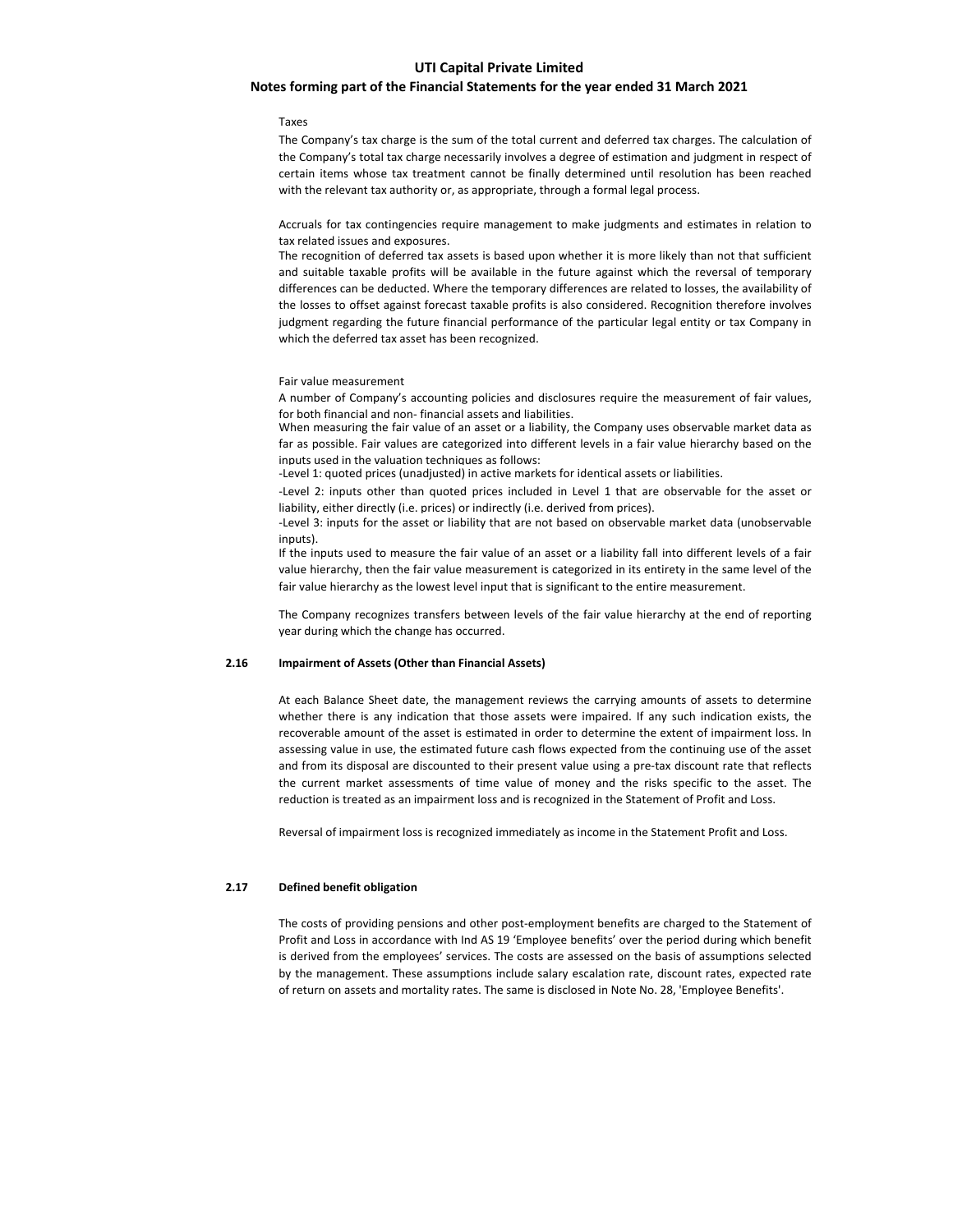## Notes forming part of the Financial Statements for the year ended 31 March 2021

## 2.18 Use of Estimates

The preparation of financial statements require the management of the company to make estimation and assumptions that effect the reported balances of assets and liabilities and disclosures relating to the contingent liabilities as at the date of the financial statements and reported amounts of income and expenses during the period. Examples of such estimates include provision for loans & advances, provision for accrued benefits to employees, provision for income tax, provision for write back of diminution in the value of investment and the useful life of Property, Plant and Equipments. The estimates and assumptions used in the accompanying financial statements are based upon management's evaluation of the relevant facts and circumstances as of the date of financial statements. Actual results may differ from those estimates. Any revision to accounting estimate is recognized prospectively in the current and future periods.

## 2.19 Share-based payment transactions:

Certain employees of the Company receive remuneration in the form of equity awards consisting of equity shares of the holding company, The Employee Stock Option Scheme provides for the grant of options to acquire equity shares of the holding Company to its eligible employees are measured at fair value of the equity instruments at the grant date. The period of vesting and period of exercise are as specified within the respective schemes. Details regarding the determination of the fair value of equity settled share based payments transactions are set out in Note 35.

The fair value determined at the grant date of the equity settled share based payments is expensed on a straight line basis over the vesting period, based on the Company's estimate of equity instruments that will eventually vest, with a corresponding increase in equity. At the end of each reporting period, the Company revives its estimate of the number of equity instruments expected to vest. The impact of the revision of original estimates, if any, is recognised in Statement of profit and loss such that the cumulative expenses reflect the revised estimate, with a corresponding adjustment to Group equity award scheme reserve .

### 2.20 Recent accounting pronouncements

### Ind AS 12 Income Taxes

Ind AS 12 Income Taxes (Amendments relating to income tax consequences of dividend and uncertainty over income tax treatments) :

The amendment relating to income tax consequences of dividend clarify that a Company shall recognize the income tax consequences of dividends in the statement of profit and loss, other comprehensive income or equity according to where the Company originally recognized those past transactions or events. The Company does not expect any impact from this pronouncement. It is relevant to note that the amendment does not amend situations where the Company pays a tax on dividend which is effectively a portion of dividends paid to taxation authorities on behalf of shareholders. Such amount paid or payable to taxation authorities continues to be charged to equity as part of dividend, in accordance with Ind AS 12.

The amendment to Appendix C of Ind AS 12 specifies that the amendment is to be applied to the determination of taxable profit (tax loss), tax bases, unused tax losses, unused tax credits and tax rates, when there is uncertainty over income tax treatments under Ind AS 12. It outlines the following: (1) the Company has to use judgment, to determine whether each tax treatment should be considered separately or whether some can be considered together. The decision should be based on the approach which provides better predictions of the resolution of the uncertainty (2) the Company is to assume that the taxation authority will have full knowledge of all relevant information while examining any amount (3) Company has to consider the probability of the relevant taxation authority accepting the tax treatment and the determination of taxable profit (tax loss), tax bases, unused tax losses, unused tax credits and tax rates would depend upon the probability. The Company does not expect any significant impact of the amendment on its financial statement.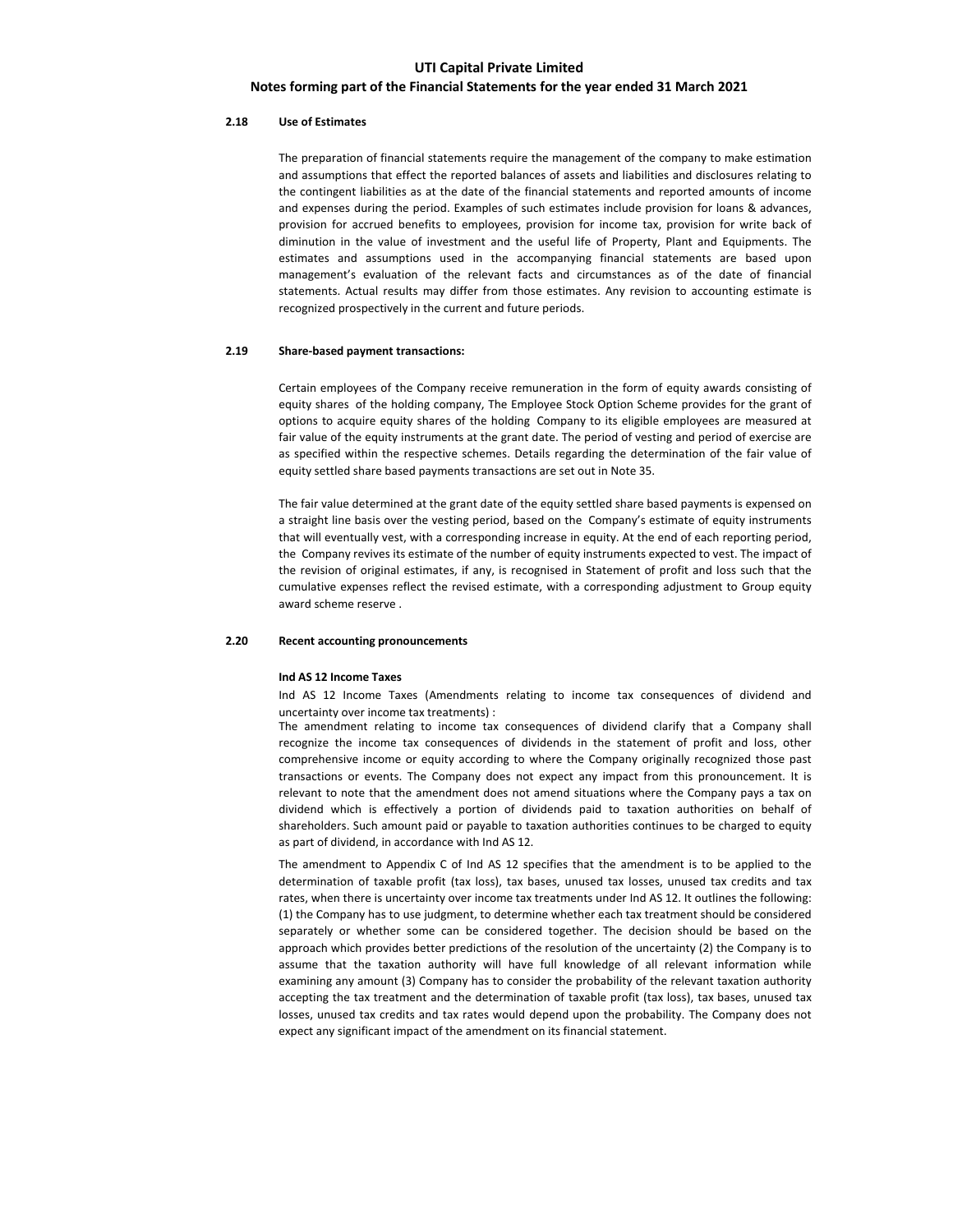# Notes forming part of the Financial Statements for the year ended 31 March 2021 UTI Capital Private Limited

|                                                                                                                                                           |                               | (Rs. In Crores)               |
|-----------------------------------------------------------------------------------------------------------------------------------------------------------|-------------------------------|-------------------------------|
|                                                                                                                                                           | As at 31-03-2021<br>(Audited) | As at 31-03-2020<br>(Audited) |
|                                                                                                                                                           |                               |                               |
| <b>3 CASH AND CASH EQUIVALENTS</b><br><b>Balances with bank -</b>                                                                                         |                               |                               |
| - In Current accounts                                                                                                                                     | 0.67                          | 0.83                          |
| Total                                                                                                                                                     | 0.67                          | 0.83                          |
|                                                                                                                                                           |                               |                               |
| <b>4 RECEIVABLES</b>                                                                                                                                      |                               |                               |
| (i) Trade receivables<br>Considered good - Unsecured                                                                                                      | 0.36                          | 0.49                          |
| Significant increase in credit risk                                                                                                                       |                               |                               |
|                                                                                                                                                           |                               |                               |
| Total<br>Trade receivables are non-interest bearing and credit period extended to them is 0 to 180 days                                                   | 0.36                          | 0.49                          |
|                                                                                                                                                           |                               |                               |
| (ii) Other receivables                                                                                                                                    |                               |                               |
| Considered good - Unsecured                                                                                                                               |                               | 0.37                          |
| Total                                                                                                                                                     | $\blacksquare$                | 0.37                          |
| For transactions relating to related party refer note 29.                                                                                                 |                               |                               |
| <b>5 LOANS</b>                                                                                                                                            |                               |                               |
| Security Deposit                                                                                                                                          | 0.02                          |                               |
| Total                                                                                                                                                     | 0.02                          |                               |
|                                                                                                                                                           |                               |                               |
| <b>6 INVESTMENTS</b>                                                                                                                                      |                               |                               |
| Investments carried at fair Value through Profit and Loss                                                                                                 |                               |                               |
| <b>Mutual funds - Quoted</b><br>77,794 units of Rs. 1,000/- each of UTI Treasury Advantage Fund - Institutional Plan                                      | 20.58                         | 19.33                         |
| Direct Growth Option (31 March 2020 - 77,794 units)                                                                                                       |                               |                               |
| 128 units of of Rs. 1,000/- each of UTI Money Market Fund - Institutional Daily                                                                           | 0.01                          | 0.01                          |
| Dividend Re-investment (31 March 2020 - 124 units)                                                                                                        |                               |                               |
|                                                                                                                                                           |                               |                               |
| 67,728 units of of Rs. 1,000/- each of UTI Money Market Fund - Institutional Direct<br>Plan - Daily Dividend Re-investment (31 March 2020 - 75,681 units) | 6.98                          | 7.61                          |
|                                                                                                                                                           |                               |                               |
| <b>Other - Unquoted</b>                                                                                                                                   |                               |                               |
| 866,294 units of of Rs. 1.0034/- each of UTI Structured Debt Opportunities Fund I                                                                         | 0.09                          | 0.32                          |
| Class D1 - T Units (31 March 2020 - 31,44,630 units of Rs 1/-)                                                                                            |                               |                               |
|                                                                                                                                                           |                               |                               |
| 67,809 units of of Rs. 100/- each of UTI Structured Debt Opportunities Fund I Class<br>D1 - Regular Units (31 March 2020 - 67,809 units of Rs 100/- each) | 0.71                          | 0.70                          |
|                                                                                                                                                           |                               |                               |
| Total                                                                                                                                                     | 28.37                         | 27.97                         |
|                                                                                                                                                           |                               |                               |
| Aggregate book value of quoted investments                                                                                                                | 27.57                         | 26.95                         |
| Aggregate book value of unquoted investments<br>Aggregate market value of quoted investments                                                              | 0.80<br>27.57                 | 1.02<br>26.95                 |
| Aggregate market value of unquoted investments                                                                                                            | 0.80                          | 1.02                          |
|                                                                                                                                                           |                               |                               |
| 7 CURRENT TAX ASSETS (NET)<br>Balance with government authorities -                                                                                       |                               |                               |
| - Advance direct tax (net of provisions)                                                                                                                  | 0.60                          | 1.47                          |
| <b>Total</b>                                                                                                                                              | 0.60                          | 1.47                          |
|                                                                                                                                                           |                               |                               |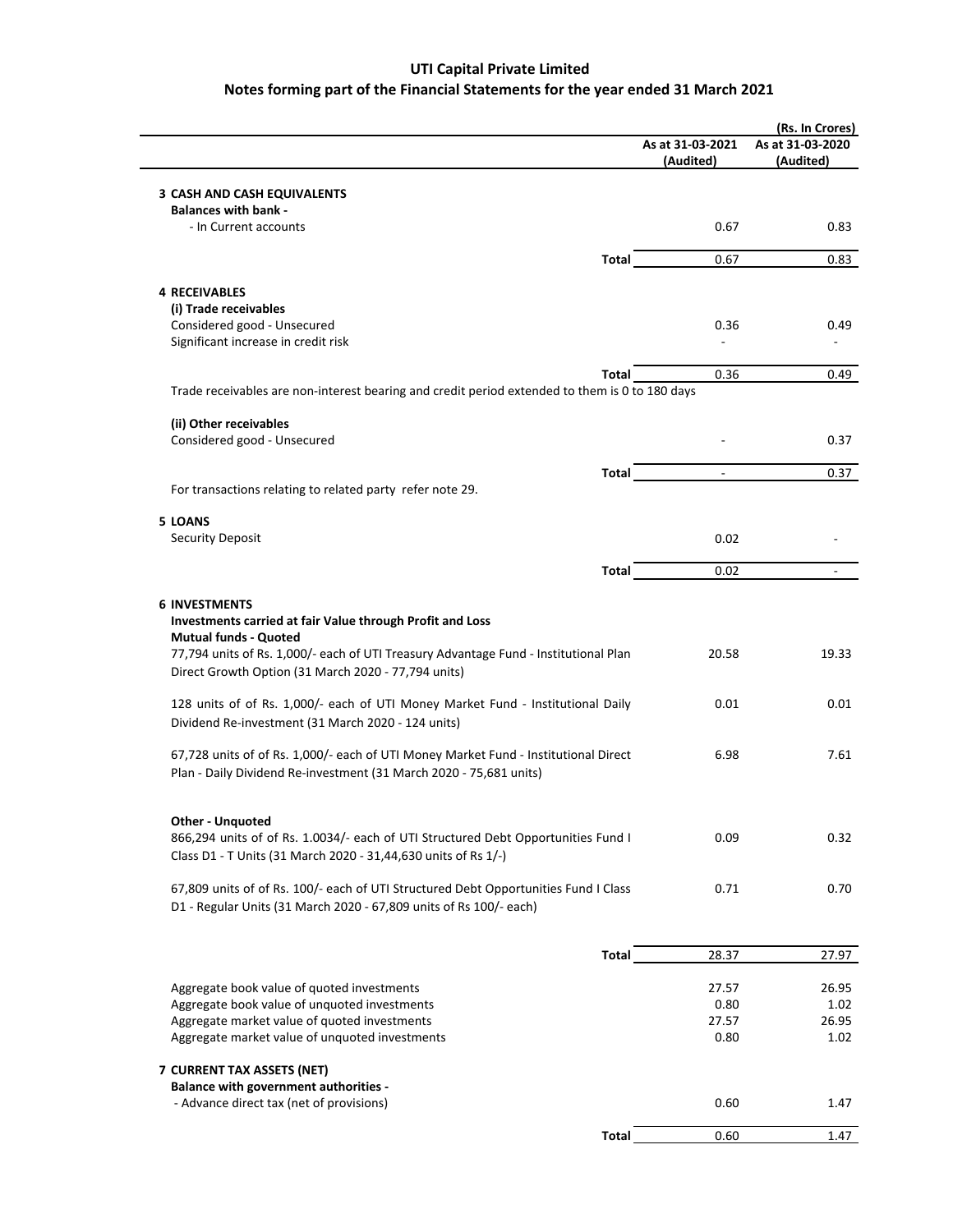# 8 PROPERTY, PLANT AND EQUIPMENTS

(Rs. In Crores)

| <b>Description of Assets</b>        | <b>Office Equipments</b> | <b>Total</b>             |  |
|-------------------------------------|--------------------------|--------------------------|--|
| I. At cost at 31 March 2019         | 0.01                     | 0.01                     |  |
|                                     |                          |                          |  |
| <b>Additions</b>                    | $\overline{\phantom{a}}$ | $\overline{\phantom{a}}$ |  |
| <b>Disposals</b>                    | $\overline{\phantom{a}}$ |                          |  |
| At cost at 31 March 2020            | 0.01                     | 0.01                     |  |
| <b>Additions</b>                    | $\overline{a}$           | ٠                        |  |
| <b>Disposals</b>                    |                          |                          |  |
| At cost at 31 March 2021            | 0.01                     | 0.01                     |  |
| II. Depreciation upto 31 March 2019 | 0.00                     | 0.00                     |  |
| Depreciation charged for the year   | 0.00                     | 0.00                     |  |
| <b>Disposals</b>                    |                          |                          |  |
| Upto 31 March 2020                  | 0.00                     | 0.00                     |  |
| Depreciation charged for the year   | 0.00                     | 0.00                     |  |
| <b>Disposals</b>                    |                          |                          |  |
| Upto 31 March 2021                  | 0.00                     | 0.00                     |  |
| Net book value                      |                          |                          |  |
|                                     |                          |                          |  |
| As at 31 March 2021                 | 0.00                     | 0.00                     |  |
| As at 31 March 2020                 | 0.00                     | 0.00                     |  |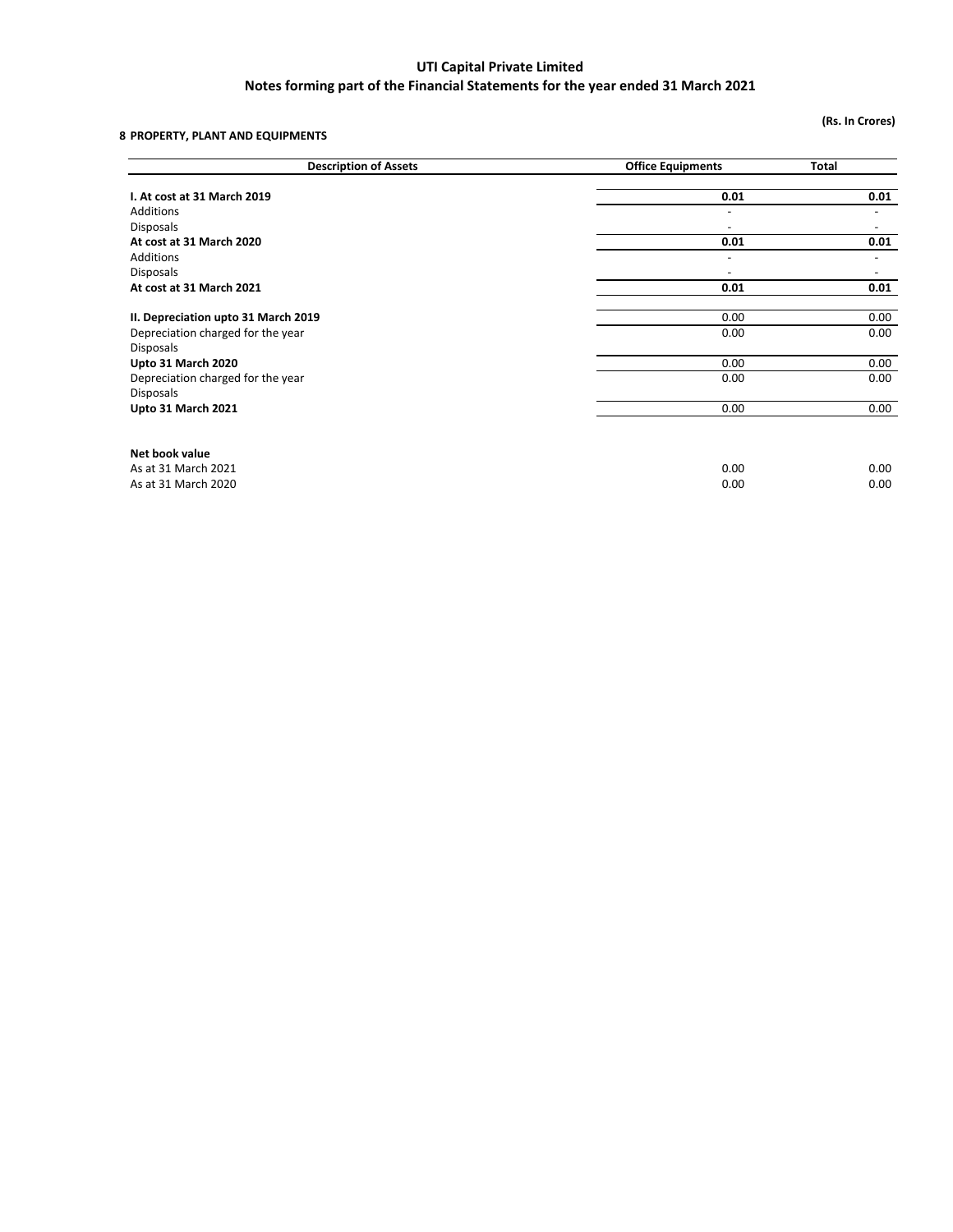# Notes forming part of the Financial Statements for the year ended 31 March 2021

9 RIGHT OF USE ASSETS

(Rs. In Crores)

| <b>Description of Assets</b>                     | <b>Leased Premises</b>   | <b>Total</b>   |
|--------------------------------------------------|--------------------------|----------------|
|                                                  |                          |                |
| I. At cost at 31 March 2019                      | $\blacksquare$           | $\blacksquare$ |
| <b>Additions</b>                                 | 2.04                     | 2.04           |
| <b>Disposals</b>                                 |                          |                |
| At cost at 31 March 2020                         | 2.04                     | 2.04           |
| <b>Additions</b>                                 | $\overline{\phantom{0}}$ |                |
| <b>Disposals</b>                                 | 2.04                     | 2.04           |
| At cost at 31 March 2021                         | 0.00                     |                |
|                                                  |                          |                |
| II. Depreciation Upto 31 March 2019              | $\overline{\phantom{0}}$ |                |
| Depreciation / Amortization charged for the year | 0.12                     | 0.12           |
| <b>Disposals</b>                                 |                          |                |
| Upto 31 March 2020                               | 0.46                     | 0.46           |
| Depreciation / Amortization charged for the year | 0.06                     | 0.06           |
| <b>Disposals</b>                                 | 0.52                     | 0.52           |
| Upto 31 March 2021                               | $\blacksquare$           |                |
|                                                  |                          |                |
| Net book value                                   |                          |                |
| As at 31 March 2021                              |                          |                |
| As at 31 March 2020                              | 1.58                     | 1.58           |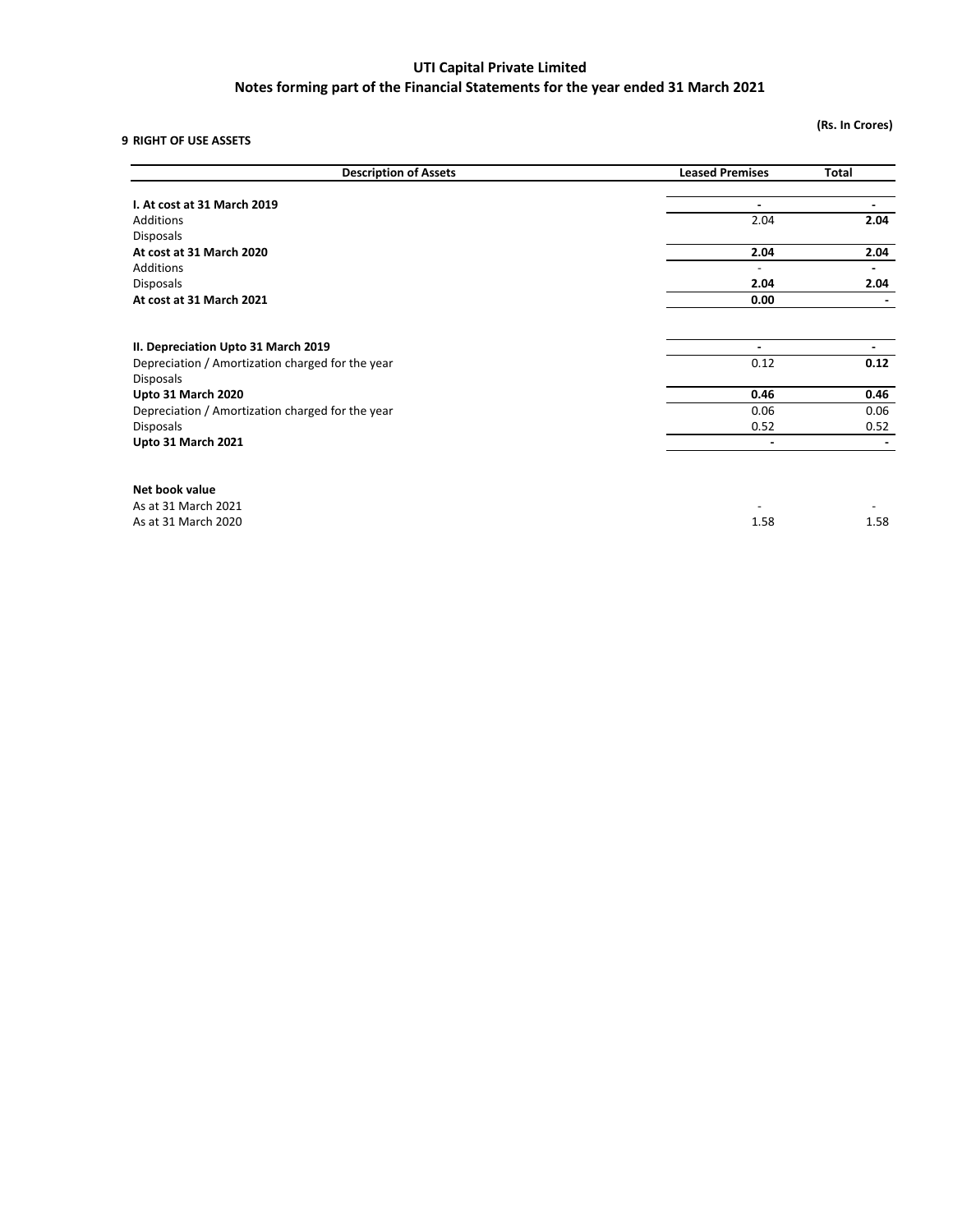# Notes forming part of the Financial Statements for the year ended 31 March 2021

# 9a OTHER INTANGIBLE ASSETS

(Rs. In Crores)

| <b>Description of Assets</b>        | Software | Total |  |
|-------------------------------------|----------|-------|--|
| I. At cost at 31 March 2019         | 0.00     | 0.00  |  |
| Additions                           |          |       |  |
| <b>Disposals</b>                    |          |       |  |
| At cost at 31 March 2020            | 0.00     | 0.00  |  |
| Additions                           |          |       |  |
| <b>Disposals</b>                    |          |       |  |
| At cost at 31 March 2021            | 0.00     | 0.00  |  |
|                                     |          |       |  |
| II. Amortization Upto 31 March 2019 | 0.00     | 0.00  |  |
| Amortization charged for the year   | 0.00     | 0.00  |  |
| <b>Disposals</b>                    |          |       |  |
| Upto 31 March 2020                  | 0.00     | 0.00  |  |
| Amortization charged for the year   | 0.00     | 0.00  |  |
| <b>Disposals</b>                    |          |       |  |
| Upto 31 March 2021                  | 0.00     | 0.00  |  |
|                                     |          |       |  |
| Net book value                      |          |       |  |
| As at 31 March 2021                 | 0.00     | 0.00  |  |
| As at 31 March 2020                 | 0.00     | 0.00  |  |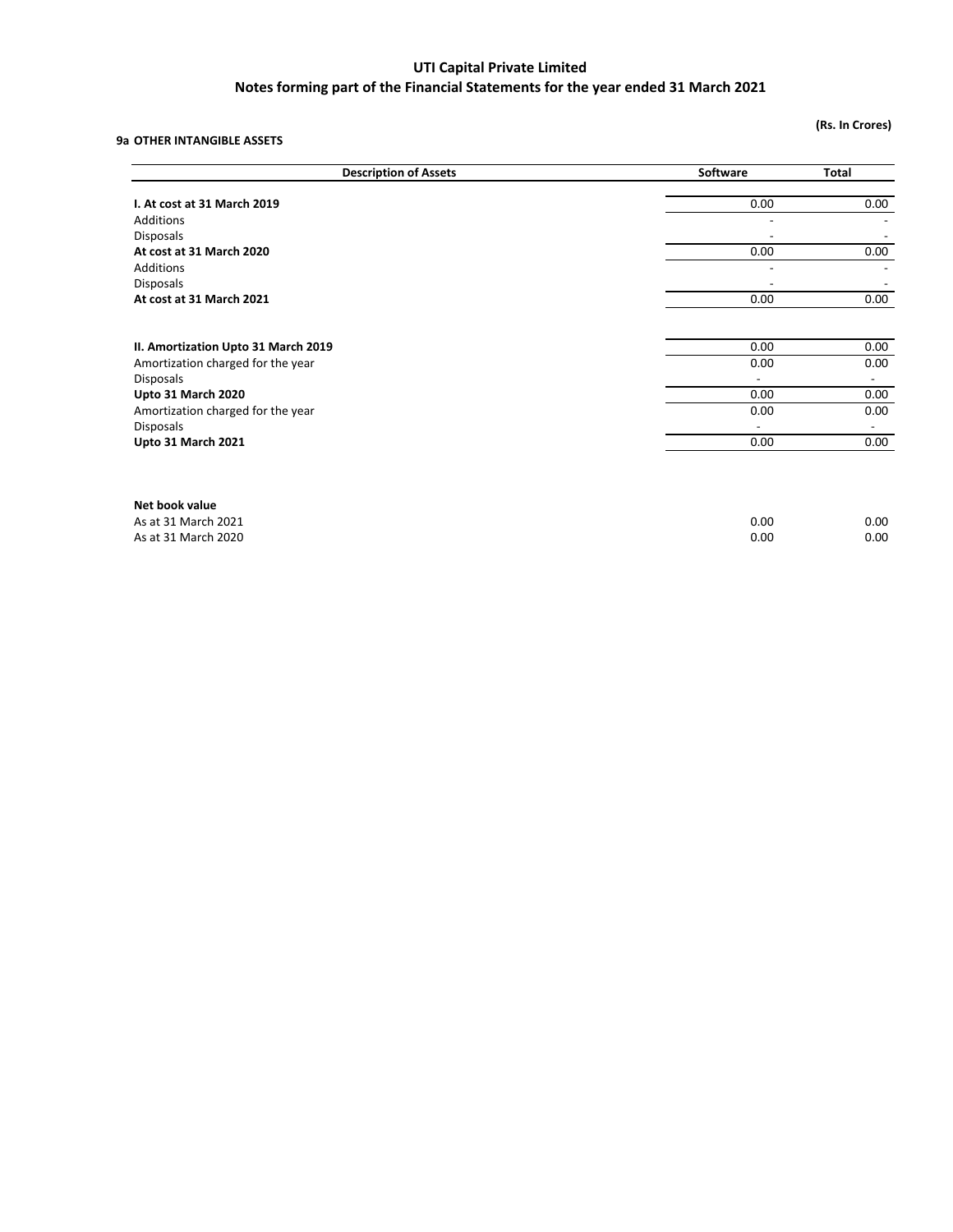|                                                                                                                        |              |                  | (Rs. In Crores)  |
|------------------------------------------------------------------------------------------------------------------------|--------------|------------------|------------------|
|                                                                                                                        |              | As at 31-03-2021 | As at 31-03-2020 |
|                                                                                                                        |              | (Audited)        | (Audited)        |
| <b>10 OTHER NON-FINANCIAL ASSETS</b>                                                                                   |              |                  |                  |
| <b>Others Assets</b>                                                                                                   |              |                  |                  |
| <b>Defined Benefit Assets</b>                                                                                          |              |                  |                  |
| - Grauity                                                                                                              |              |                  |                  |
| Prepaid expenses                                                                                                       |              | 5.41             | 6.36             |
| Indirect taxes                                                                                                         |              | 0.06             | 0.01             |
|                                                                                                                        | <b>Total</b> | 5.47             | 6.37             |
| <b>11 FINANCIAL LIABILITIES</b>                                                                                        |              |                  |                  |
| (a) (I) Trade Payables (refer note 23)<br>i) total outstanding dues of micro enterprises and small enterprises         |              |                  |                  |
| ii) total outstanding dues of creditors other than micro enterprises and small<br>enterprises                          |              | 0.59             | 0.45             |
|                                                                                                                        | Total        | 0.59             | 0.45             |
| (II) Other Payables (refer note 23)                                                                                    |              |                  |                  |
| i) total outstanding dues of micro enterprises and small enterprises                                                   |              |                  | 0.00             |
| ii) total outstanding dues of creditors other than micro enterprises and small<br>enterprises                          |              | 0.11             | 0.18             |
|                                                                                                                        | <b>Total</b> | 0.11             | 0.18             |
| (b) Borrowings                                                                                                         |              |                  |                  |
| Unsecured                                                                                                              |              |                  |                  |
| Loans from related parties                                                                                             |              | 3.05             | 6.11             |
|                                                                                                                        | <b>Total</b> | 3.05             | 6.11             |
| The loan carries Interest @8% p.a and is repayable on demand. Loan includes interest of Rs. 0.05 Crore (31 March 2020; |              |                  |                  |

The loan carries Interest @8% p.a and is repayable on demand. Loan includes interest of Rs. 0.05 Crore (31 March 2020 : Rs. 0.11 Crore).

# Terms and conditions of the above financial liabilities:

Trade payables and other payables are non-interest bearing and are normally settled as per payment terms mentioned in the contract.

In the opinion of the management, the balances of Payables are stated at book value and are payable. For transactions relating to related party payables refer note 29.

# 12 OTHER FINANCIAL LIABILITIES

|                            | Total | 2.14 | 3.73 |
|----------------------------|-------|------|------|
| Security deposits received |       | 0.94 | 0.85 |
| Lease Liabilities          |       |      | 1.68 |
| Employee benefits payable  |       | 1.20 | 1.20 |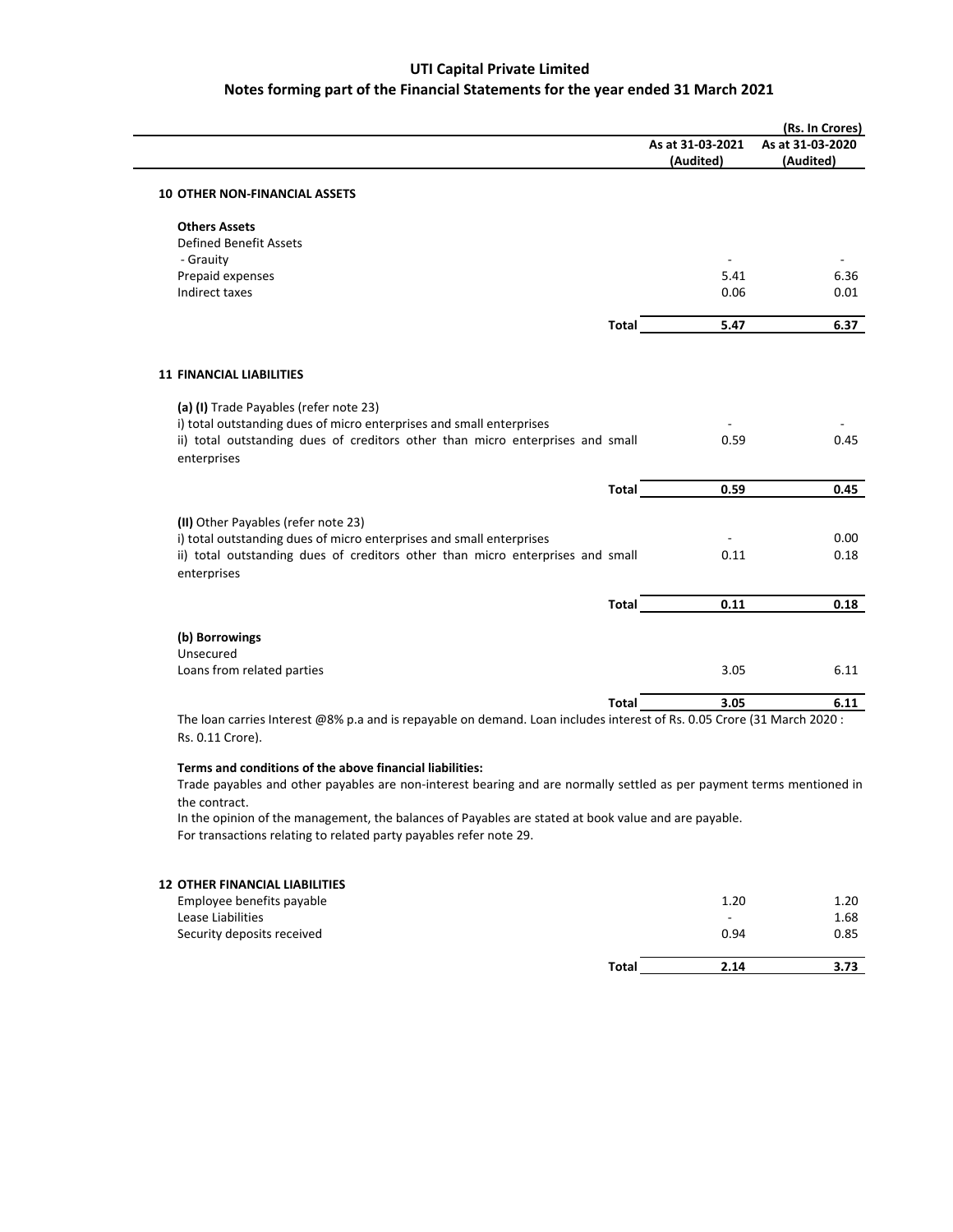|                                             |              |                  | (Rs. In Crores)  |
|---------------------------------------------|--------------|------------------|------------------|
|                                             |              | As at 31-03-2021 | As at 31-03-2020 |
|                                             |              | (Audited)        | (Audited)        |
| 13 DEFERRED TAX LIABILITY (NET)             |              |                  |                  |
| i) Deferred tax liability:                  |              |                  |                  |
| <b>Fair Value of Investments</b>            |              | 1.12             | 0.81             |
| On Lease Obligations                        |              |                  | 0.62             |
| Others                                      |              | 1.10             | 1.65             |
|                                             |              | 2.22             | 3.08             |
| i) Deferred tax assets :                    |              |                  |                  |
| Depreciation and amortisation               |              | (0.00)           | 0.00             |
| Employee retirement benefits obligation     |              | 0.05             | 0.03             |
| On Lease Obligations                        |              | ÷                | 0.65             |
| Income tax losses                           |              | 1.78             | 1.96             |
|                                             | <b>Total</b> | 1.83             | 2.64             |
| iii) MAT Credit Entitlement                 |              | (0.87)           | (0.72)           |
| Net Deferred tax liability/(assets)         |              | (0.48)           | (0.28)           |
| 14 A Current tax liabilities (net)          |              |                  |                  |
| Tax provision (net of advances)             |              | 0.02             |                  |
|                                             | <b>Total</b> | 0.02             |                  |
| <b>14 B Provisions</b>                      |              |                  |                  |
| Defined Benefit Obligation (Gratuity)       |              | 0.13             | 0.04             |
| Defined Benefit Obligation (Leave)          |              | 0.10             | 0.01             |
|                                             | <b>Total</b> | 0.23             | 0.05             |
| <b>14 C OTHER NON-FINANCIAL LIABILITIES</b> |              |                  |                  |
| Statutory dues payable                      |              | 0.13             | 0.14             |
|                                             | <b>Total</b> | 0.13             | 0.14             |
|                                             |              |                  |                  |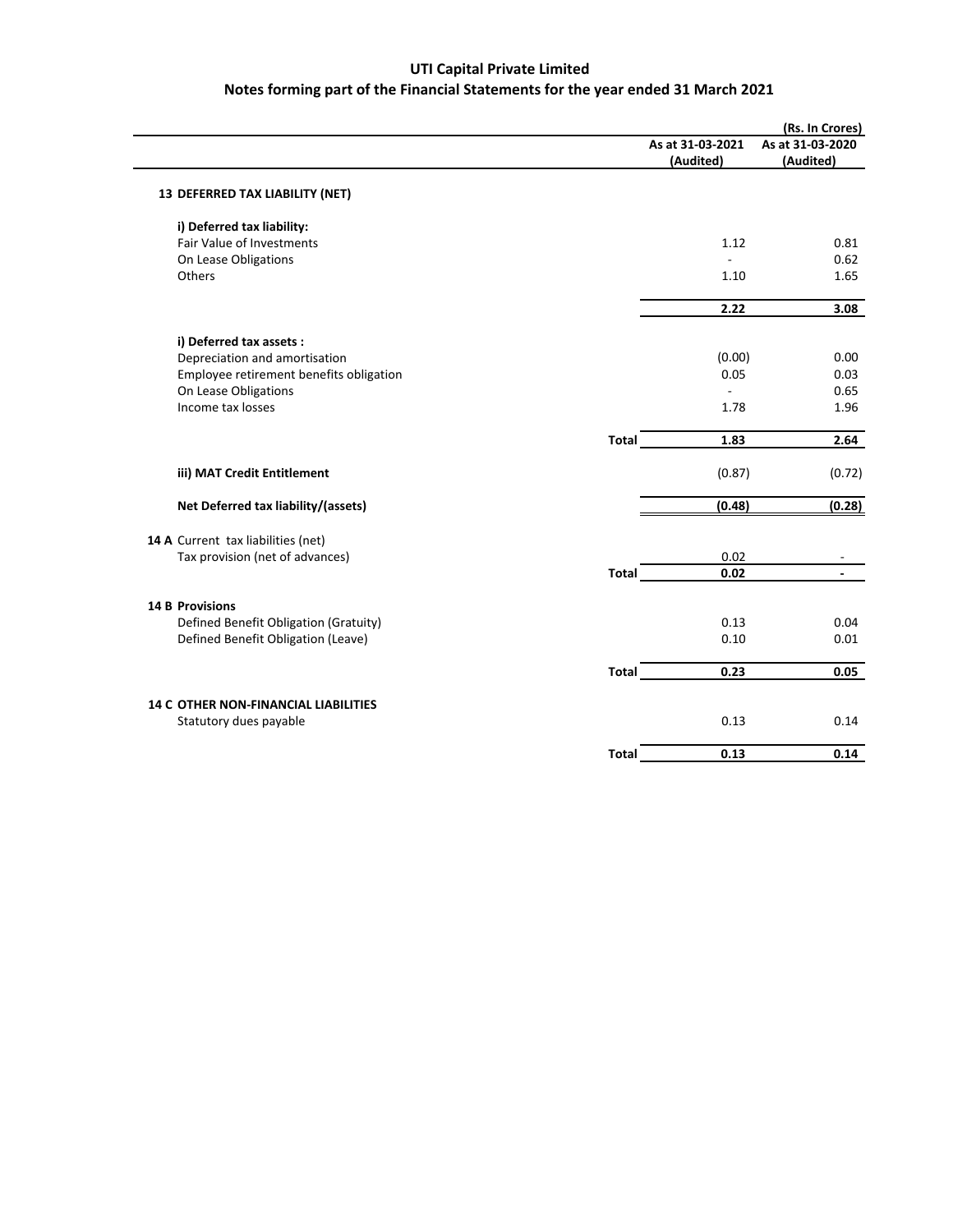|                                                                                                             |                      |     |                               | (Rs. In Crores)               |
|-------------------------------------------------------------------------------------------------------------|----------------------|-----|-------------------------------|-------------------------------|
|                                                                                                             |                      |     | As at 31-03-2021<br>(Audited) | As at 31-03-2020<br>(Audited) |
| <b>15 EQUITY SHARE CAPITAL</b>                                                                              |                      |     |                               |                               |
| <b>Authorised</b>                                                                                           |                      |     |                               |                               |
| 15,000,000 (31 March 2020-15,000,000) Equity shares of Rs.10/- each                                         |                      |     | 15.00                         | 15.00                         |
| Issued, subscribed and fully paid up<br>12,000,000 (31 March 2020-12,000,000) Equity shares of Rs.10/- each |                      |     | 12.00                         | 12.00                         |
| a) Reconciliation of the equity shares outstanding at the beginning and at the end of the reporting year    |                      |     |                               | (Rs. In Crores)               |
|                                                                                                             | As at 31-03-2021     |     |                               | As at 31-03-2020              |
|                                                                                                             | Number of            |     | <b>Number of Equity</b>       |                               |
|                                                                                                             | <b>Equity shares</b> | Rs. | shares                        | Rs.                           |
| At the beginning of the year                                                                                | 12,000,000           | 12  | 12,000,000                    | 12                            |
| Add: Share issued during the year                                                                           |                      |     |                               |                               |
| Outstanding at the end of the year                                                                          | 12,000,000           | 12  | 12,000,000                    | 12                            |
|                                                                                                             |                      |     |                               |                               |

## b) Terms/rights attached to equity shares

The Company has only one class of equity shares having <sup>a</sup> par value of Rs.10 per share. Each holder of equity shares is entitled to one vote per share. The Company declares andpays dividend in Indian rupees. The dividend proposed by the Board of Directors is subject to the approval of the shareholders in the ensuing Annual General Meeting. In the event of liquidation of the company, the holders of equity shares will be entitled to receive remaining assets of the company, after distribution of all preferential amounts. The distribution will be in proportion to the number of equity shares held by the shareholders.

## c) Aggregate number of bonus shares issued, shares issued for consideration other than cash and shares bought back during the period of five years immediately preceding the reporting date: NIL

d) Details of shareholders holding more than 5% shares in the company:

|                                                        |               | As at 31-03-2021 |               | As at 31-03-2020 |
|--------------------------------------------------------|---------------|------------------|---------------|------------------|
|                                                        | No. of shares | % Holding        | No. of shares | % Holding        |
| Equity shares of Rs.10 each fully paid                 |               |                  |               |                  |
| UTI Assets Management Company Limited and its nominees | 12,000,000    | 100              | 12,000,000    | 100              |
|                                                        |               |                  |               |                  |
|                                                        | 12.000.000    | 100              | 12.000.000    | 100              |
|                                                        |               |                  |               |                  |

As per records of the company, including its register of shareholders/members and other declarations received from shareholders regarding beneficial interest, the above<br>An archive state in the control in the control interv shareholding represents both legal and beneficial ownership of shares.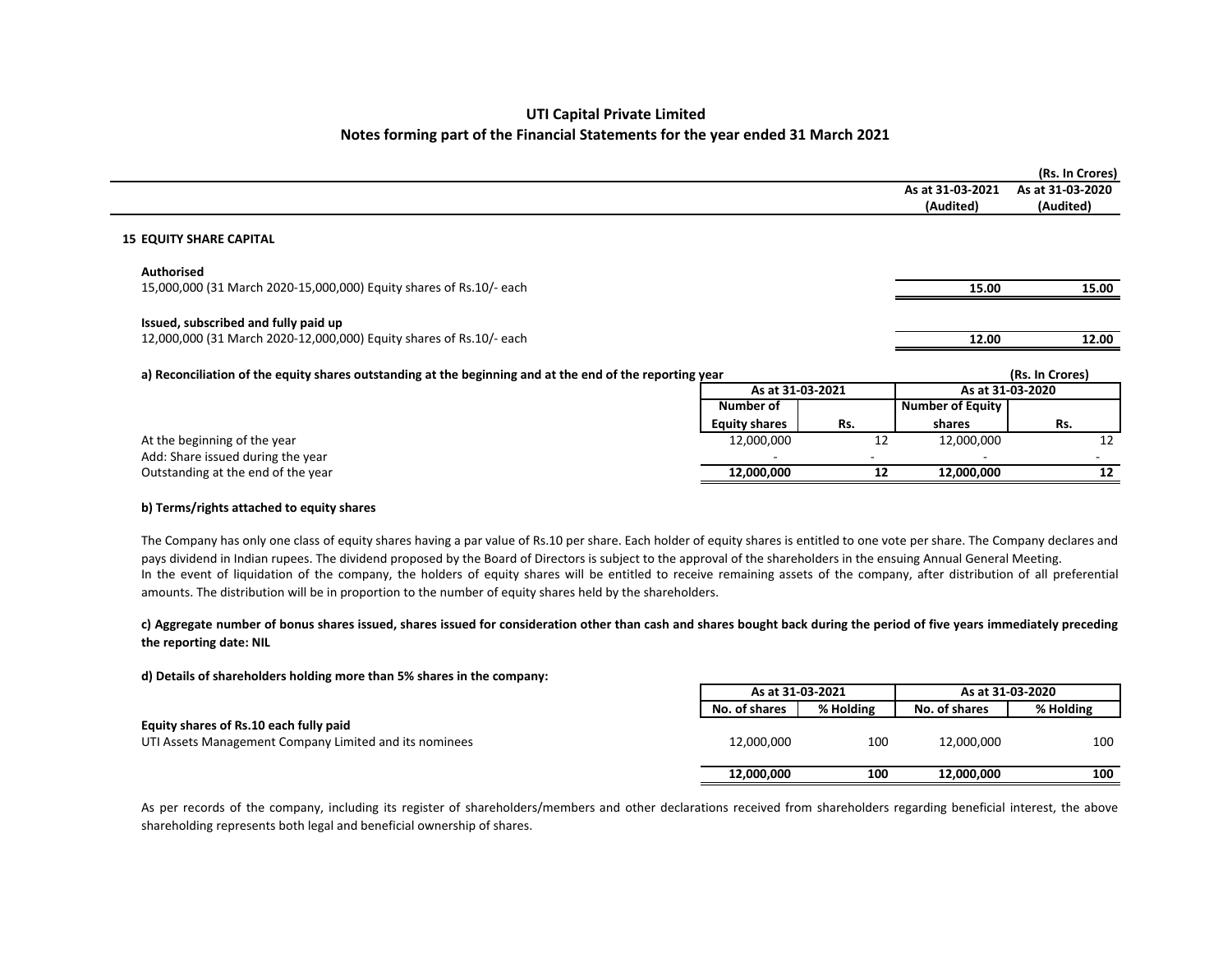|                                                                   |                               | (Rs. In Crores)               |
|-------------------------------------------------------------------|-------------------------------|-------------------------------|
|                                                                   | As at 31-03-2021<br>(Audited) | As at 31-03-2020<br>(Audited) |
| <b>16 OTHER EQUITY</b>                                            |                               |                               |
| i) Retained Earnings                                              |                               |                               |
| Balance as per the last financial statements                      | 16.70                         | 18.20                         |
| Add: Movement in Other Comprehensive Income (net) during the year | (0.07)                        | (0.07)                        |
| Profit/ (loss) for the year                                       | 0.18                          | (1.43)                        |
|                                                                   | 16.81                         | 16.70                         |
| ii) Group Equity Awards Scheme Reserve                            |                               |                               |
| Balance as per the last financial statements                      |                               |                               |
| Add: Share-based compensation (Refer note 35)                     | 0.89                          |                               |
| Less: Share options exercised druing the year                     |                               |                               |
|                                                                   | 0.89                          |                               |
| Total Other Equity (i+ii)                                         | 17.70                         | 16.70                         |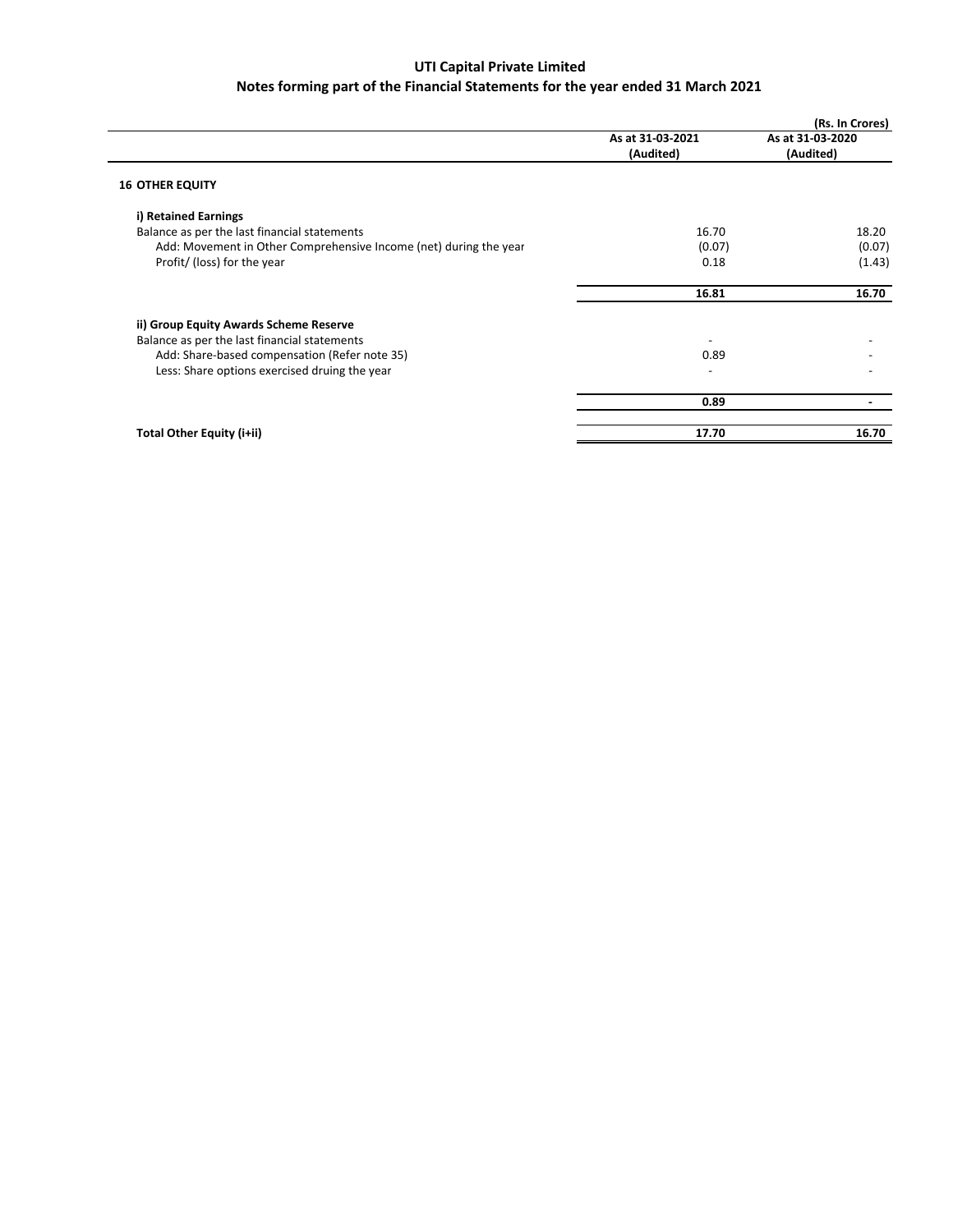$\mathsf{l}$ 

| <b>Quarter Ended</b><br><b>Year Ended</b><br><b>Year Ended</b><br>31/03/2021<br>31/03/2020<br>31/03/2021<br>31/03/2020<br>31/12/2020<br><b>Audited</b><br><b>Audited</b><br>Audited<br>Reviewed<br>Audited<br><b>17 REVENUE FROM OPERATIONS</b><br>(i) Interest Income<br>0.02<br>0.02<br>Other interest Income<br>0.04<br>0.06<br>0.12<br>0.02<br>0.02<br>Total<br>0.04<br>0.06<br>0.12<br>(ii) Dividend Income<br>on Investments<br>0.08<br>0.05<br>0.05<br>0.20<br>0.17<br>0.05<br>0.08<br>0.05<br>0.20<br>0.17<br><b>Total</b><br>(iii) Net gain on fair value changes<br>On Mutual Funds<br>0.17<br>0.26<br>1.39<br>On other investements<br>0.02<br>$\overline{a}$<br>$\overline{a}$<br>1.41<br>0.17<br>0.26<br>Total<br>$\blacksquare$<br>$\overline{\phantom{a}}$<br>(iv) Sale of Services<br>Management fees<br>1.68<br>1.72<br>1.89<br>7.12<br>7.26<br>Setup fees<br>0.08<br>0.11<br>$\overline{\phantom{a}}$<br>0.19<br>0.17<br>1.76<br>7.31<br>1.83<br>1.89<br>7.43<br>Total<br>(v) Others<br>Net gain(loss) on sale of investments<br>0.02<br>0.02<br>0.05<br>$\overline{a}$<br><b>Total</b><br>0.02<br>0.05<br>0.02<br>$\sim$<br>$\overline{\phantom{a}}$<br><b>18 OTHER INCOME</b><br>0.25<br>Credit balances written back<br>0.25<br>$\overline{\phantom{a}}$<br>Exchange differences (net)<br>(0.01)<br>0.00<br>0.00<br>Income from AIF Investments<br>0.00<br>0.00<br>0.01<br>0.00<br>Interest income on income tax refund<br>0.05<br>0.03<br>0.05<br>$\overline{a}$<br>Other non operating income<br>0.01<br>$\overline{a}$<br>$\overline{a}$<br>$\overline{\phantom{a}}$<br>Income on Derecognision of lease<br>(0.03)<br>0.09<br>$\overline{\phantom{a}}$<br>$\overline{\phantom{a}}$<br>(0.03)<br>0.29<br>0.13<br>0.30<br>Total<br>$\sim$ |  |  |  | (Rs. In Crores) |
|-----------------------------------------------------------------------------------------------------------------------------------------------------------------------------------------------------------------------------------------------------------------------------------------------------------------------------------------------------------------------------------------------------------------------------------------------------------------------------------------------------------------------------------------------------------------------------------------------------------------------------------------------------------------------------------------------------------------------------------------------------------------------------------------------------------------------------------------------------------------------------------------------------------------------------------------------------------------------------------------------------------------------------------------------------------------------------------------------------------------------------------------------------------------------------------------------------------------------------------------------------------------------------------------------------------------------------------------------------------------------------------------------------------------------------------------------------------------------------------------------------------------------------------------------------------------------------------------------------------------------------------------------------------------------------------------------------------------------------------------------------------------|--|--|--|-----------------|
|                                                                                                                                                                                                                                                                                                                                                                                                                                                                                                                                                                                                                                                                                                                                                                                                                                                                                                                                                                                                                                                                                                                                                                                                                                                                                                                                                                                                                                                                                                                                                                                                                                                                                                                                                                 |  |  |  |                 |
|                                                                                                                                                                                                                                                                                                                                                                                                                                                                                                                                                                                                                                                                                                                                                                                                                                                                                                                                                                                                                                                                                                                                                                                                                                                                                                                                                                                                                                                                                                                                                                                                                                                                                                                                                                 |  |  |  |                 |
|                                                                                                                                                                                                                                                                                                                                                                                                                                                                                                                                                                                                                                                                                                                                                                                                                                                                                                                                                                                                                                                                                                                                                                                                                                                                                                                                                                                                                                                                                                                                                                                                                                                                                                                                                                 |  |  |  |                 |
|                                                                                                                                                                                                                                                                                                                                                                                                                                                                                                                                                                                                                                                                                                                                                                                                                                                                                                                                                                                                                                                                                                                                                                                                                                                                                                                                                                                                                                                                                                                                                                                                                                                                                                                                                                 |  |  |  |                 |
|                                                                                                                                                                                                                                                                                                                                                                                                                                                                                                                                                                                                                                                                                                                                                                                                                                                                                                                                                                                                                                                                                                                                                                                                                                                                                                                                                                                                                                                                                                                                                                                                                                                                                                                                                                 |  |  |  |                 |
|                                                                                                                                                                                                                                                                                                                                                                                                                                                                                                                                                                                                                                                                                                                                                                                                                                                                                                                                                                                                                                                                                                                                                                                                                                                                                                                                                                                                                                                                                                                                                                                                                                                                                                                                                                 |  |  |  |                 |
|                                                                                                                                                                                                                                                                                                                                                                                                                                                                                                                                                                                                                                                                                                                                                                                                                                                                                                                                                                                                                                                                                                                                                                                                                                                                                                                                                                                                                                                                                                                                                                                                                                                                                                                                                                 |  |  |  |                 |
|                                                                                                                                                                                                                                                                                                                                                                                                                                                                                                                                                                                                                                                                                                                                                                                                                                                                                                                                                                                                                                                                                                                                                                                                                                                                                                                                                                                                                                                                                                                                                                                                                                                                                                                                                                 |  |  |  |                 |
|                                                                                                                                                                                                                                                                                                                                                                                                                                                                                                                                                                                                                                                                                                                                                                                                                                                                                                                                                                                                                                                                                                                                                                                                                                                                                                                                                                                                                                                                                                                                                                                                                                                                                                                                                                 |  |  |  |                 |
|                                                                                                                                                                                                                                                                                                                                                                                                                                                                                                                                                                                                                                                                                                                                                                                                                                                                                                                                                                                                                                                                                                                                                                                                                                                                                                                                                                                                                                                                                                                                                                                                                                                                                                                                                                 |  |  |  |                 |
|                                                                                                                                                                                                                                                                                                                                                                                                                                                                                                                                                                                                                                                                                                                                                                                                                                                                                                                                                                                                                                                                                                                                                                                                                                                                                                                                                                                                                                                                                                                                                                                                                                                                                                                                                                 |  |  |  |                 |
|                                                                                                                                                                                                                                                                                                                                                                                                                                                                                                                                                                                                                                                                                                                                                                                                                                                                                                                                                                                                                                                                                                                                                                                                                                                                                                                                                                                                                                                                                                                                                                                                                                                                                                                                                                 |  |  |  |                 |
|                                                                                                                                                                                                                                                                                                                                                                                                                                                                                                                                                                                                                                                                                                                                                                                                                                                                                                                                                                                                                                                                                                                                                                                                                                                                                                                                                                                                                                                                                                                                                                                                                                                                                                                                                                 |  |  |  |                 |
|                                                                                                                                                                                                                                                                                                                                                                                                                                                                                                                                                                                                                                                                                                                                                                                                                                                                                                                                                                                                                                                                                                                                                                                                                                                                                                                                                                                                                                                                                                                                                                                                                                                                                                                                                                 |  |  |  |                 |
|                                                                                                                                                                                                                                                                                                                                                                                                                                                                                                                                                                                                                                                                                                                                                                                                                                                                                                                                                                                                                                                                                                                                                                                                                                                                                                                                                                                                                                                                                                                                                                                                                                                                                                                                                                 |  |  |  |                 |
|                                                                                                                                                                                                                                                                                                                                                                                                                                                                                                                                                                                                                                                                                                                                                                                                                                                                                                                                                                                                                                                                                                                                                                                                                                                                                                                                                                                                                                                                                                                                                                                                                                                                                                                                                                 |  |  |  |                 |
|                                                                                                                                                                                                                                                                                                                                                                                                                                                                                                                                                                                                                                                                                                                                                                                                                                                                                                                                                                                                                                                                                                                                                                                                                                                                                                                                                                                                                                                                                                                                                                                                                                                                                                                                                                 |  |  |  |                 |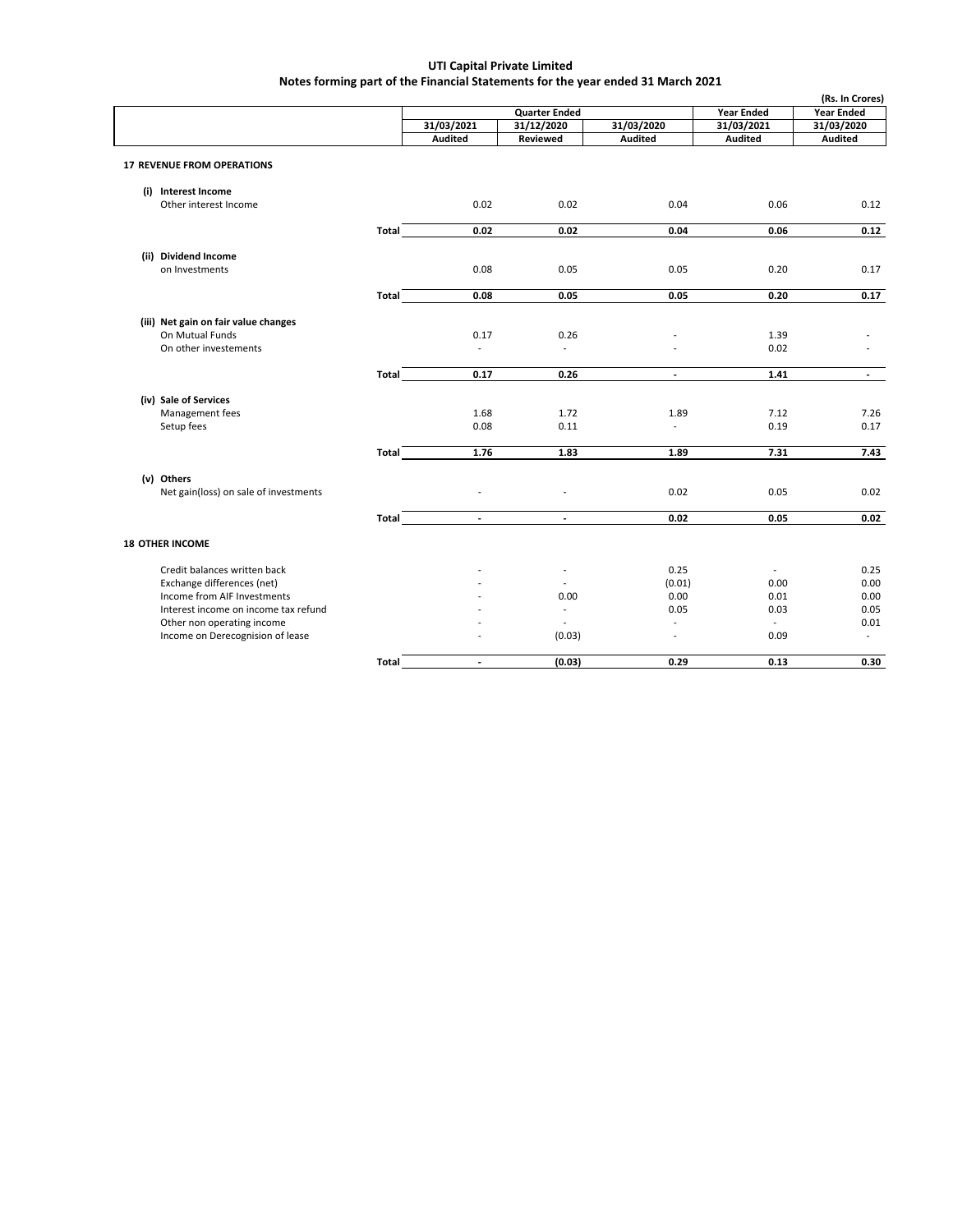|                    |                                                                    |              |                          |                          |                          |                          | (Rs. In Crores)   |
|--------------------|--------------------------------------------------------------------|--------------|--------------------------|--------------------------|--------------------------|--------------------------|-------------------|
|                    |                                                                    |              |                          | <b>Quarter Ended</b>     |                          | <b>Year Ended</b>        | <b>Year Ended</b> |
|                    |                                                                    |              | 31/03/2021               | 31/12/2020               | 31/03/2020               | 31/03/2021               | 31/03/2020        |
|                    |                                                                    |              | Audited                  | Reviewed                 | <b>Audited</b>           | Audited                  | Audited           |
| <b>19 EXPENSES</b> |                                                                    |              |                          |                          |                          |                          |                   |
|                    |                                                                    |              |                          |                          |                          |                          |                   |
|                    | (i) Finance Cost                                                   |              |                          |                          |                          |                          |                   |
|                    | Interest on                                                        |              |                          |                          |                          |                          |                   |
|                    |                                                                    |              |                          |                          |                          |                          |                   |
|                    | Loan                                                               |              | 0.06                     | 0.06                     | 0.12                     | 0.34                     | 0.37              |
|                    | Interest on Lease Liability                                        |              | $\overline{a}$           |                          | 0.03                     | 0.03                     | 0.15              |
|                    | Others                                                             |              | (0.00)                   | $\overline{a}$           | 0.01                     | $\overline{a}$           | 0.01              |
|                    |                                                                    |              |                          |                          |                          |                          |                   |
|                    |                                                                    | Total        | 0.06                     | 0.06                     | 0.16                     | 0.37                     | 0.53              |
|                    |                                                                    |              |                          |                          |                          |                          |                   |
|                    | (ii) Fees and commission expense                                   |              |                          |                          |                          |                          |                   |
|                    | Marketing fees and Commission                                      |              | 0.66                     | 0.67                     | 0.66                     | 2.37                     | 2.30              |
|                    |                                                                    |              |                          |                          |                          |                          |                   |
|                    |                                                                    | Total        | 0.66                     | 0.67                     | 0.66                     | 2.37                     | 2.30              |
|                    |                                                                    |              |                          |                          |                          |                          |                   |
|                    | (iii) Net Loss on fair value changes                               |              |                          |                          |                          |                          |                   |
|                    | On Mutual Funds                                                    |              | $\overline{a}$           | L,                       | (0.29)                   |                          | 0.89              |
|                    |                                                                    |              |                          |                          |                          |                          |                   |
|                    |                                                                    | Total        | $\overline{\phantom{a}}$ | $\overline{\phantom{a}}$ | (0.29)                   | $\overline{\phantom{a}}$ | 0.89              |
|                    |                                                                    |              |                          |                          |                          |                          |                   |
|                    | (iv) Employee benefits expense                                     |              |                          |                          |                          |                          |                   |
|                    | Salaries and wages                                                 |              | 2.14                     | 0.91                     | 2.08                     | 4.72                     | 4.79              |
|                    | Contribution to provident and other funds                          |              | 0.02                     | 0.02                     | 0.02                     | 0.09                     | 0.08              |
|                    | Gratuity expense                                                   |              | 0.01                     | 0.01                     | 0.01                     | 0.03                     | 0.03              |
|                    | Leave encashment expense                                           |              | $\overline{\phantom{a}}$ | 0.01                     | (0.02)                   | 0.10                     | 0.13              |
|                    | Expenses on the Group Equity Award Scheme                          |              | 0.09                     | 0.18                     | $\overline{a}$           | 0.89                     |                   |
|                    | Staff welfare expenses                                             |              | 0.01                     | 0.01                     | 0.01                     | 0.02                     | 0.03              |
|                    |                                                                    |              |                          |                          |                          |                          |                   |
|                    |                                                                    | Total        | 2.27                     | 1.14                     | 2.10                     | 5.85                     | 5.06              |
|                    | For transactions relating to related party payables refer note 29. |              |                          |                          |                          |                          |                   |
|                    |                                                                    |              |                          |                          |                          |                          |                   |
|                    | (v) Depreciation, amortisation and impairment                      |              |                          |                          |                          |                          |                   |
|                    | Depreciation of tangible assets                                    |              | 0.00                     | 0.00                     | 0.00                     | 0.00                     | 0.00              |
|                    | Amortization of intangible assets                                  |              | 0.00                     | 0.00                     | 0.00                     | 0.00                     | 0.00              |
|                    | Depreciation of Leased Assets                                      |              | $\overline{a}$           | $\overline{\phantom{a}}$ | 0.11                     | 0.06                     | 0.46              |
|                    |                                                                    |              |                          |                          |                          |                          |                   |
|                    |                                                                    | Total        | 0.00                     | 0.00                     | 0.11                     | 0.06                     | 0.46              |
|                    |                                                                    |              |                          |                          |                          |                          |                   |
|                    | (vi) Other expenses                                                |              |                          |                          |                          |                          |                   |
|                    | Rent                                                               |              | 0.03                     | 0.03                     | $\overline{\phantom{a}}$ | 0.07                     |                   |
|                    | Rates and taxes                                                    |              | 0.00                     | 0.00                     | $\overline{a}$           |                          | 0.01              |
|                    | Travelling and conveyance                                          |              | 0.00                     | 0.00                     | 0.09                     | $\overline{\phantom{a}}$ | 0.33              |
|                    | Communication costs                                                |              | 0.00                     | 0.00                     | 0.00                     |                          | 0.01              |
|                    | Printing and stationery                                            |              | 0.01                     | 0.00                     | 0.00                     | 0.02                     | 0.02              |
|                    | Legal and professional fees                                        |              | 0.08                     | 0.02                     | $\overline{a}$           | 0.17                     | 0.15              |
|                    |                                                                    |              | 0.00                     | 0.00                     | 0.00                     | 0.02                     | 0.02              |
|                    | Directors sitting fees                                             |              |                          |                          |                          |                          |                   |
|                    | Payment to auditors (Refer (i) below)                              |              | 0.03                     | 0.01                     | (0.06)                   | 0.05                     | 0.03              |
|                    | <b>Exchange differences</b>                                        |              | $\overline{\phantom{a}}$ | L,                       | $\overline{\phantom{a}}$ | 0.02                     | $\sim$            |
|                    | Membership Fees and Subscription                                   |              |                          | $\overline{a}$           |                          | 0.01                     |                   |
|                    | Advertising and business promotion                                 |              | 0.00                     |                          | 0.00                     |                          | 0.02              |
|                    | Balance written off                                                |              | $\overline{a}$           | $\overline{\phantom{a}}$ |                          | $\overline{\phantom{a}}$ | 0.20              |
|                    | Other expenses                                                     |              | 0.01                     | 0.00                     | 0.21                     | 0.02                     | 0.02              |
|                    |                                                                    | <b>Total</b> | 0.17                     | 0.07                     | 0.26                     | 0.38                     | 0.81              |
|                    | For transactions relating to related party refer note 29           |              |                          |                          |                          |                          |                   |
|                    |                                                                    |              |                          |                          |                          |                          |                   |
|                    | (i) Payment to auditors                                            |              |                          |                          |                          |                          |                   |
|                    | As auditors:                                                       |              |                          |                          |                          |                          |                   |
|                    | Audit fees                                                         |              | 0.03                     | (0.02)                   | $\overline{\phantom{a}}$ | 0.03                     | 0.03              |
|                    | Limited review fees                                                |              | $\overline{a}$           | 0.01                     | 0.02                     | 0.02                     | 0.03              |
|                    | Certification and other matters                                    |              | $\overline{a}$           | (0.06)                   | 0.04                     |                          | 0.09              |
|                    | Less: Reimbursed by Holding Company                                |              |                          | 0.07                     | (0.11)                   |                          | (0.12)            |
|                    |                                                                    |              | 0.03                     | 0.01                     | (0.05)                   | 0.05                     | 0.03              |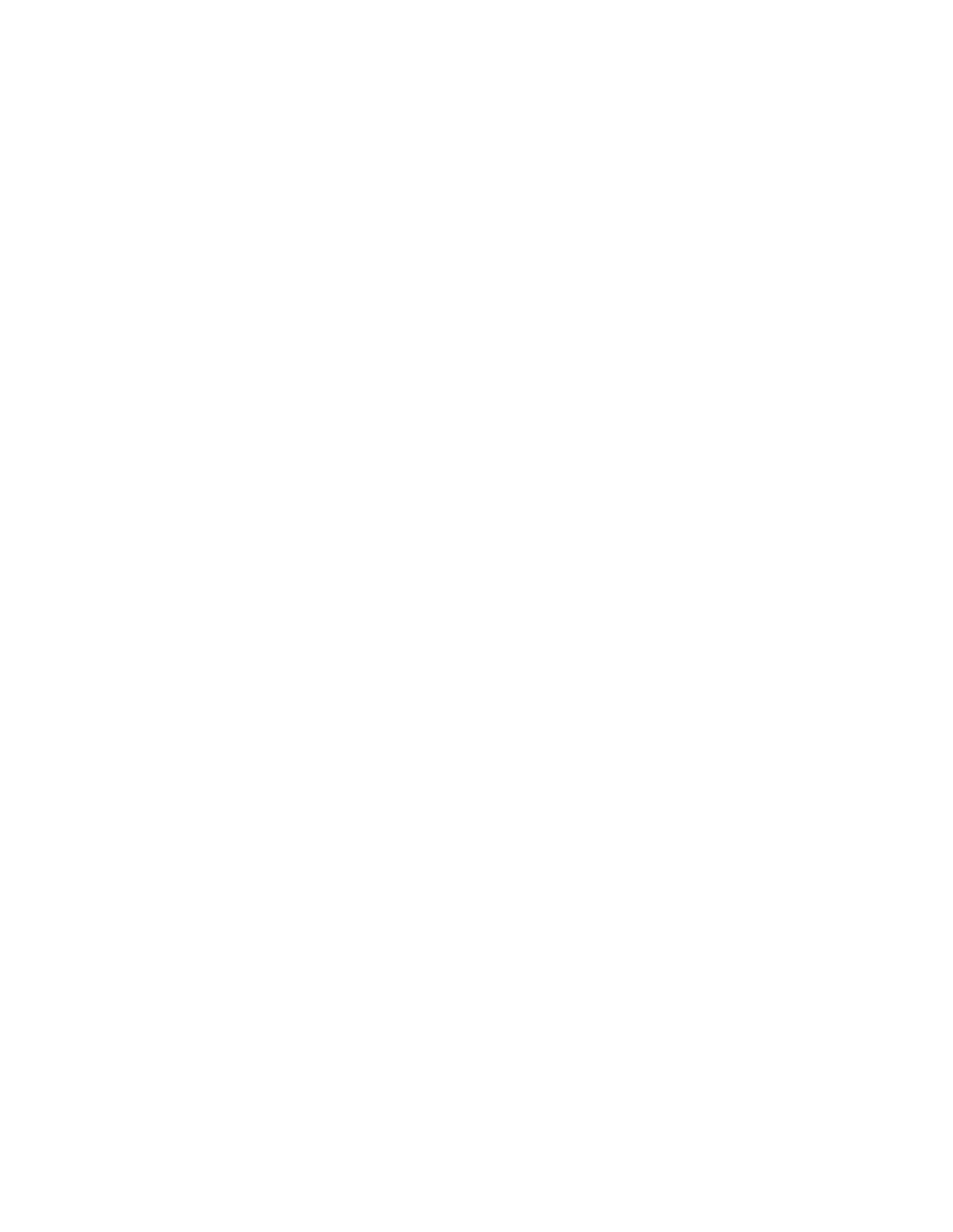## (Rs. In Crores)

| The major components of income tax for the year are as under:                       |              | <b>Year Ended</b><br>31/03/2021 | <b>Year Ended</b><br>31/03/2020 |
|-------------------------------------------------------------------------------------|--------------|---------------------------------|---------------------------------|
| Income tax related to items recognised directly in the statement of profit and loss |              |                                 |                                 |
| Current tax - current year                                                          |              | 0.15                            | $\qquad \qquad \blacksquare$    |
| Current tax - earlier year                                                          |              | 0.01                            | 0.06                            |
| Deferred tax charge / (benefit)                                                     |              | (0.06)                          | (0.64)                          |
| MAT credit entitlement - current year                                               |              | (0.15)                          |                                 |
| MAT credit entitlement – earlier year                                               |              |                                 | 0.01                            |
|                                                                                     | <b>Total</b> | (0.05)                          | (0.57)                          |
|                                                                                     |              |                                 |                                 |
| <b>Effective Tax Rate</b>                                                           |              | $-40.28%$                       | 28.64%                          |

A reconciliation of income tax expense applicable to profit before income tax at statutory rate to the income tax expense at Company's effective income tax rate is as follows:

|                                                                | 31/03/2021 | 31/03/2020 |
|----------------------------------------------------------------|------------|------------|
| <b>Profit/(Loss) before Tax</b>                                | 0.13       | (2.01)     |
| Income Tax                                                     |            |            |
| Statutory income tax rate of 26% (31 March 2020-26%) on profit | 0.03       | (0.52)     |
| Other timing difference and income tax at lower rates          | -          | (0.11)     |
| Effect of current tax earlier year                             | 0.01       | 0.06       |
| Creation of MAT Credit entitlement-earlier year                | ۰.         | 0.01       |
| Effect of exempt income and income tax at lower rates          | (0.11)     | (0.01)     |
| Tax expense recognized in the statement of profit and loss     | (0.05)     | (0.57)     |

| Deferred tax recognized in statement of other comprehensive income |            |            |  |  |  |
|--------------------------------------------------------------------|------------|------------|--|--|--|
| For the year ended                                                 | 31/03/2021 | 31/03/2020 |  |  |  |
| Employee retirement benefits obligation                            | 0.02       | 0.03       |  |  |  |

The applicable tax rate is the standard effective corporate income tax rate in India. The tax rate is 26% for the year ended 31 March 2021.

Deferred tax assets and liabilities are offset where the Company has a legally enforceable right to do so. For analysis of the deferred tav halances (after offset) for financial reporting purposes refer note 12

## Deferred tax recognized in statement of profit and loss

| For the year ended                                         | 31/03/2021  | 31/03/2020 |
|------------------------------------------------------------|-------------|------------|
| Depreciation and amortisation                              | (0.00)      | (0.00)     |
| Provision for Mark to Market on Open Contracts             | 0.31        | (0.20)     |
| Other disallowances                                        | (0.55)      | 0.83       |
| Deferred Tax liability on Lease Obligations                |             | 0.62       |
| Deferred Tax asset on Lease Obligations                    | ۰           | (0.65)     |
| Unabsorbed losses                                          | 0.18        | (1.24)     |
| Total Deferred Tax Charge/(Credit)                         | (0.06)      | (0.64)     |
| Reconciliation of deferred tax assets / (liabilities) net: | 31/03/2021  | 31/03/2020 |
| Onening halance                                            | <b>0.28</b> | (0.30)     |

|                                            | ---------- | <del>,,,,,,,,,,,</del> |
|--------------------------------------------|------------|------------------------|
| Opening balance                            | 0.28       | (0.39)                 |
| Deferred tax (charge)/credit recognised in |            |                        |
| - Statement of profit and loss             | 0.06       | 0.64                   |
| - Lease                                    | (0.03)     | ۰                      |
| - Recognised in other comprehensive income | 0.02       | 0.03                   |
| <b>Total</b>                               | 0.33       | 0.29                   |
| <b>MAT Credit entitlement</b>              | 0.15       | (0.01)                 |
| Total                                      | 0.48       | 0.28                   |
|                                            |            |                        |

## Unused tax losses

The Company has unused tax business losses of Rs. 6.85 Crores (31 March 2020 : Rs. 7.53 Crores). The losses are available for offsetting for eight years against future taxable income of the Company. Deferred tax assets has been recognised in respect of these unused tax losses considering reasonable certainty. However, Deferred tax asset has not been created on Long term capital loss of Rs 0.57 crores available with the Company.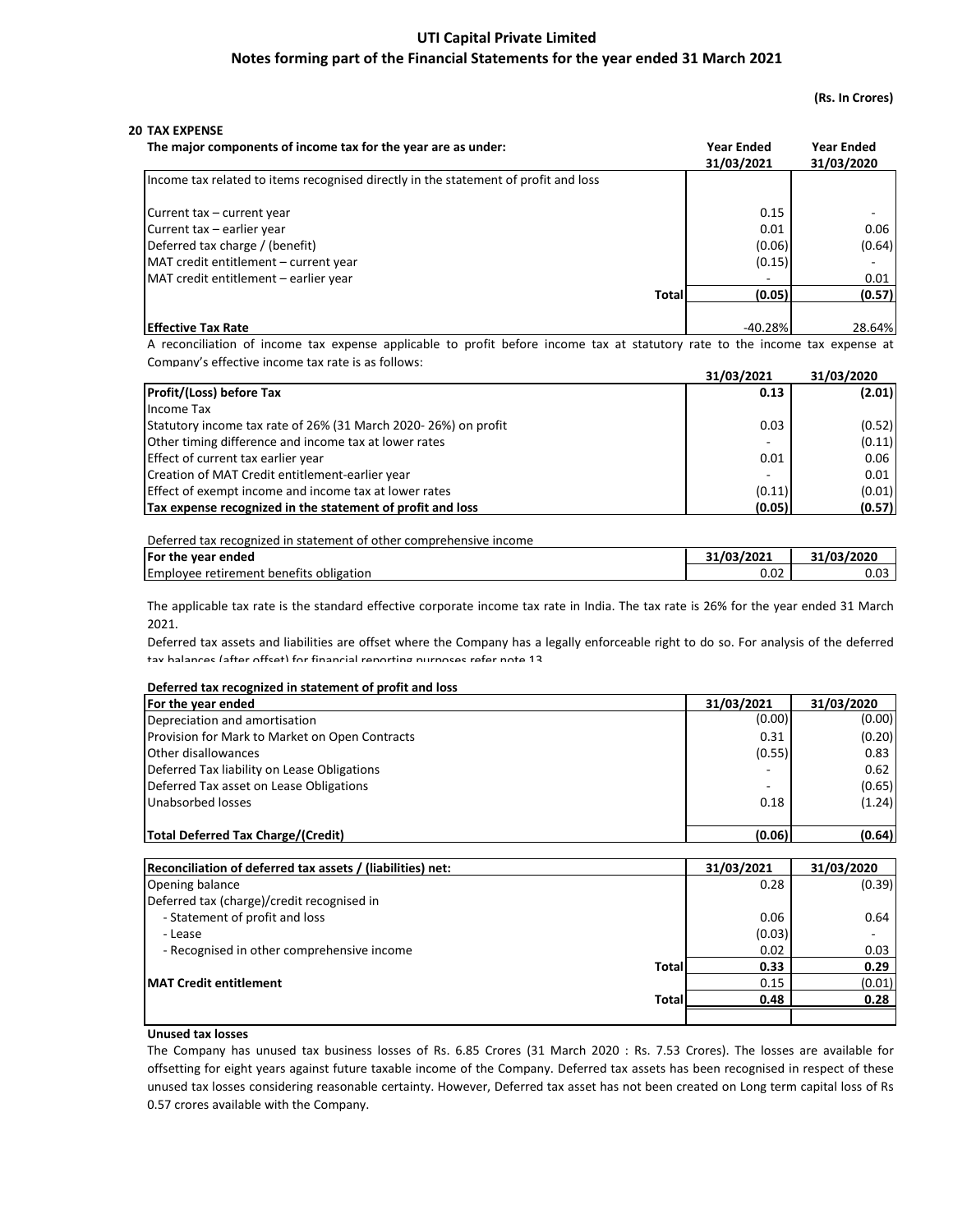#### 21Maturity Analysis of Assets and Liabilities

|                  |                                                                                                                   |                          | As on 31 Mar 2021        |                | As on 31 Mar 2020        |          |       |
|------------------|-------------------------------------------------------------------------------------------------------------------|--------------------------|--------------------------|----------------|--------------------------|----------|-------|
|                  |                                                                                                                   | Within 12                | After 12                 |                | Within 12                | After 12 |       |
|                  |                                                                                                                   | months                   | Months                   | Total          | months                   | Months   | Total |
| $\mathbf{I}$     | <b>ASSETS</b>                                                                                                     |                          |                          |                |                          |          |       |
| (1)              | <b>Financial Assets</b>                                                                                           |                          |                          |                |                          |          |       |
|                  | (a)<br>Cash and cash equivalents                                                                                  | 0.67                     |                          | 0.67           | 0.83                     |          | 0.83  |
|                  | (b)<br>Receivables                                                                                                |                          |                          |                |                          |          |       |
|                  | (i) Trade receivables                                                                                             | 0.36                     |                          | 0.36           | 0.49                     |          | 0.49  |
|                  | (ii) Other receivables                                                                                            | $\sim$                   |                          | $\overline{a}$ | 0.37                     |          | 0.37  |
|                  | (c)<br>Loans                                                                                                      | 0.02                     |                          | 0.02           |                          |          |       |
|                  | (d)<br>Investments                                                                                                | 28.37                    |                          | 28.37          | 27.97                    |          | 27.97 |
|                  | <b>Total Financial Assets</b>                                                                                     | 29.42                    |                          | 29.42          | 29.66                    |          | 29.66 |
| (2)              | <b>Non-Financial Assets</b>                                                                                       |                          |                          |                |                          |          |       |
|                  | Current tax assets (net)<br>(a)                                                                                   |                          | 0.60                     | 0.60           |                          | 1.47     | 1.47  |
|                  | <b>Deferred Tax Asset</b><br>(b)                                                                                  |                          | 0.48                     | 0.48           |                          | 0.28     | 0.28  |
|                  | Property, plant and Equipment<br>(c)                                                                              |                          | 0.00                     | 0.00           |                          | 0.00     | 0.00  |
|                  | (d)<br>Right to Use Asset                                                                                         |                          | $\overline{\phantom{a}}$ | $\sim$         | 0.78                     | 0.80     | 1.58  |
|                  | Other Intangible Assets<br>(e)                                                                                    | $\overline{\phantom{a}}$ | 0.00                     | 0.00           | $\overline{\phantom{a}}$ | 0.00     | 0.00  |
|                  | (F)<br>Other non-financial assets                                                                                 | 2.38                     | 3.09                     | 5.47           | 2.12                     | 4.25     | 6.37  |
|                  | <b>Total Non-Financial Assets</b>                                                                                 | 2.38                     | 4.17                     | 6.55           | 2.90                     | 6.80     | 9.70  |
|                  |                                                                                                                   |                          |                          |                |                          |          |       |
|                  | <b>TOTAL ASSETS</b>                                                                                               | 31.80                    | 4.17                     | 35.97          | 32.56                    | 6.80     | 39.36 |
| <b>II</b><br>(1) | <b>LIABILITIES AND EQUITY</b><br><b>LIABILITIES</b><br><b>Financial Liabilities</b><br>$(a)$ (I)<br>Trade payable |                          |                          |                |                          |          |       |
|                  | (i) total outstanding dues of micro enterprises and small<br>enterprises                                          |                          |                          |                |                          |          |       |
|                  | (ii) total outstanding dues of creditors other than micro<br>enterprises and small enterprises                    | 0.59                     |                          | 0.59           | 0.45                     |          | 0.45  |
|                  | (II) Other payable                                                                                                |                          |                          |                |                          |          |       |
|                  | (i) total outstanding dues of micro enterprises and small<br>enterprises                                          |                          |                          |                | 0.00                     |          | 0.00  |
|                  | (ii) total outstanding dues of creditors other than micro<br>enterprises and small enterprises                    | 0.11                     |                          | 0.11           | 0.18                     |          | 0.18  |
|                  | <b>Borrowings</b><br>(b)                                                                                          | 3.05                     |                          | 3.05           | 6.11                     |          | 6.11  |
|                  | Other financial liabilities<br>(c)                                                                                | 2.14                     |                          | 2.14           | 2.82                     | 0.91     | 3.73  |
|                  | <b>Total Financial Liabilities</b>                                                                                | 5.89                     | $\overline{a}$           | 5.89           | 9.56                     | 0.91     | 10.47 |
| (2)              | <b>Non-Financial Liabilities</b>                                                                                  |                          |                          |                |                          |          |       |
|                  | Current tax liabilities (net)<br>(a)                                                                              | 0.02                     |                          | 0.02           |                          |          |       |
|                  | (b)<br>Provisions                                                                                                 | $\blacksquare$           | 0.23                     | 0.23           | $\overline{\phantom{a}}$ | 0.05     | 0.05  |
|                  | Other non-financial liabilities<br>(b)                                                                            | 0.13                     |                          | 0.13           | 0.14                     |          | 0.14  |
|                  | <b>Total Non-financial liabilities</b>                                                                            | 0.15                     | 0.23                     | 0.38           | 0.14                     | 0.05     | 0.19  |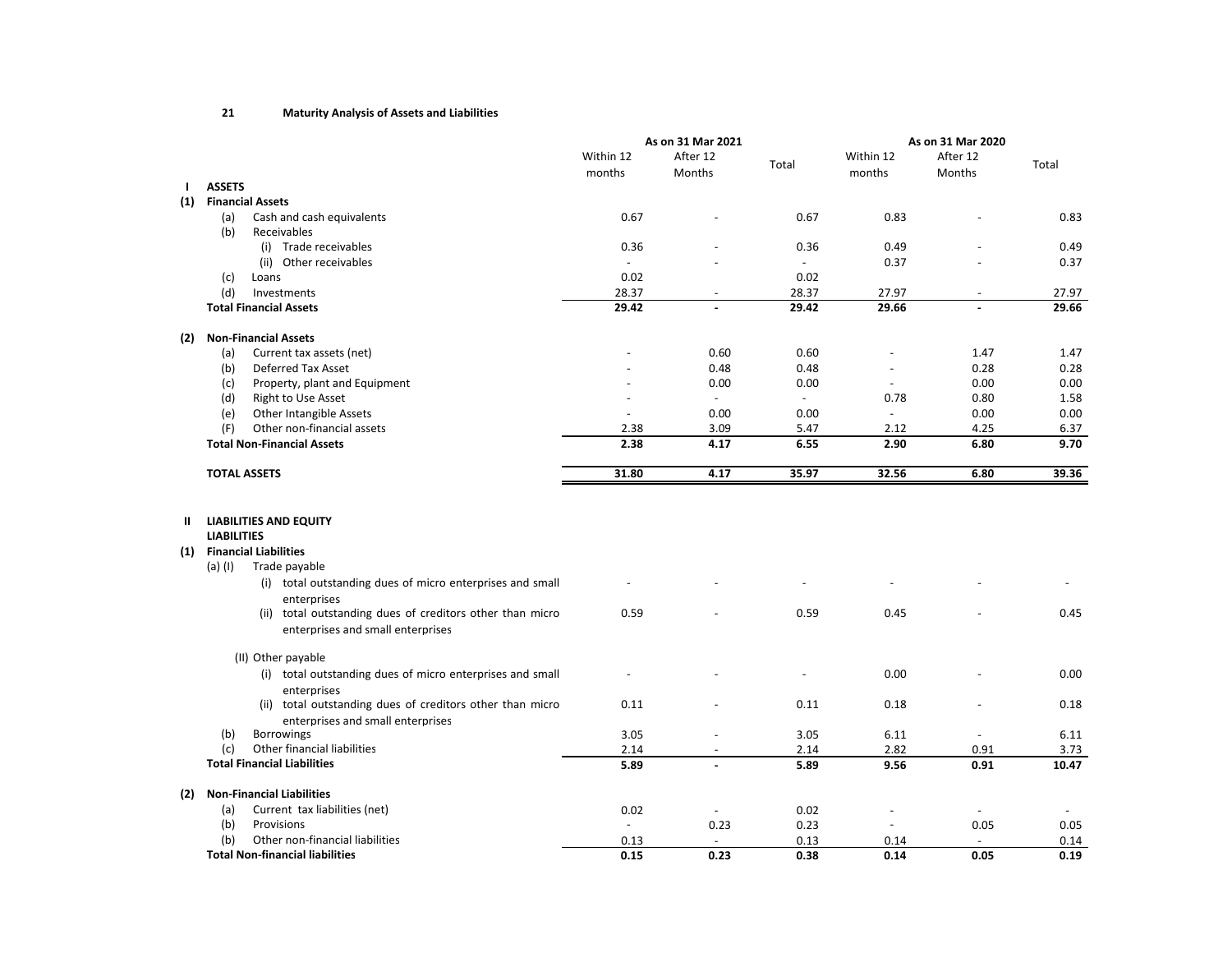(Rs. In Crores)

## 22 (i) Contingent Liabilities

The Company has no contigent liabilies as at 31 March 2021 (Rs Nil as on 31 March 2020).

(ii) Litigation

The Company has no pending litigations as at 31 March 2021 (Rs Nil as on 31 March 2020).

#### (iii) Capital Commitments

The Company has no capital commitments as at 31 March 2021 (Rs Nil as on 31 March 2020).

#### 23Micro, small and medium enterprises

Trade payables and other payables include amount payable to Micro, Small and Medium Enterprises. Under the Micro, Small and Medium Enterprises Development Act, 2006, (MSMEDA) which came into force from <sup>02</sup> October, 2006, certain disclosures are required to be made relating to Micro, Small and Medium enterprises. On the basis of the information and records available with the management, the following disclosures are made for the amounts due to the Micro, Small and Medium enterprises, who have registered with the competent authorities.

|                                                                                                   | As at 31st         | As at 31st         |
|---------------------------------------------------------------------------------------------------|--------------------|--------------------|
|                                                                                                   | <b>March, 2021</b> | <b>March. 2020</b> |
| Principal amount remaining unpaid to any supplier as at the year end                              |                    | $0.00\,$           |
| Interest due thereon                                                                              |                    |                    |
| Amount of interest paid by the company in terms of section 16 of the MSMEDA, along with the       |                    |                    |
| amount of the payment made to the supplier beyond the appointed day during the accounting year    |                    |                    |
| Amount of interest due and payable for the year of delay in making payment (which have been paid  |                    |                    |
| but beyond the appointed day during the year) but without adding the interest specified under the |                    |                    |
| <b>MSMEDA</b>                                                                                     |                    |                    |
| Amount of interest accrued and remaining unpaid at the end of the accounting year                 |                    |                    |
| The amount of further interest remaining due and payable even in the succeeding years, until such |                    |                    |
| date when the interest dues above are actually paid to the small enterprise, for the purpose of   |                    |                    |
| disallowance of a deductible expenditure under section 23 of the Micro, Small and Medium          |                    |                    |
| Enterprises Development Act. 2006.                                                                |                    |                    |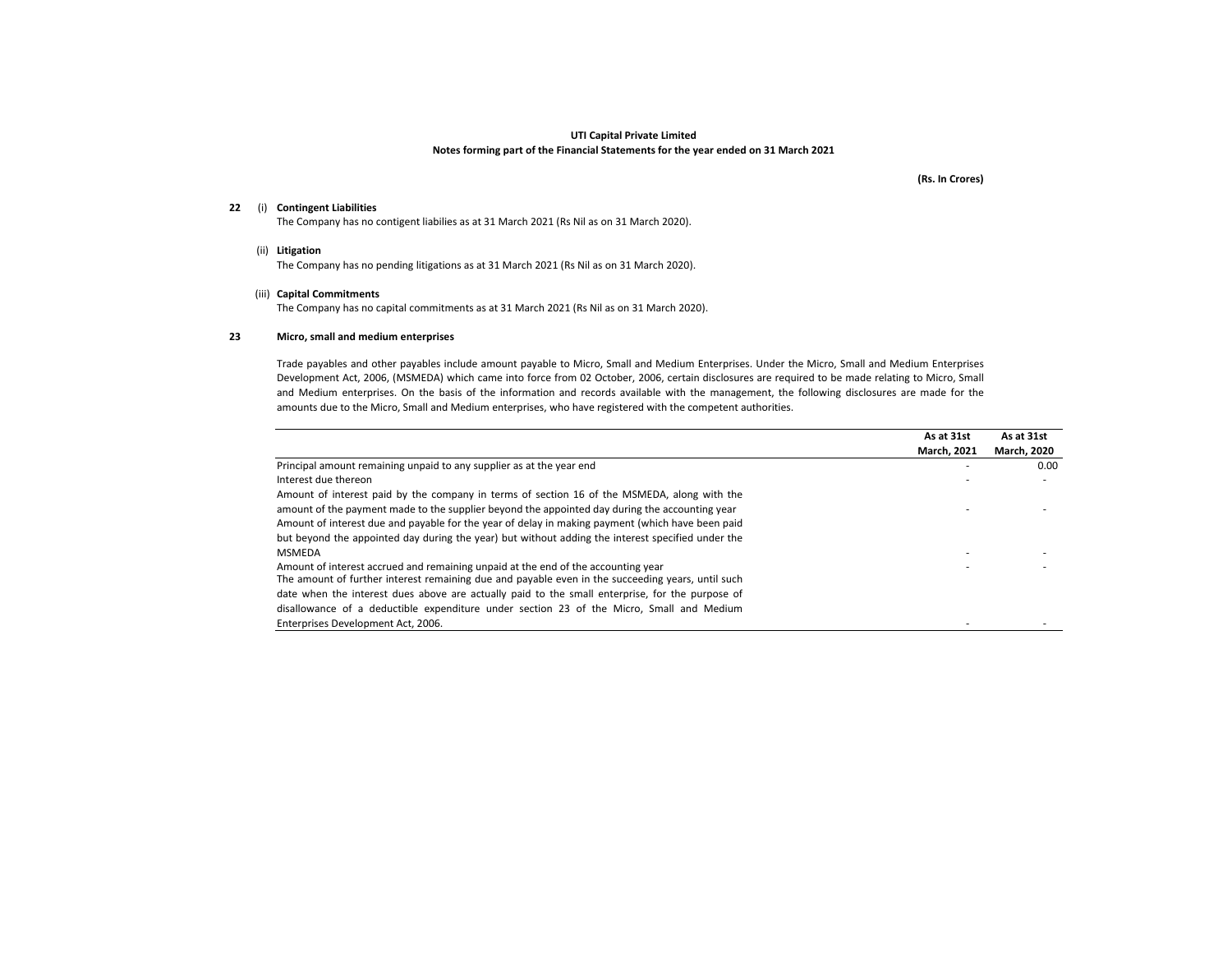(Rs. In Crores)

#### 24Segment information

The Company is primarily engaged in the managing funds and advisory services. There are no 'reportable segment' as per the definition contained in IndAS 108 'Operating Segments'. Hence there is no separate reportable segment. The secondary segment is geographical segment, which is given as under:

|                 | As at 31st         | As at 31st         |
|-----------------|--------------------|--------------------|
|                 | <b>March, 2021</b> | <b>March, 2020</b> |
| Segment revenue |                    |                    |
| India           | 7.64               | 6.13               |
| Outside India   | 1.39               | 1.61               |
|                 |                    |                    |
| Segment assets  |                    |                    |
| India           | 34.62              | 35.54              |
| Outside India   | 0.27               | 0.49               |
| Unallocable     | 1.08               | 3.33               |

#### Information about major customers

There are two customers accounting for more than 10% of revenue, amounting to Rs. 7.12 Crores (31 March 2020 : Two Customers, revenue of Rs. 6.97

#### 25Financial Risk Management:

The Company has an exposure to the following risks arising from financial instruments:Credit Risk Liquidity RiskMarket Risk

#### A. Risk Management Framework:

 The Company's board of directors has the overall responsibility for the establishment and oversight of company's risk management framework. The company's risk management policies are established to identify and analyze the risks faced by the company, to set appropriate risk limits and controls and to monitor risks and adherence to limits. Risk management policies and systems are reviewed regularly to reflect changes in market conditions and company's activities.

#### B. Credit Risk:

Credit risk is the risk that counterparty will not meet its obligations under <sup>a</sup> financial instrument or customer contract, leading to <sup>a</sup> financial loss. The Group is exposed to credit risk from its operating activities (mostly trade receivables) and from its financing activities, including deposits with banks and financial institutions, foreign exchange transactions and other financial instruments. The carrying amount of the financial assets represents the maximum credit risk exposure.

#### Trade receivables:

 Major portion of trade receivables include the management fees and advisory services receivable from clients. Based on the past experience, management expects to receive these amounts without any default. The Company has not made any loans to employees or any other person or entity.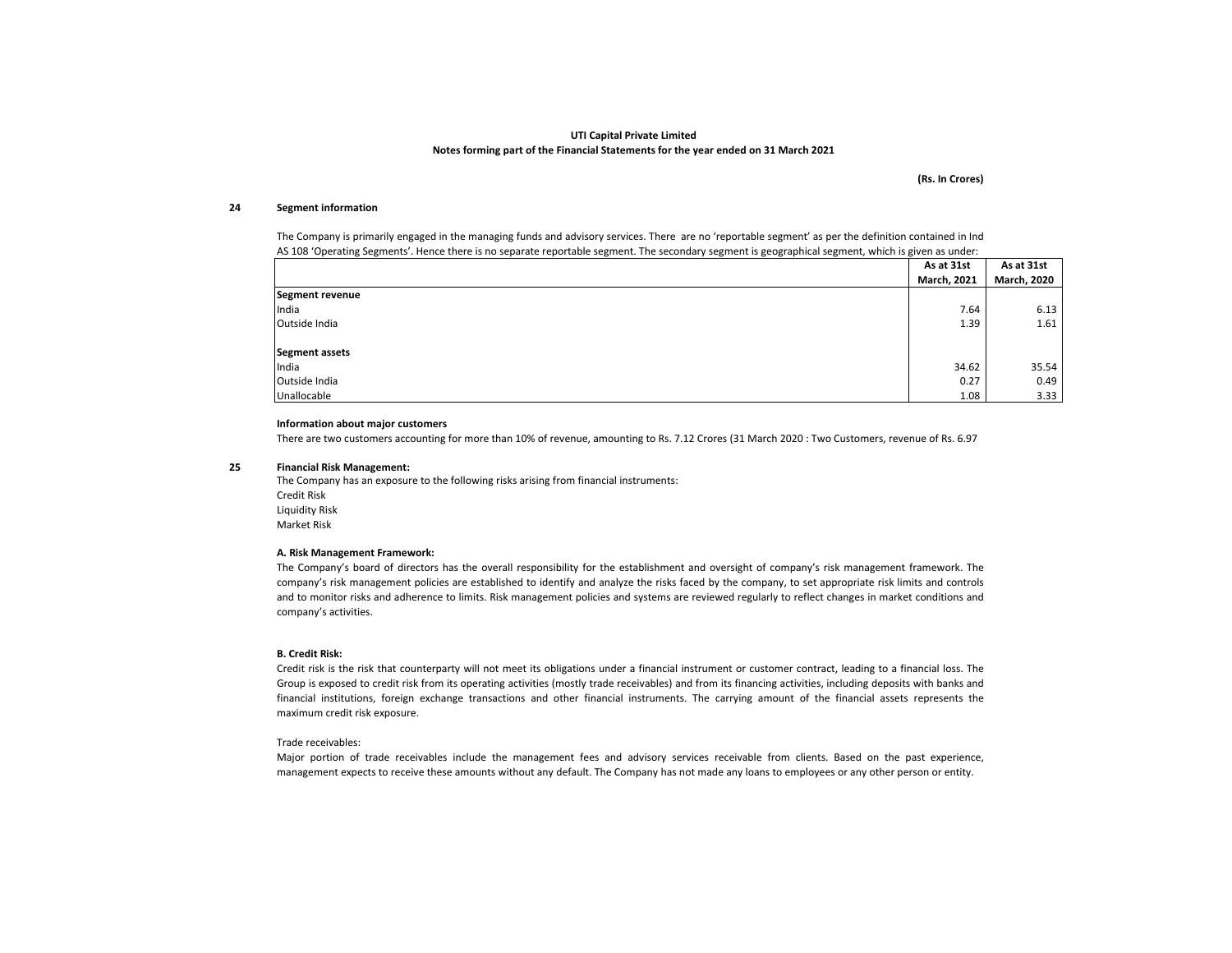(Rs. In Crores)

| As at 31st<br><b>Trade Receivables</b> |                    | As at 31st         |
|----------------------------------------|--------------------|--------------------|
|                                        | <b>March, 2021</b> | <b>March, 2020</b> |
|                                        |                    |                    |
| More than Six months                   |                    |                    |
| Others                                 | 0.36               | 0.49               |
|                                        |                    |                    |
| Total                                  | 0.36               | 0.49               |

Following is the exposure of the Company towards credit risk:

|                          | As at 31st March, 2021   |                          | As at 31st March, 2020 |                   |
|--------------------------|--------------------------|--------------------------|------------------------|-------------------|
|                          | Carrying                 | <b>Fair Value</b>        | Carrying               | <b>Fair Value</b> |
|                          | Amount                   |                          | Amount                 |                   |
| <b>Financial Assets:</b> |                          |                          |                        |                   |
| Trade receivables        | 0.36                     | 0.36                     | 0.49                   | 0.49              |
| <b>Other Receivables</b> | $\overline{\phantom{a}}$ | $\overline{\phantom{a}}$ | 0.37                   | 0.37              |

## C. Liquidity Risk:

 Liquidity risk is the risk that the Company will encounter difficulty in meeting the obligations associated with its financial liabilities that are settled by delivering cash or financial asset. The Company's approach to managing liquidity is to ensure, as far as possible, that it will have sufficient liquidity to meet its liabilities when they are due, under normal and stressed conditions, without incurring unacceptable losses or risking damage to the company's reputation.

Following is the exposure of the Company towards liquidity risk;

|                                    | Carrying | As at 31st March, 2021 |           |             |
|------------------------------------|----------|------------------------|-----------|-------------|
|                                    | Amount   | Less than 1 year       | 1-3 vears | More than 3 |
| <b>Financial Liabilities:</b>      |          |                        |           |             |
| <b>Borrrowings</b>                 | 3.05     | 3.05                   |           |             |
| Trade payables                     | 0.59     | 0.59                   |           |             |
| Other payables                     | 0.11     | 0.11                   |           |             |
| <b>Other financial liabilities</b> | 2.14     | 2.14                   |           |             |
|                                    |          |                        |           |             |

|                               | Carrying | As at 31st March, 2020 |           |             |
|-------------------------------|----------|------------------------|-----------|-------------|
|                               | Amount   | Less than 1 year       | 1-3 years | More than 3 |
| <b>Financial Liabilities:</b> |          |                        |           |             |
| Borrrowings                   | 6.11     | 6.11                   |           |             |
| Trade payables                | 0.45     | 0.45                   | ۰.        | ۰           |
| Other payables                | 0.18     | 0.18                   |           |             |
| Other financial liabilities   | 3.73     | 2.82                   | 0.21      | 0.70        |
|                               |          |                        |           |             |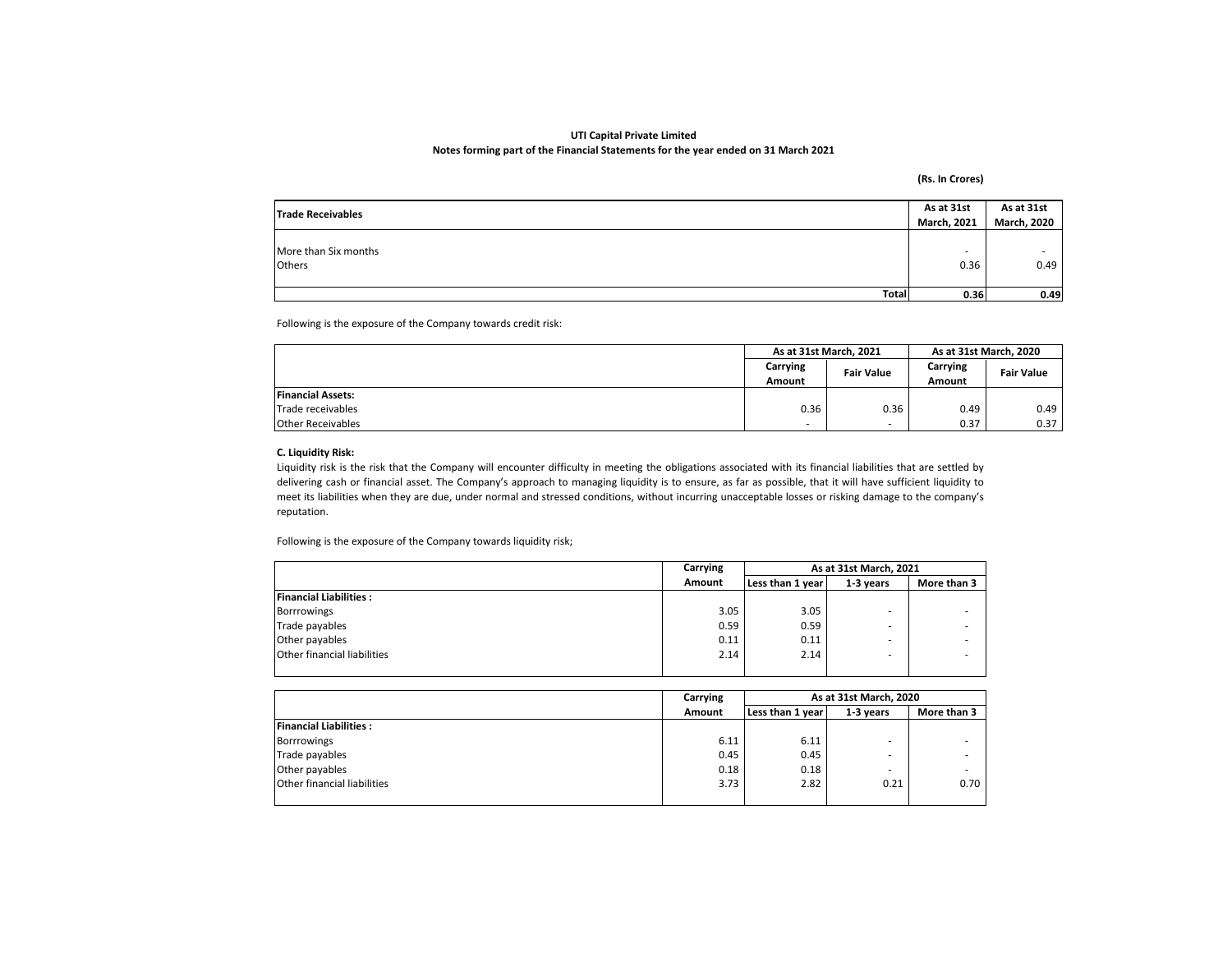(Rs. In Crores)

### D. Market Risk:

#### Interest rate risk:

 Interest rate risk is the risk that the fair value or future cash flows of <sup>a</sup> financial instrument will fluctuate because of changes in market interest rates. The Company's exposure to the risk of changes in market interest rates relates primarily to the Company's financial Instruments. All of the Company's interest rate risk exposure is at a fixed rate.

The Company does not have variable rate instruments.

#### Foreign currency risk:

 The Company enters into transactions in currency other than its functional currency and is therefore exposed to foreign currency risk. The Company analyses currency risk as to which balances outstanding in currency other than the functional currency of that Company. The management has taken <sup>a</sup> position not to hedge this currency risk.

The Company undertakes transactions denominated in foreign currencies, consequently, exposures to exchange rate fluctuations arise. Exchange rate exposures are not hedged considering the insignificant impact and period involved on such exposure.

The following table sets forth information relating to foreign currency exposure;

|                            |            | (Amounts in USD) |
|----------------------------|------------|------------------|
| Currencv                   | 31.03.2021 | 31.03.2020       |
| United States Dollar (USD) | 36,896     | 65,467           |

#### Foreign currency sensitivity analysis :

The following table demonstrates the sensitivity to a 10% increase / decrease in foreign currencies with all other variable held constant. The below impact on the Company's profit before tax is based on changes in the fair value of unhedged foreign currency monetary assets and liabilities at balance sheet date.

|                            | <b>Sensitive Analysis</b> |                 |                        |             |
|----------------------------|---------------------------|-----------------|------------------------|-------------|
|                            | As at 31st March, 2021    |                 | As at 31st March, 2020 |             |
|                            | Decrease by               | Increase by 10% | Decrease by            | Increase by |
|                            | 10%                       |                 | 10%                    | 10%         |
| United States Dollar (USD) | (0.03)                    | 0.03            | (0.05)                 | 0.05        |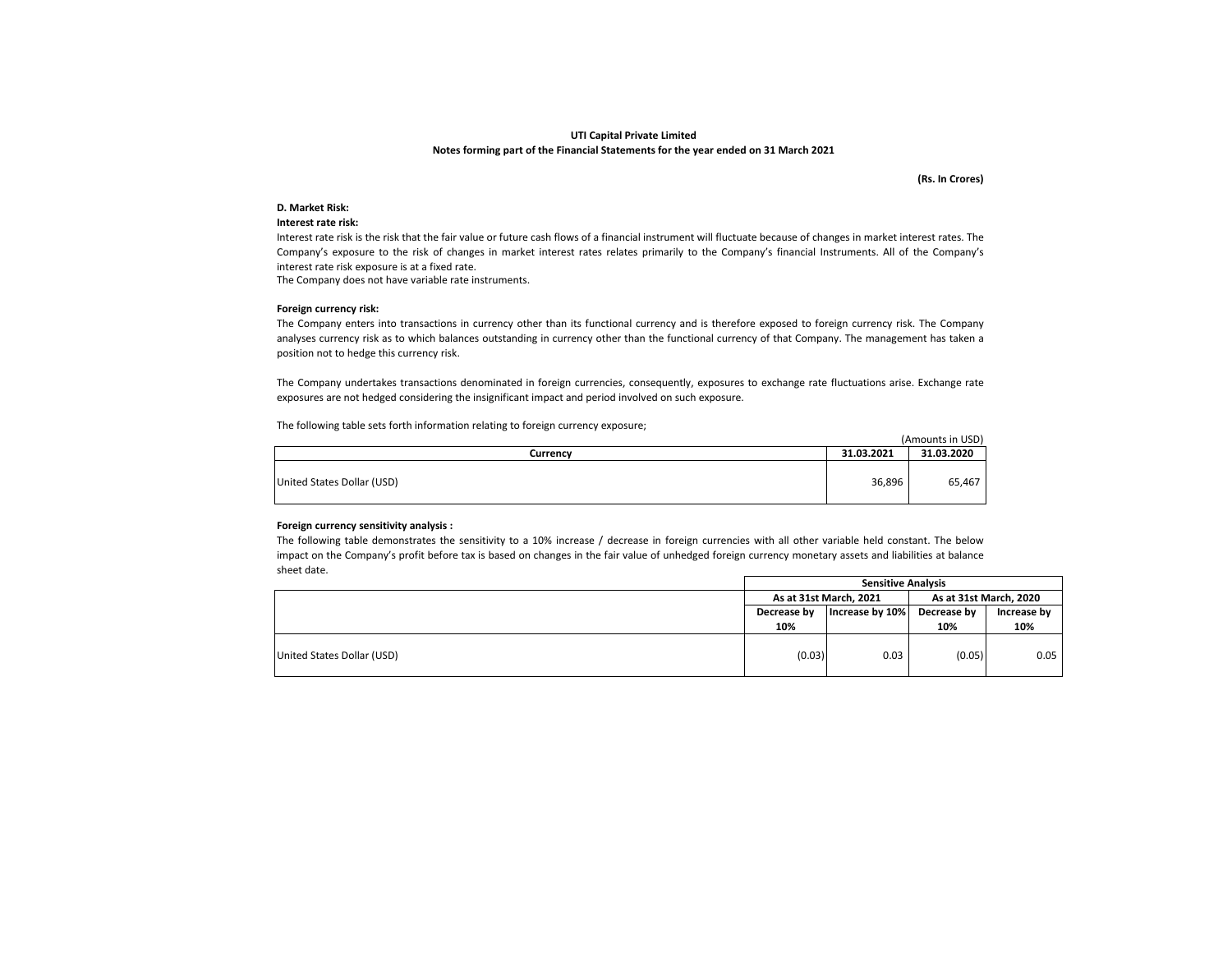(Rs. In Crores)

#### 26Fair Value Hierarchy :

The Following table provides the fair value measurement hierarchy of the Company's assets and liabilities.Quantitative disclosures of fair value measurement hierarchy for assets and liabilities:

| <b>Financial Assets</b>         | 31.03.2021 | 31.03.2020 | <b>Fair Value</b><br>Hierarchy | Valuation<br>technique(s) &   |
|---------------------------------|------------|------------|--------------------------------|-------------------------------|
| Investments in Mutual Funds     | 27.57      | 26.95      | Level 1                        | NAV declared<br>by the funds. |
| <b>Investments in AIF Units</b> | 0.80       | 1.02       | Level 2                        | NAV declared<br>by the funds. |

### Valuation techniques used to determine fair value;

a) Investment included in Level 1 of fair value hierarchy are based on prices quoted in stock exchange and/or NAV declared by the Funds. b) Investments included in Level <sup>2</sup> of fair value hierarchy have been valued based on inputs from banks and other recognised institutions such as FIMMDA/ FEDAI and NAV declared by Funds

 c) Investments included in Level <sup>3</sup> of fair value hierarchy have been valued using acceptable valuation techniques such as Net Asset Value and/ or Discounted Cash Flow Method.

#### 27Capital Management :

Capital includes issued capital and other equity reserves attributable to the shareholders. The primary objective of the company's capital management is to maximize the shareholder value as well as to maintain investor, creditor and market confidence and to sustain future development of the company.

The Company manages its capital structure and makes adjustments in light of changes in economic conditions and the requirements of the financial covenants. To maintain or adjust the capital structure, the Company may adjust the dividend payment to shareholders, return capital to shareholders or issue new shares.

The Company monitors capital using the ratio of 'net adjusted debt' to 'Total equity'. For this purpose, adjusted net debt is defined as total liabilities, comprising interest bearing loans and borrowings and obligations under finance lease(if any), less cash and cash equivalents. Total Equity comprises of share capital and all reserves.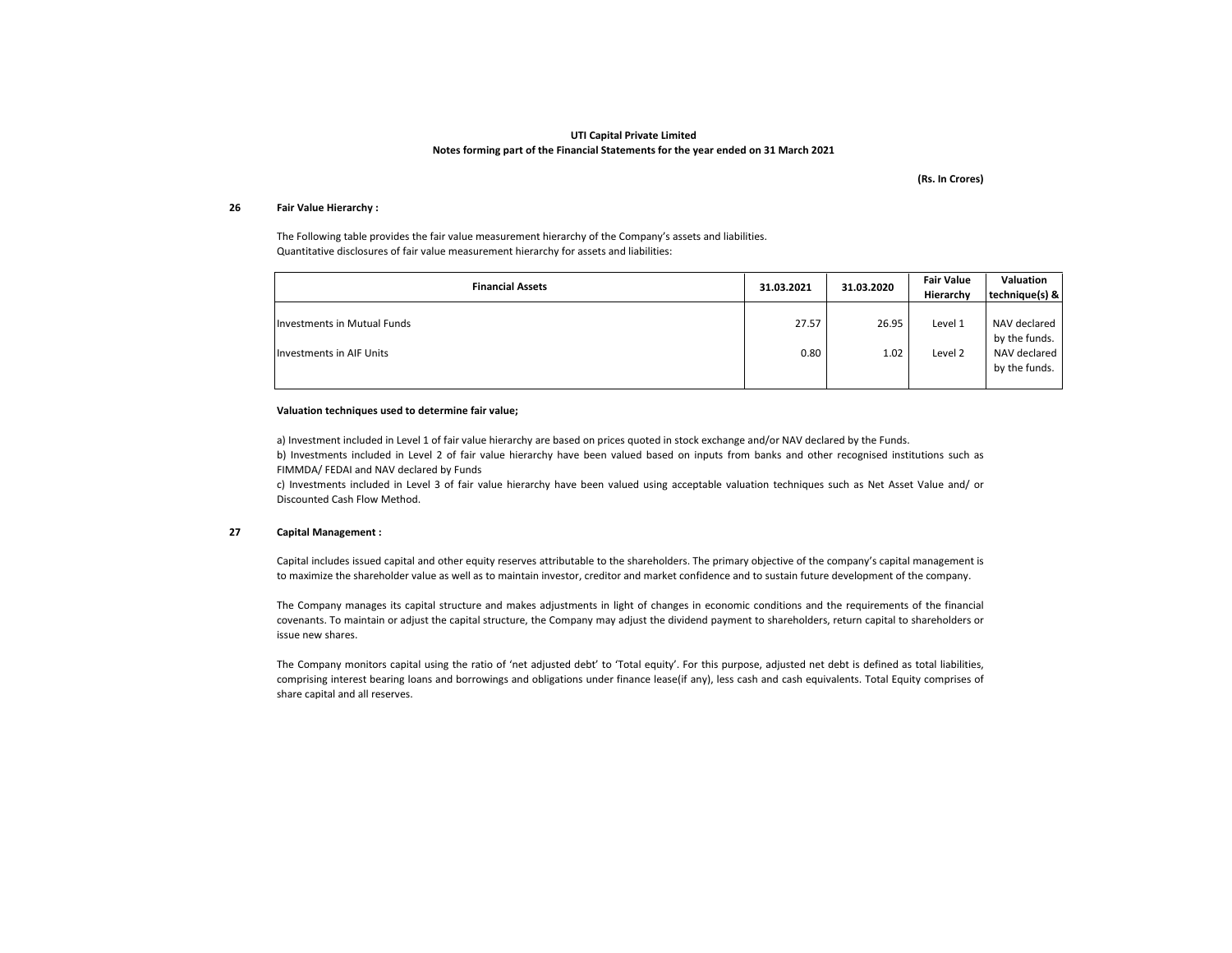#### (Rs. In Crores)

## Calculation of this ratio is given below:

|                                               | 31.03.2021 | 31.03.2020 |
|-----------------------------------------------|------------|------------|
|                                               |            |            |
| <b>Borrowings</b>                             | 3.05       | 6.11       |
| Trade Payable                                 | 0.59       | 0.45       |
| Other Payable                                 | 0.11       | 0.18       |
| <b>Other financial liabilities</b>            | 2.14       | 3.73       |
| Less: Cash and Cash equivalents               | (0.67)     | (0.83)     |
| Adjusted Net Debt (a)                         | 5.22       | 9.64       |
| Total Equity (b)                              | 29.70      | 28.70      |
| Adjusted Net Debt to Total Equity Ratio (a/b) | 0.18       | 0.34       |
|                                               |            |            |

#### 28Employee Benefits

The Disclosures as per Ind AS 19 - Employee Benefits is as follows:

## A) Defined Contribution Plans

"Contribution to provident and other funds" is recognized as an expense in Note 19(iv) "Employee benefit expenses" of the Statement of Profit and Loss.

#### B) Defined Benefit Plans

 The Employees' Gratuity Fund Scheme managed by LIC of India is <sup>a</sup> defined benefit plan. The present value of obligation is based on actuarial valuationusing the projected unit credit method. The obligation for leave benefits managed by LIC of India is a defined benefit plan.

## Defined Benefit plans

| <b>Expenses recognised during the year</b> | 31.03.2021 | 31.03.2020 |
|--------------------------------------------|------------|------------|
|                                            |            |            |
| Current service cost                       | 0.04       | 0.03       |
| Interest cost                              |            |            |
| Benefits paid                              |            |            |
| Actuarial losses / (gains)                 |            |            |
| <b>Total Expenses</b>                      | 0.04       | 0.03       |
|                                            |            |            |

| Amount recognised in other comprehensive income (OCI)             | 31.03.2021 | 31.03.2020 |
|-------------------------------------------------------------------|------------|------------|
|                                                                   |            |            |
| Opening amount recognized in OCI outside profit and loss account  | 0.13       | 0.02       |
| Remeasurements during the period due to                           |            |            |
| - Changes in financial assumptions                                | 0.01       | 0.01       |
| - Changes in demographic assumptions                              |            |            |
| Experience adjustments                                            | 0.08       | 0.09       |
| Actual return on plan assets less interest on plan assets         |            |            |
| - Adjustment to recognize the effect of asset ceiling             |            |            |
| Closing amount recogniszed in OCI outside profit and loss account | 0.22       | 0.13       |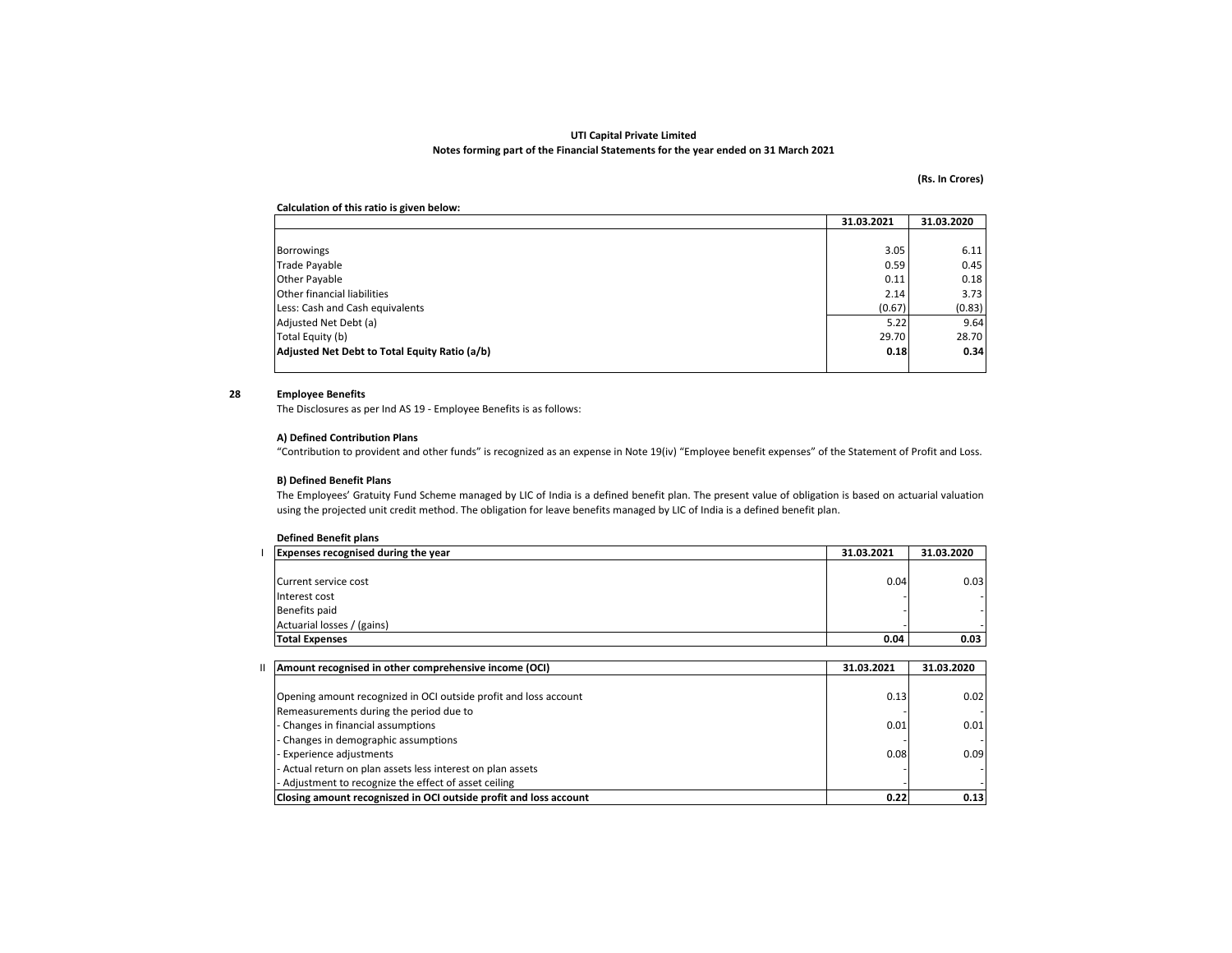## (Rs. In Crores)

#### III Net Asset/ (Liability) to be recognised in the Balance sheet as at

|                                                                                       | 31.03.2021 | 31.03.2020 |
|---------------------------------------------------------------------------------------|------------|------------|
| Present value of obligation as at the end of the year                                 | 0.28       | 0.15       |
| Fair value of plan assets as at the end of the year                                   | 0.15       | 0.11       |
| Asset/ (Liability) to be recognised at the end of the year (Refer note to (IV) below) | (0.13)     | (0.04)     |

## IV Reconciliation of Net Liability / Assets :

|                                                   | 31.03.2021 | 31.03.2020 |
|---------------------------------------------------|------------|------------|
| Opening net defined benefit liability/(assets)    | 0.04       | (0.03)     |
| Expense charged to profit and loss account        | 0.04       | 0.03       |
| Amount recognized outside profit and loss account | 0.09       | 0.10       |
| <b>Employer contributions</b>                     | (0.03)     | (0.06)     |
| Closing net defined benefit liability/(assets)    | 0.14       | 0.04       |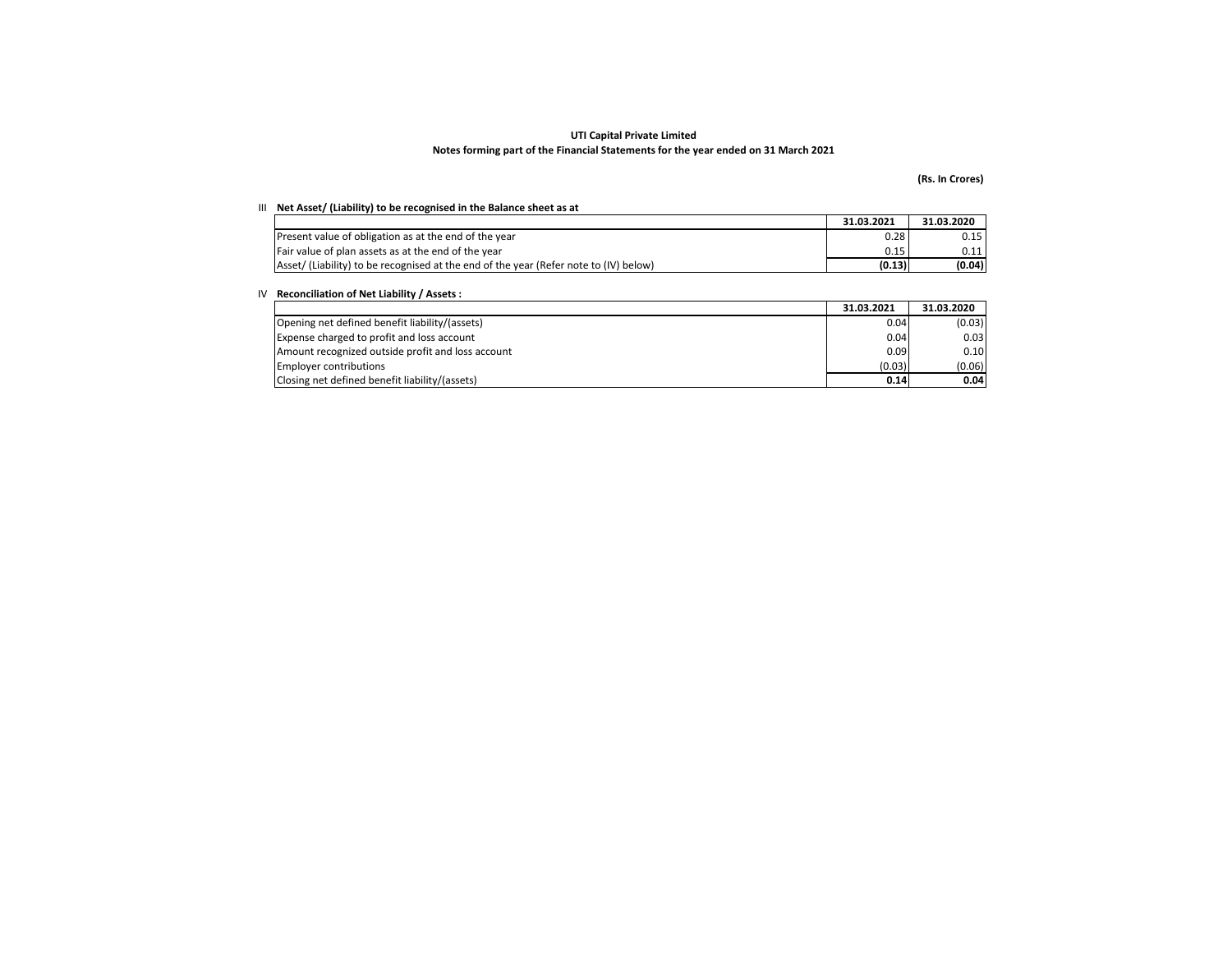## (Rs. In Crores)

## V Reconciliation of benefit obligation during

|                                                                        | 31.03.2021 | 31.03.2020 |
|------------------------------------------------------------------------|------------|------------|
| Opening net defined benefit obligation                                 | 0.15       | 0.12       |
| Current service cost                                                   | 0.04       | 0.03       |
| Past service cost                                                      |            |            |
| Interest on defined benefit obligation                                 | 0.01       | 0.01       |
| Remeasurements due to                                                  |            |            |
| - Actuarial loss/(gain) arising from change in financial assumptions   | 0.01       | 0.01       |
| - Actuarial loss/(gain) arising from change in demographic assumptions |            |            |
| - Actuarial loss/(gain) arising on account of experience changes       | 0.08       | 0.09       |
| Benefits paid                                                          |            | (0.11)     |
| Closing of defined benefit obligation                                  | 0.29       | 0.15       |

#### VI Reconciliation of the plan assets during the

|                                                             | 31.03.2021 | 31.03.2020 |
|-------------------------------------------------------------|------------|------------|
| Opening fair value of plan assets                           | 0.11       | 0.15       |
| <b>Employer contribution</b>                                | 0.03       | 0.06       |
| Interest on plan assets                                     | 0.01       | 0.01       |
| <b>Administration Expenses</b>                              |            |            |
| Remeasurements due to                                       |            |            |
| - Actual return on plan assets less interest on plan assets |            |            |
| <b>Benefits paid</b>                                        |            | (0.11)     |
| Closing of defined benefit obligation                       | 0.15       | 0.11       |

| $V  $ The following payments are expected to defined benefit plan in future years : | 31.03.2021 | 31.03.2020 |
|-------------------------------------------------------------------------------------|------------|------------|
| Expected benefits for year 1                                                        | 0.01       | 0.00       |
| Expected benefits for year 2 to year 5                                              | 0.04       | 0.02       |
| Expected benefits beyond year 5                                                     | 0.55       | 0.30       |

| <b>VIII Actuarial Assumptions</b> | 31.03.2021                      | 31.03.2020 |
|-----------------------------------|---------------------------------|------------|
| Discount rate                     | 6.45%                           | 6.65%      |
| Expected rate of salary increase  | 6.00%                           | 6.00%      |
| Mortality                         | IALM (2012-14)   IALM (2012-14) |            |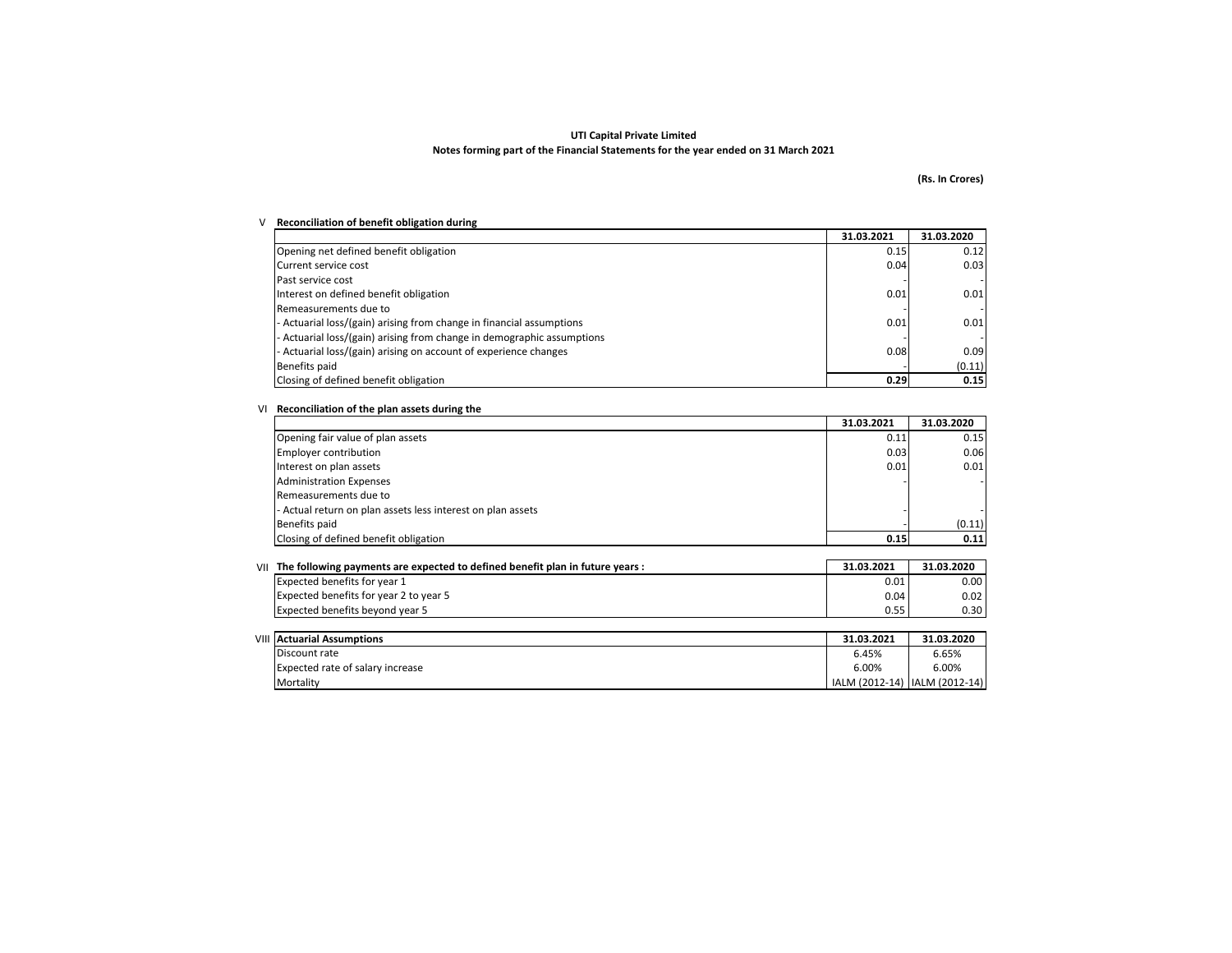### (Rs. In Crores)

## IX Sensitivity Analysis

The key actuarial assumptions to which the benefit obligation results are particularly sensitive to are discount rate and future salary escalation rate. The following table summarizes the impact in percentage terms on the reported defined benefit obligation at the end of the reporting period arising onaccount of an increase or decrease in the reported assumption by 50 basis points.

|                                              | 31.03.2021           |          | 31.03.2020           |          |
|----------------------------------------------|----------------------|----------|----------------------|----------|
|                                              | <b>Discount Rate</b> | Salarv   | <b>Discount Rate</b> | Salarv   |
| Defined benefit obligation on increase in 50 | 0.27                 | 0.30     | 0.14                 | 0.16     |
| Impact of increase in 50 bps on DBO          | $-5.09%$             | $-5.46%$ | $-5.21%$             | 5.60%    |
| Defined benefit obligation on decrease in 50 | 0.30                 | 0.27     | 0.16                 | 0.14     |
| Impact of decrease in 50 bps on DBO          | 5.46%                | $-5.13%$ | 5.59%                | $-5.27%$ |
| $\cdots$                                     |                      |          |                      |          |

#### Notes:

(a) The current service cost recognized as an expense is included in Note 19(iv) 'Employee benefits expense' as gratuity. The remeasurement of the net defined benefit liability is included in other comprehensive income.

(b) The estimates of future salary increases considered in the actuarial valuation take account of inflation, seniority, promotion and other relevant factors, such as supply and demand in the employment market.

(c) Significant actuarial assumptions for the determination of the defined obligation are discount rate, expected salary increase and mortality. The sensitivity analysis above have been determined based on reasonably possible changes of the respective assumptions occurring at the end of the reporting period, while holding all other assumptions constant.

#### (C) Other long term benefits

 The obligation for leave benefits (funded) is also recognised using the projected unit credit method and accordingly the long term paid absences have been valued. The leave encashment expense is included in Note 19(iv) 'Employee benefits expense'.

#### 29Related party transactions

#### Holding Company

UTI Asset Management Company Limited

#### Key Management Personnel

Mr. I. Rahman (Director)

Mr. Flemming Madsen (Director)

Mr. Deepak Calian Vaidya (Independent Director)

Mr. Rohit Gulati (Chief Executive Officer)

Mr. Ashutosh Binayake (Chief Financial

Mr. Gautam Rajani (Company Secretary)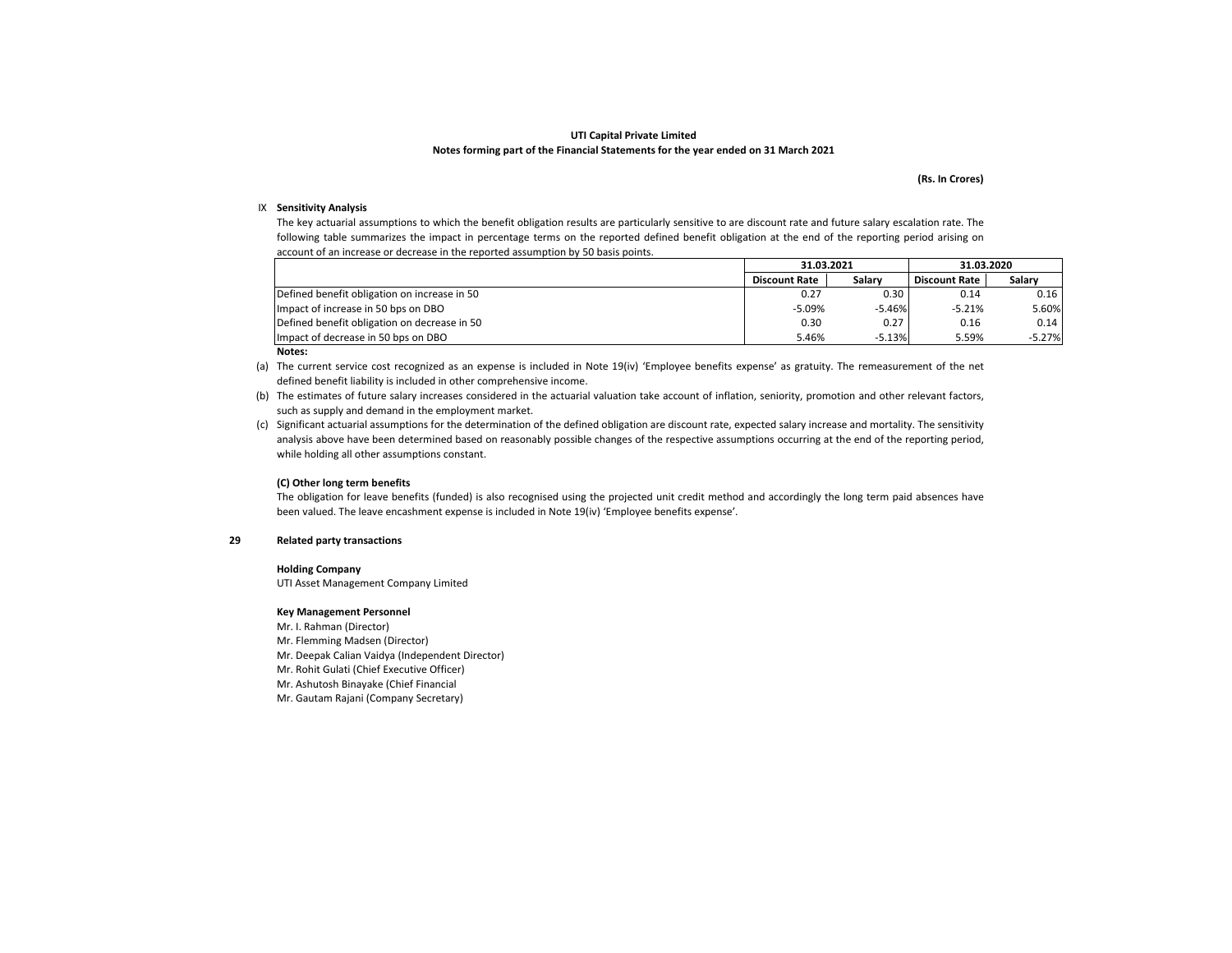## (Rs. In Crores)

| <b>Transactions with Related parties:</b> |            |            |  |
|-------------------------------------------|------------|------------|--|
|                                           | 31.03.2021 | 31.03.2020 |  |
| <b>Holding Company</b>                    |            |            |  |
| <b>Rent Paid</b>                          | 0.11       | 0.51       |  |
| Reimbursement of Expenses paid            |            | 0.31       |  |
| <b>Borrowings</b>                         | (3.00)     | 6.00       |  |
| Interest expenses                         | 0.34       | 0.37       |  |
| <b>Key Managerial Personnel</b>           |            |            |  |
| <b>Sitting Fees Paid</b>                  | 0.02       | 0.02       |  |
| Remuneration                              |            |            |  |
| <b>Chief Executive Officer</b>            | 1.92       | 1.93       |  |
| <b>Chief Financial Officer</b>            | 0.48       | 0.58       |  |
| <b>Balances as at</b>                     | 31.03.2021 | 31.03.2020 |  |
| <b>Borrowings</b>                         |            |            |  |
| <b>Holding Company</b>                    | 3.05       | 6.11       |  |
| <b>Other current liabilities</b>          |            |            |  |
| <b>Holding Company</b>                    | ٠          | 0.08       |  |
| <b>Other receivables</b>                  |            |            |  |
| <b>Holding Company</b>                    |            | 0.36       |  |

#### 30Earnings per share

|                                                    | 31.03.2021 | 31.03.2020      |
|----------------------------------------------------|------------|-----------------|
|                                                    |            |                 |
| Profit/(Loss) after tax (Rs. In Crores)            | 0.18       | (1.43)          |
| Weighted average number of equity shares (Numbers) |            |                 |
| - for Basic /Diluted EPS                           | 12.000.000 | 12,000,000      |
| Face value of equity share (Rs/ share)             | 10         | 10 <sup>1</sup> |
| Basic / Diluted earnings per share (Rs.)           | 0.15       | (1.19)          |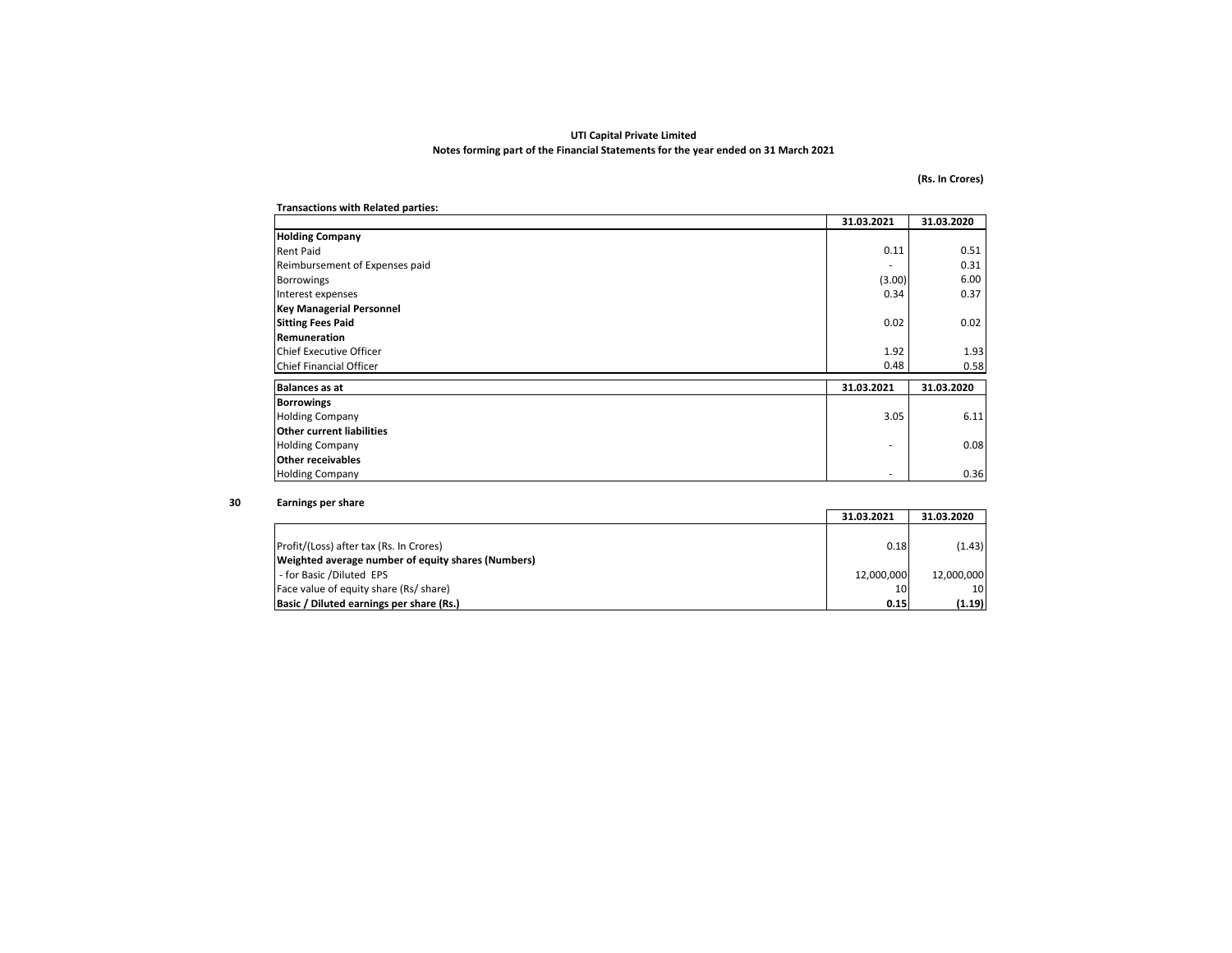#### (Rs. In Crores)

#### 31Disclosures as required by Ind AS 115

| <b>Revenue Consist of following</b>                      |            |            |  |  |
|----------------------------------------------------------|------------|------------|--|--|
|                                                          | 31.03.2021 | 31.03.2020 |  |  |
| Interest Income                                          | 0.06       | 0.12       |  |  |
| Dividend Income                                          | 0.20       | 0.17       |  |  |
| Sale of Services                                         | 7.31       | 7.43       |  |  |
| Net Gain/ loss on fair value changes                     | 1.41       |            |  |  |
| Net Gain/loss on sale of mutual fund & other investments | 0.05       | 0.02       |  |  |
| Total                                                    | 9.03       | 7.74       |  |  |

## Revenue Disaggregation by Industrial Verticle & Geography is as follows

|                                   | 31.03.2021 | 31.03.2020   |
|-----------------------------------|------------|--------------|
| Financial Services/India          | 7.64       | - 12<br>0.15 |
| Financial Services/ Outsude India | 1.39       | 1.61         |
| <b>Total</b>                      | 9.03       | 7.74         |

## Timing of Revenue Recoginition

|                                          | 31.03.2021 | 31.03.2020 |
|------------------------------------------|------------|------------|
| Services transferred at point in time    | 1.85       | 0.36       |
| Services transferred over period in time | 7.18       | 7.38       |
|                                          |            |            |
| <b>Total</b>                             | 9.03       | 7.74       |

32Reconciliation between opening and closing balances in the balance sheet for liabilities arisiing from financing activities required by IND AS <sup>7</sup> " Statement of Cash Flows" as under;

|                                     | Short term borrowings |            |
|-------------------------------------|-----------------------|------------|
|                                     | 31.03.2021            | 31.03.2020 |
| <b>Opening Balance</b>              | 6.11                  |            |
| Cash inflow (outflow)               | (3.36)                | 6.00       |
| Non cash changes- interest unpaid   | 0.31                  | 0.11       |
| As at 31 March 2021 (31 March 2020) | 3.05                  | 6.11       |

#### 33Dividend Recommendation:

The Board has not recommended any dividend to the shareholders for the Financial year 2020-2021.

#### 34Information required under Section 186(4) of the Companies Act, 2013

- a) The Company has not granted any loan or given any guarantee or provided any security during the year covered under the provision of the Section 186 of the Companies Act 2013.
- b) There are no investments made other than disclosed in Note 6.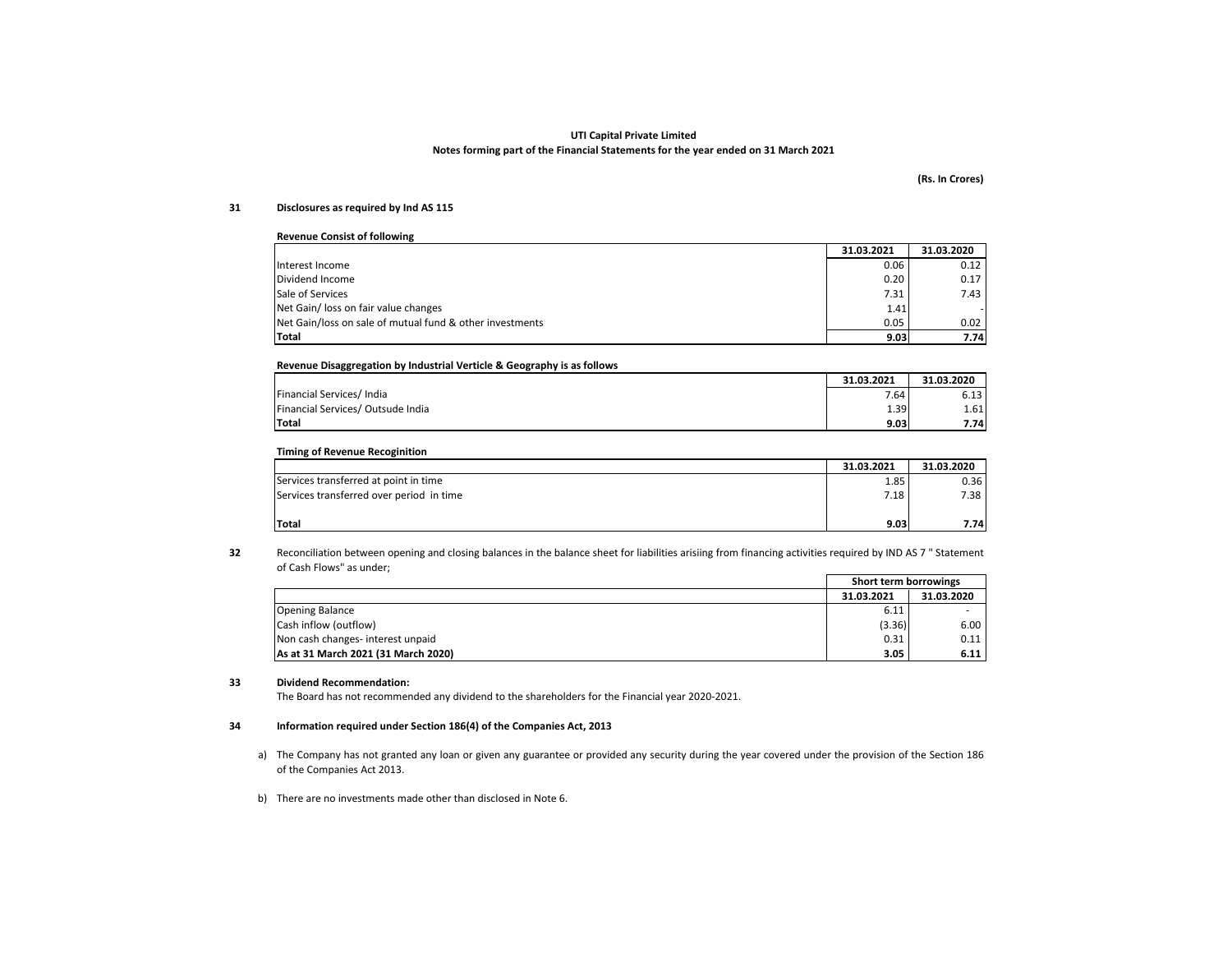(Rs. In Crores)

#### 35Employee Share Based Payments

#### Employee stock option scheme (Equity settled)

 The Holding company introduced an Employee Stock Option Scheme called the "UTI AMC Employee Stock Option Scheme -2007. Each Employee on the rolls of the Company as on 16 December 2019 and few Employees from its subsidiaries were granted options. The vesting of the options is from expiry of one year from grant date till four years from grant date as per Plan. Under the scheme, 46,555 equity shares have been granted to the eligible employees and each option entitles the holder thereof to apply for and be allotted no of Equity Share granted of the Company having face value of Rs <sup>10</sup> each for an exercise price of Rs. 728/- during the exercise period. Vesting of the options shall take place over <sup>a</sup> maximum period of <sup>3</sup> years with <sup>a</sup> minimum vesting period of <sup>1</sup> year from the date of grant i.e. <sup>16</sup> December 2019. The exercise period would be maximum of <sup>4</sup> years from the date of vesting of options.

#### Details of ESOS 2007

| <b>Particulars</b>                                                                                          | <b>ESOS 2007</b>           |
|-------------------------------------------------------------------------------------------------------------|----------------------------|
| Date of Grant                                                                                               | 16/12/2019                 |
| Price of Underlying Stock (In INR)                                                                          | 728                        |
| Exercise / Strike Price (In INR)                                                                            | 728                        |
| The fair value of the options granted was estimated on the date of grant using the Black Scholes Model with |                            |
| <b>Risk Free Interest Rate</b>                                                                              | 6.33%                      |
| <b>Expected Dividend</b>                                                                                    | INR 5 per share            |
| <b>Expected Life (years)</b>                                                                                | 4 Years (mid - way between |
|                                                                                                             | option vesting and expiry) |
| <b>Expected Volatility</b>                                                                                  | 39.78%                     |
| Weighted Average Fair Value (In INR)                                                                        | 276                        |

#### The information covering stock options granted, exercised, forfeited and outstanding at the period ended is as follows:

| <b>Particulars</b>                       | No. of stock options |
|------------------------------------------|----------------------|
| Date of Grant                            | 16/12/2019           |
| Outstanding at the beginning of the year |                      |
| Granted during the year                  | 46.555               |
| Exercised during the year                |                      |
| Forfeited during the year                |                      |
| Lapsed/expired during the year           |                      |
| Outstanding at the end of the year       | 46.555               |
| Vested and exercisable                   |                      |

#### Share options outstanding at the end of the year have the following expiry date and exercise prices:

| <b>Grant Date</b> | <b>Expiry Date</b> | <b>Exercise Price</b> | Outstanding as at<br>31 March 2021 |  |
|-------------------|--------------------|-----------------------|------------------------------------|--|
| 16/12/2019        | 17/12/2022         | 728                   | 46,555                             |  |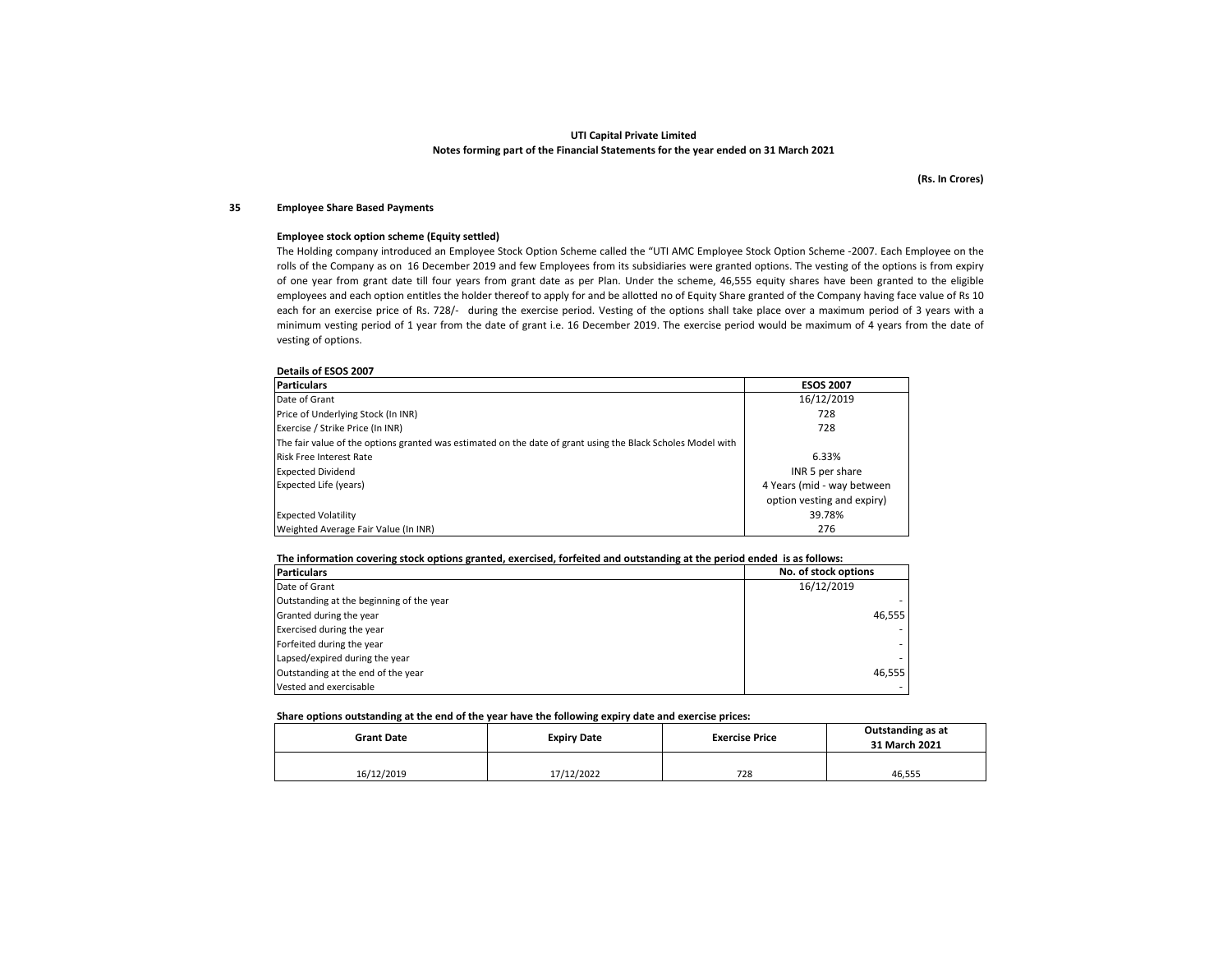(Rs. In Crores)

## Fair value of options granted

 The fair value at grant date is determined using the Black Scholes Model which takes into account the exercise price, the term of the option, the share price at grant date and expected price volatility of the underlying share, the expected dividend per share and the risk free interest rate for the term of the option.

| The model inputs for options granted during the period ended March 31, 2021 included: |
|---------------------------------------------------------------------------------------|
|---------------------------------------------------------------------------------------|

| <b>Assumptions</b>                     | as at 31 March 2021        |  |
|----------------------------------------|----------------------------|--|
| Expected - Weighted average volatility | 39.78%                     |  |
| <b>Expected dividends</b>              | INR 5 per share            |  |
| Expected term (In years)               | 4 Years (mid - way between |  |
|                                        | option vesting and expiry) |  |
| Risk free rate                         | 6.33%                      |  |
| Exercise price                         | 728                        |  |
| Market price                           | 728                        |  |
| Grant date                             | 16/12/2019                 |  |
| Expiry date                            | 17/12/2022                 |  |
| Fair value of the option at grant date | 276                        |  |

The expected price volatility is based on the historic volatility (based on the remaining life of the options), adjusted for any expected changes to future volatility due to publicly available information.

| Expense arising from share-based payment transactions | (Rs. In Crores)     |
|-------------------------------------------------------|---------------------|
| <b>Assumptions</b>                                    | as at 31 March 2021 |
| Employee stock option scheme (equity settled)         | 0.89                |

#### 36Disclosure as per Ind-AS 116 (Leases)

#### Right of Use Asset

(a) ROU asset' comprises leased assets of office/branch premises that do not meet the definition of investment property.

|                        | 31.03.2021               | 31.03.2020 |
|------------------------|--------------------------|------------|
| <b>Opening Balance</b> | 1.58                     | ۰          |
| <b>Additions</b>       | $\overline{\phantom{a}}$ | 2.04       |
| Amortisation           | 0.06                     | 0.46       |
| Disposal               | 1.52                     |            |
| <b>Closing Balance</b> |                          | 1.58       |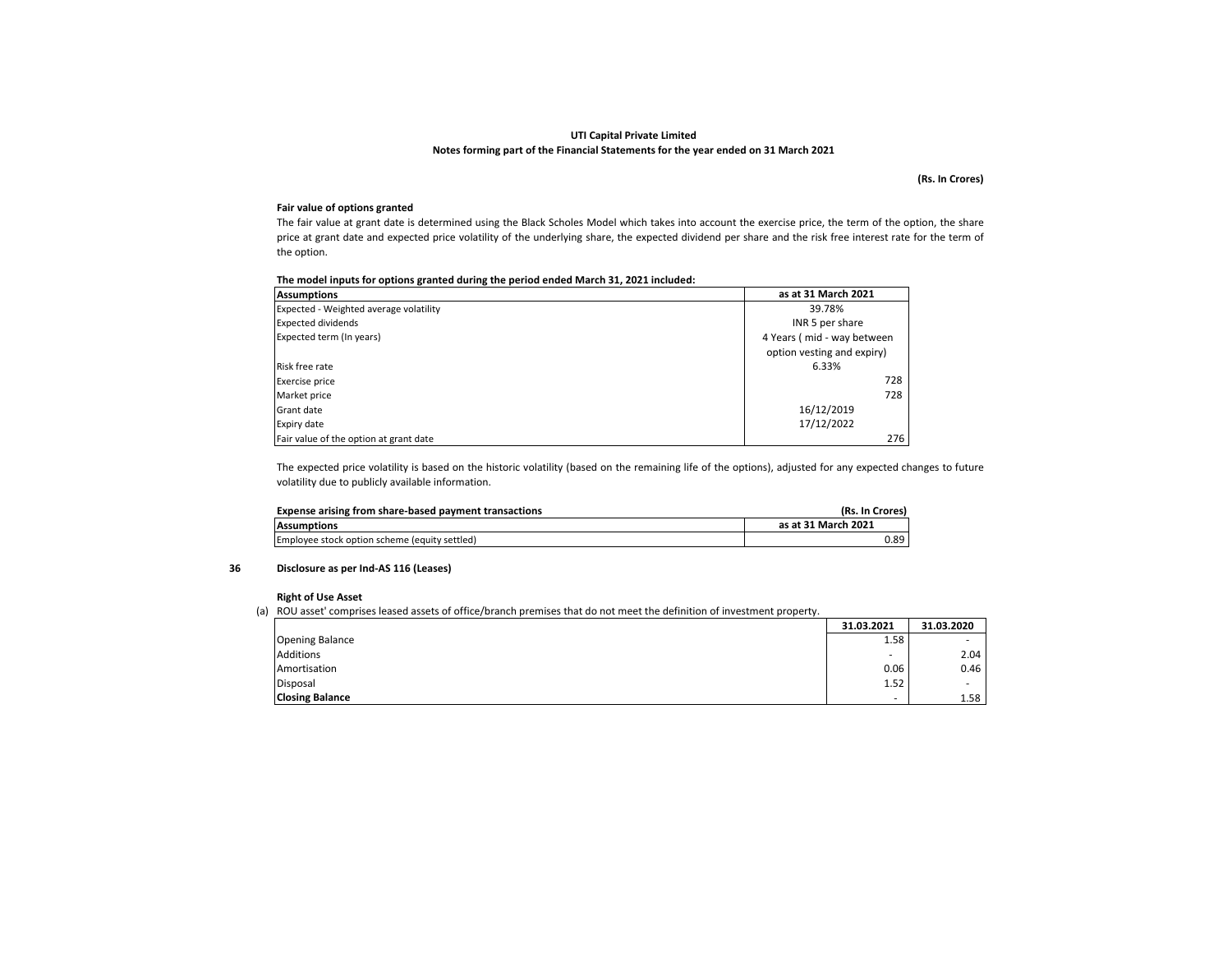(Rs. In Crores)

The aggregate amortisation expense on right-of-use asset is included under depreciation and amortisation expense in the Statement of Profit and Loss.

Effective <sup>1</sup> April, 2019, the Company adopted Ind AS <sup>116</sup> "Leases" and applied the standard to all lease contracts existing on <sup>1</sup> April <sup>2019</sup> using the modified retrospective method on the date of initial application. Consequently, the Company recorded the lease liability and right of use at the present value of the lease payments discounted at the incremental borrowing rate.

On transition to Ind AS 116, the Company recognised Rs 2.04 Crore of right-of-use assets and Rs 2.04 Crore of lease liabilities.When measuring lease liabilities, the Company discounted lease payments using its incremental borrowing rate at <sup>1</sup> April 2019. The weighted-average rate applied is 8.50%.

(b) The following is the break-up of current and non-current lease liabilities

|             | 31.03.2021               | 31.03.2020 |
|-------------|--------------------------|------------|
| Current     | $\overline{\phantom{a}}$ | 0.77       |
| Non Current |                          | 0.91       |
| Total       |                          | 1.68       |

(c) The following is the movement in lease liabilities

|                                            | 31.03.2021 | 31.03.2020 |
|--------------------------------------------|------------|------------|
| <b>Opening Balance</b>                     | 1.68       |            |
| <b>Additions</b>                           |            | 2.04       |
| Finance Cost incurred during the period    | 0.03       | 0.15       |
| Payment of lease liabilities               | (0.11)     | (0.51)     |
| Disposal / Dereognition of Lease Liability | (1.60)     |            |
| <b>Closing Balance</b>                     |            | 1.68       |

(d) Lease liabilities Maturity Analysis

|                                                         | 31.03.2021 | 31.03.2020 |
|---------------------------------------------------------|------------|------------|
| Maturity analysis - contractual undiscounted cash flows |            |            |
| Less than one year                                      |            | 0.53       |
| One to five years                                       |            | 1.09       |
| More than five years                                    |            | 0.43       |
| Total undiscounted lease liabilities                    | -          | 2.05       |

37 In Structured Debt Opportunites Fund II, no Investment Management Fee has been recognised since as on 31 March, 2021 the investors have only been allotted T-units on which no management fee is charged as per per the Fund documents.